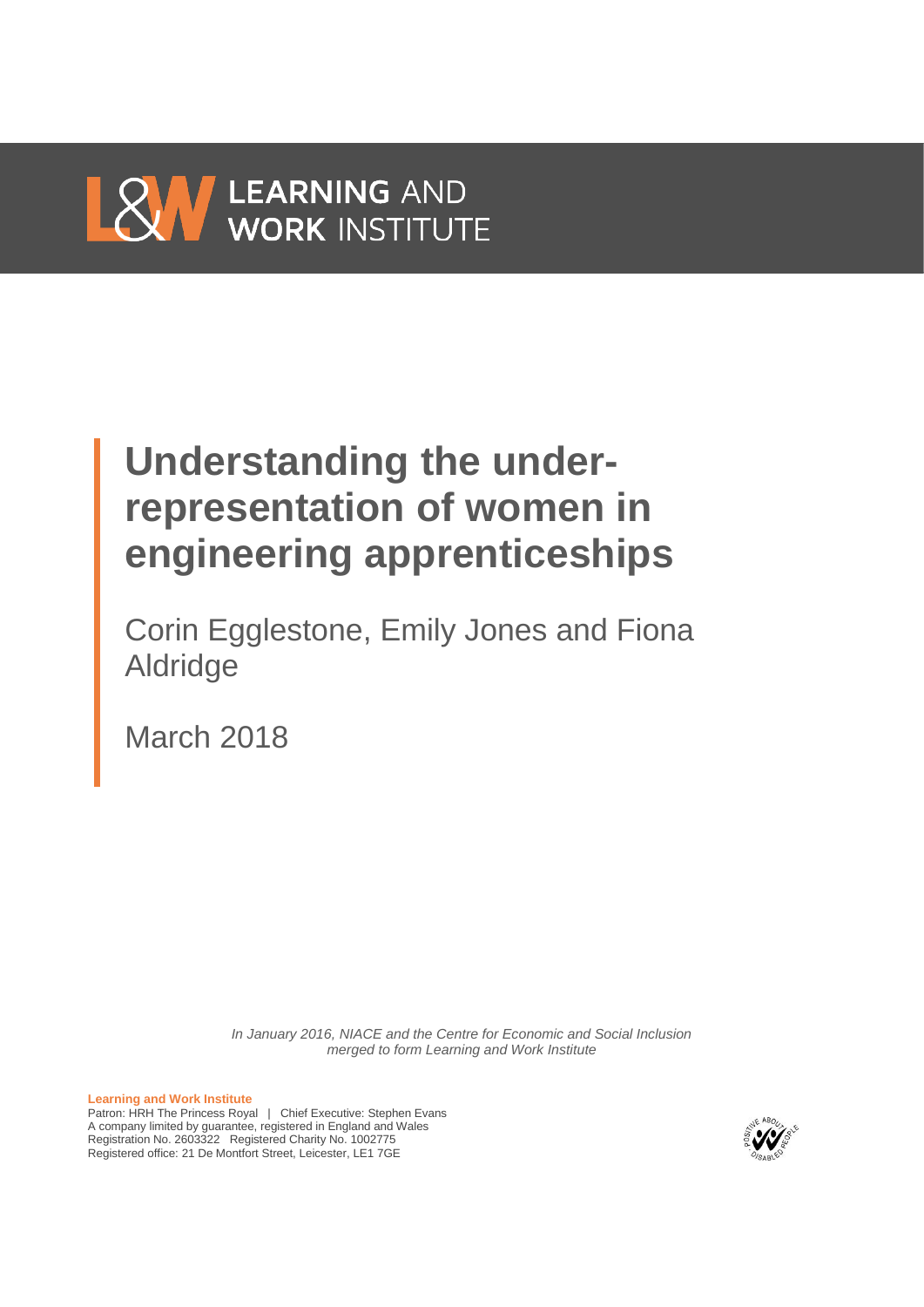Published by National Learning and Work Institute

21 De Montfort Street, Leicester LE1 7GE

Company registration no. 2603322 | Charity registration no. 1002775

Learning and Work Institute is an independent policy and research organisation dedicated to lifelong learning, full employment and inclusion.

We research what works, develop new ways of thinking and implement new approaches. Working with partners, we transform people's experiences of learning and employment. What we do benefits individuals, families, communities and the wider economy.

We bring together over 90 years of combined history and heritage from the 'National Institute of Adult Continuing Education' and the 'Centre for Economic & Social Inclusion'.

[www.learningandwork.org.uk](http://www.learningandwork.org.uk/) @LearnWorkUK @LearnWorkCymru (Wales)

All rights reserved. No reproduction, copy or transmission of this publication may be made without the written permission of the publishers, save in accordance with the provisions of the Copyright, Designs and Patents Act 1988, or under the terms of any licence permitting limited copying issued by the Copyright Licensing Agency.

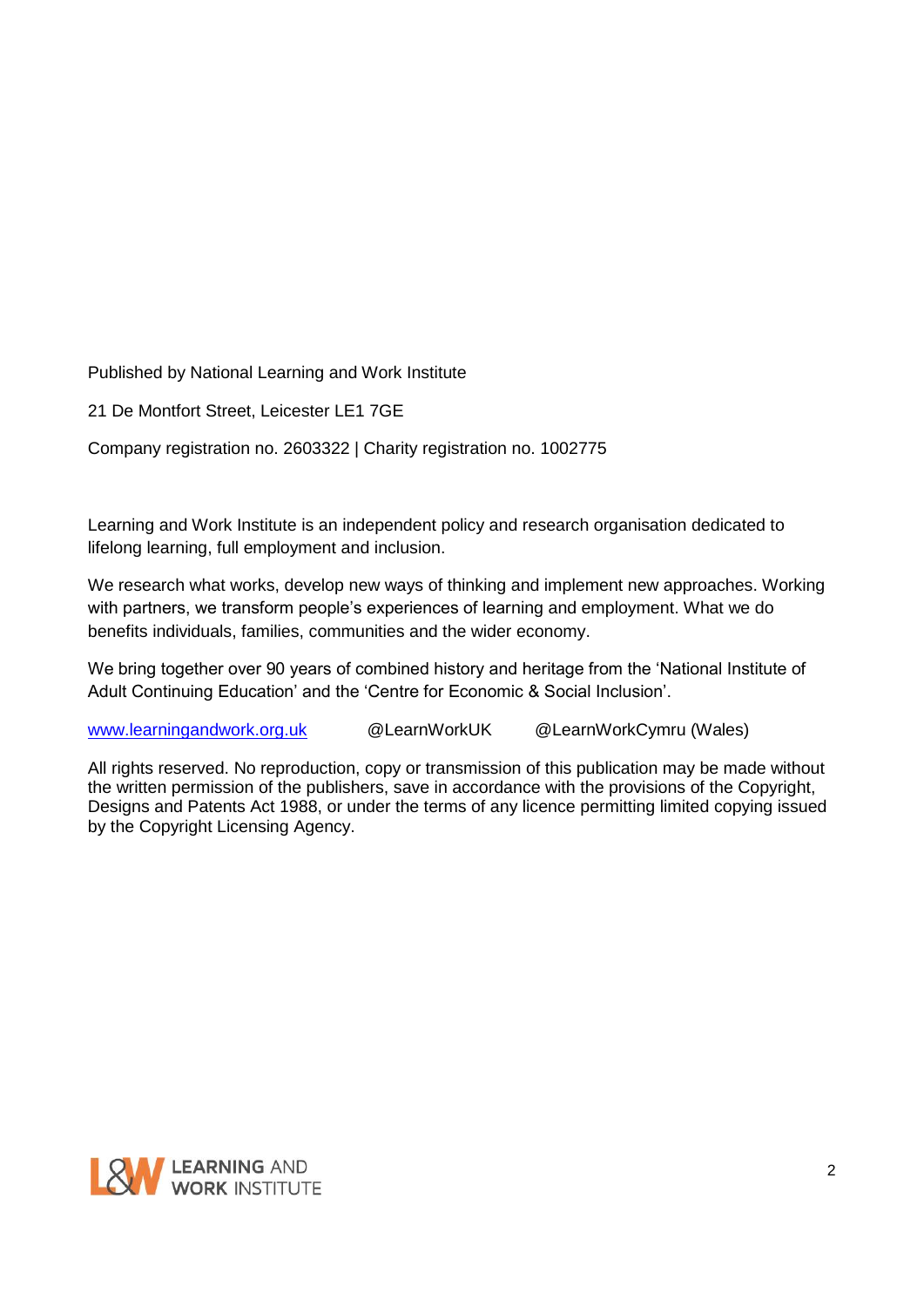# **Contents**

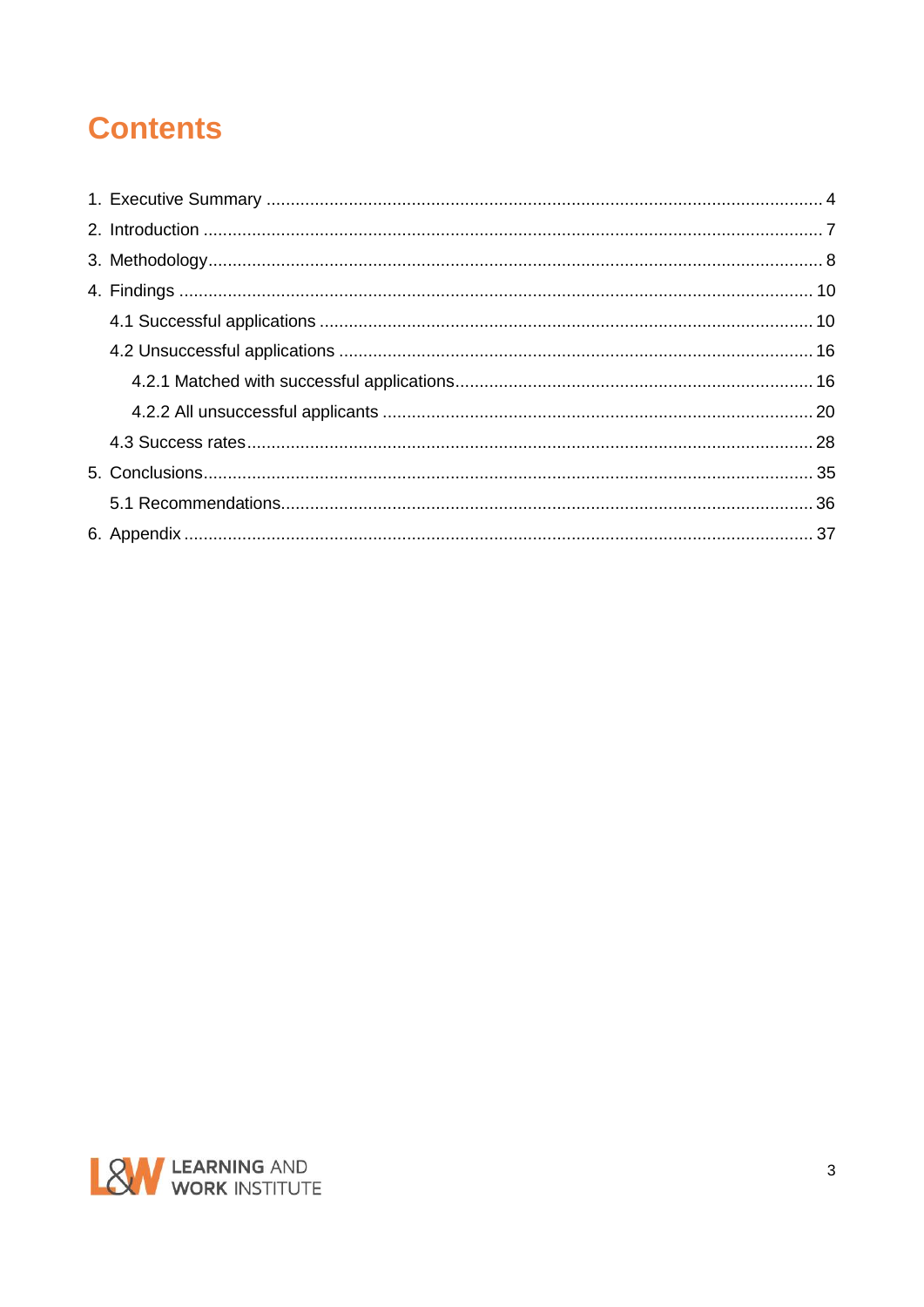# <span id="page-3-0"></span>**1.Executive Summary**

#### **Introduction**

Women are under-represented in many STEM areas, but within the engineering sector the gender imbalance is particularly stark. Just 9% of the current engineering workforce is female, contributing to wider gender pay inequalities and posing significant challenges to the supply of skills into the economy.

Successfully tackling this imbalance will require the efforts of a wide range of stakeholders, including government, employers and education providers; and the effective use of all available levers. One such lever is the apprenticeship programme, where the government has made a commitment to achieve 3 million apprenticeship starts by 2020.

However, while more than half of all apprentices are women; this overall figure masks significant gender segregation. In 2014/15 just 600 of 17,500+ engineering and manufacturing technologies (EMT) apprenticeship starts were female – fewer than 3.5%. Unless this is addressed, we face a significant risk that rather than widening opportunities for women and girls, the apprenticeship programme could instead further exacerbate the gender bias within the sector.

#### **The study**

In order to help better understand and tackle gender stereotypes in STEM apprenticeships, the Gatsby Charitable Foundation commissioned Learning and Work Institute (L&W) to conduct an analysis of the government's (SFA) *Find an Apprenticeship* dataset.

*Find an Apprenticeship* is the official website for searching and applying for apprenticeships in England. Although not all applications are submitted through the system, nor all opportunities advertised on it, the dataset covers a substantial number across a breadth of sectors and locations. It allows for the analysis of a large volume of records, with a combination of variables and records of unsuccessful applications not available elsewhere.

## **Findings**

**Although women are not generally under-represented in apprenticeships, the overall figures mask significant gender segregation within sectors.** The dataset contains records for over 22,000 applicants who were successful in 2015 and early 2016, with just over half (52.5%) of those for whom gender data is available being female. However, within engineering and manufacturing technologies (EMT), women accounted for just 140 (6.7%) of successful applicants.

Given the existing gender imbalance within the sector, it is perhaps unsurprising to find that **women are much less likely than men to apply for apprenticeship opportunities in the EMT sector**, whether successfully or unsuccessfully. Only 3.7% of all female applicants submitted an application to the EMT sector in 2015 and early 2016, compared with 34.6% of male applicants; and EMT accounted for just 1.7% of all successful female applicants.

It is reassuring, however, that when applications are submitted, **there is little difference in the success rates for male and female applications to the EMT sector**, one of the few sectors with

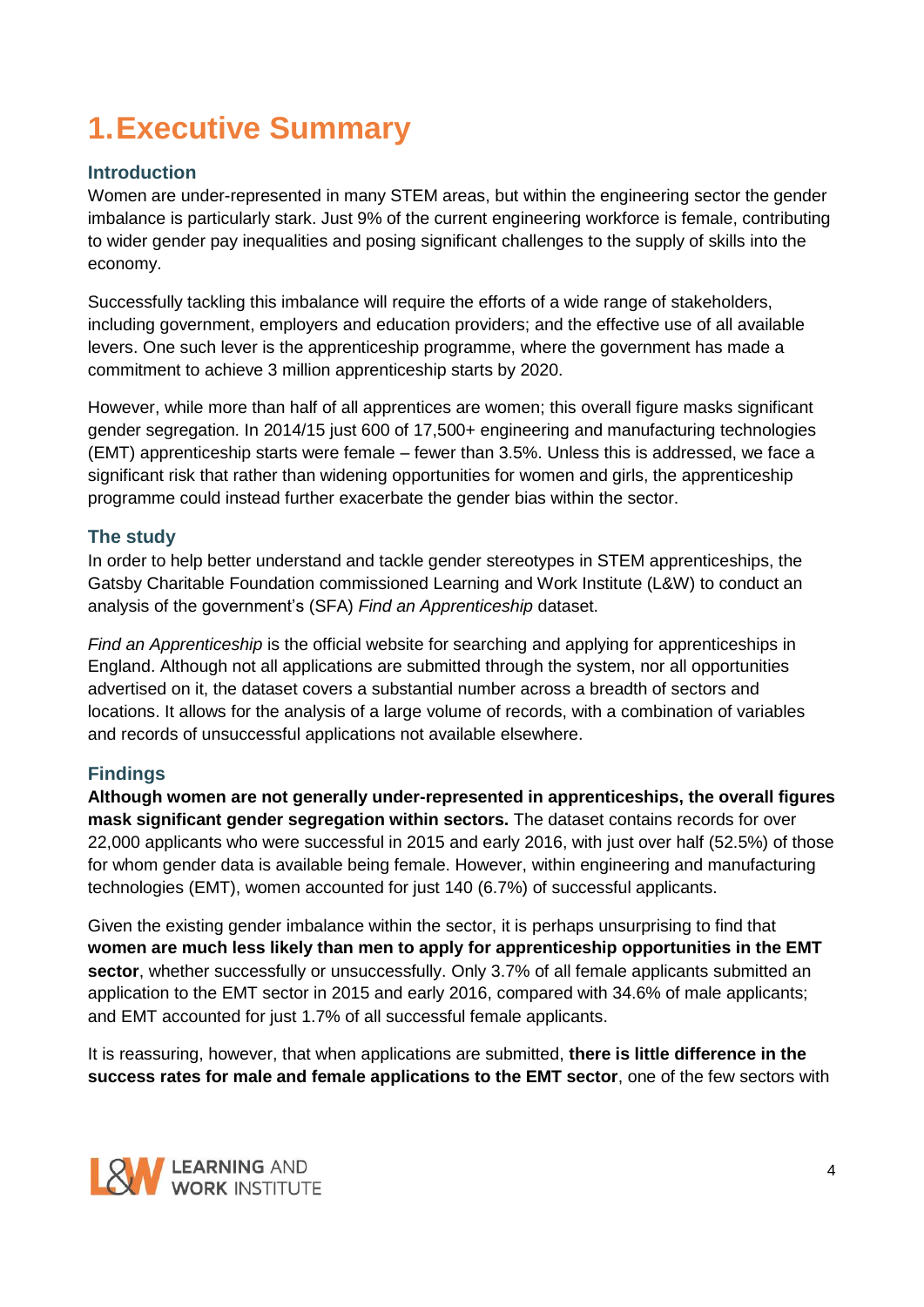no significant difference between the two. This remained the case for most demographic groups, with the exception of applications submitted by candidates from a BAME background, where female applications had a significantly higher success rate than male applications.

There is **also little difference in success rates for men and women within most EMT frameworks**, with the sole exception of 'improving operational performance', with a higher success rate for men. A similar proportion of male and female applicants to EMT applied to each apprenticeship level, with no difference in success rates found between them for intermediate or advanced opportunities. The success rate of female applicants to EMT did vary by framework and location; however, this pattern was also apparent for male applicants. Age was also a small factor, with the success rate of female applications to the EMT sector slightly decreasing as age increased.

Interestingly, the results indicate that **women who apply to the sector tend to focus less on it than men**; instead they are more likely to have applied to a wide range of different sectors. Alternative sectors are frequently unrelated to EMT; for example, the next most common sectors for female applicants to EMT are 'business, administration and law' and 'retail and commercial enterprise'. 39.6% of female applicants to EMT had applied *only* to this sector, compared with 55.8% of men.

#### Furthermore, **women are less likely than men to be persistent in applying for apprenticeships within the sector**; only around 25% of women who unsuccessfully applied for an EMT apprenticeship subsequently made further applications to the sector, compared with 43% of men. On average, female applicants submitted 1.53 EMT applications per person, significantly

lower than the equivalent figure of 2.16 for male applicants. Data on reasons for an application's lack of success show a significant difference between male and female applicants. **Women were more likely to be judged 'not eligible for the apprenticeship' or for the 'training provider to be unable to contact them'**. In contrast, men were more likely to be informed that 'you met the employer's/provider's requirements but have

been unsuccessful' or that the apprenticeship was withdrawn.

Within all of this, it is important to remember that **women are not a homogenous group**, and that the differences between particular groups of women can be as important as those between men and women. In this analysis, the only demographics found to be associated with a woman's likelihood to apply to the EMT sector are ethnicity and location. **Women from a BAME background are significantly less likely to apply to the sector than those from a White background**. This corresponds with the under-representation of women from a BAME background in the labour market, who in 2015 had an employment rate of 55.0 percent compared with a rate of 71.2% for women from a White background.<sup>1</sup> However, it contrasts with the over-representation of

<sup>-</sup><sup>1</sup> ONS, 2017. Annual Population Survey: Dec 2016 data: 16-64 employment rate. Accessed at https://www.nomisweb.co.uk/

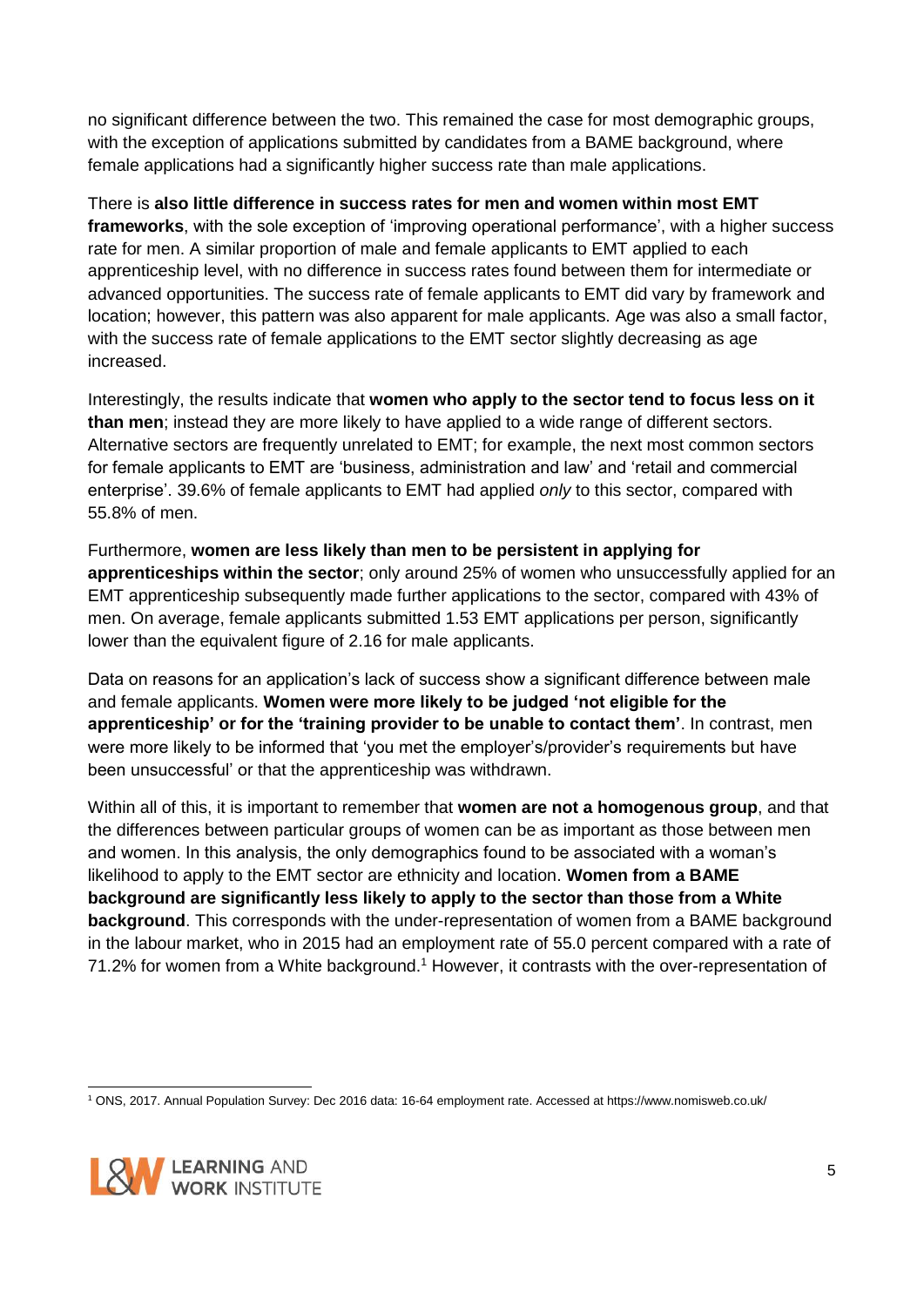female learners from a BAME background in further education and skills provision, who made up 19.9% of learners in 13/14 compared with 14.5% of the population.<sup>2</sup>

Geography also has a key role to play, with different regions having large differences in the number of women who have applied to the EMT sector; both in terms of absolute numbers and as a percentage of total applicants. In particular, **the percentage of EMT applicants who are women varies substantially between counties**; the best performing county had over double the percentage than that of the poorest performing.

#### **Recommendations**

- 1. Our analysis of the quantitative data has identified a number of expected *and* unanticipated findings. We recommend that these are now tested with potential applicants, apprentices and employers within the EMT sector in order to further develop our understanding and fully assess their implications. This testing could be undertaken through a series of interviews, focus groups or workshops with individual and employer representatives.
- 2. More women have applied to an EMT apprenticeship than previously thought. While applications from women are just as likely to be successful than men, they submit far fewer applications within the sector – giving themselves less chance of success. In addition to ongoing efforts to encourage more women to apply in the first instance, we recommend that interventions to encourage greater persistence be explored and piloted.
- 3. The *Find an Apprenticeship* dataset provides useful information about apprenticeship applicants and the opportunities that they apply for. However, the format of the data as provided does not allow for certain analyses to be conducted, and limits the sample size for other analyses. As a consequence, our ability to undertake detailed end-to-end analysis of the apprenticeship journey has been restricted. We recommended that government should address this by providing data in two complementary datasets, both with a unique identification number to enable them to be linked:
	- $\circ$  A dataset of individual records, each containing data on each application (both successful and unsuccessful) submitted by each candidate, alongside demographic data.
	- $\circ$  A dataset of each successful and unsuccessful application submitted through the system, including personal and demographic data of the applicant.

Importantly, the datasets should also contain linking variables with the Individualised Learner Record (ILR) to ensure that applications can be matched with data on apprenticeship starts and achievements.

<sup>1</sup> <sup>2</sup> FE data library: equality and diversity, 2016. Equality and diversity tables: 2008 to 2009 and 2014 to 2015 & Equality and diversity annex tables: 2008 to 2009 and 2013 to 2014. Available at: https://www.gov.uk/government/statistical-data-sets/fe-data-library-equalityand-diversity

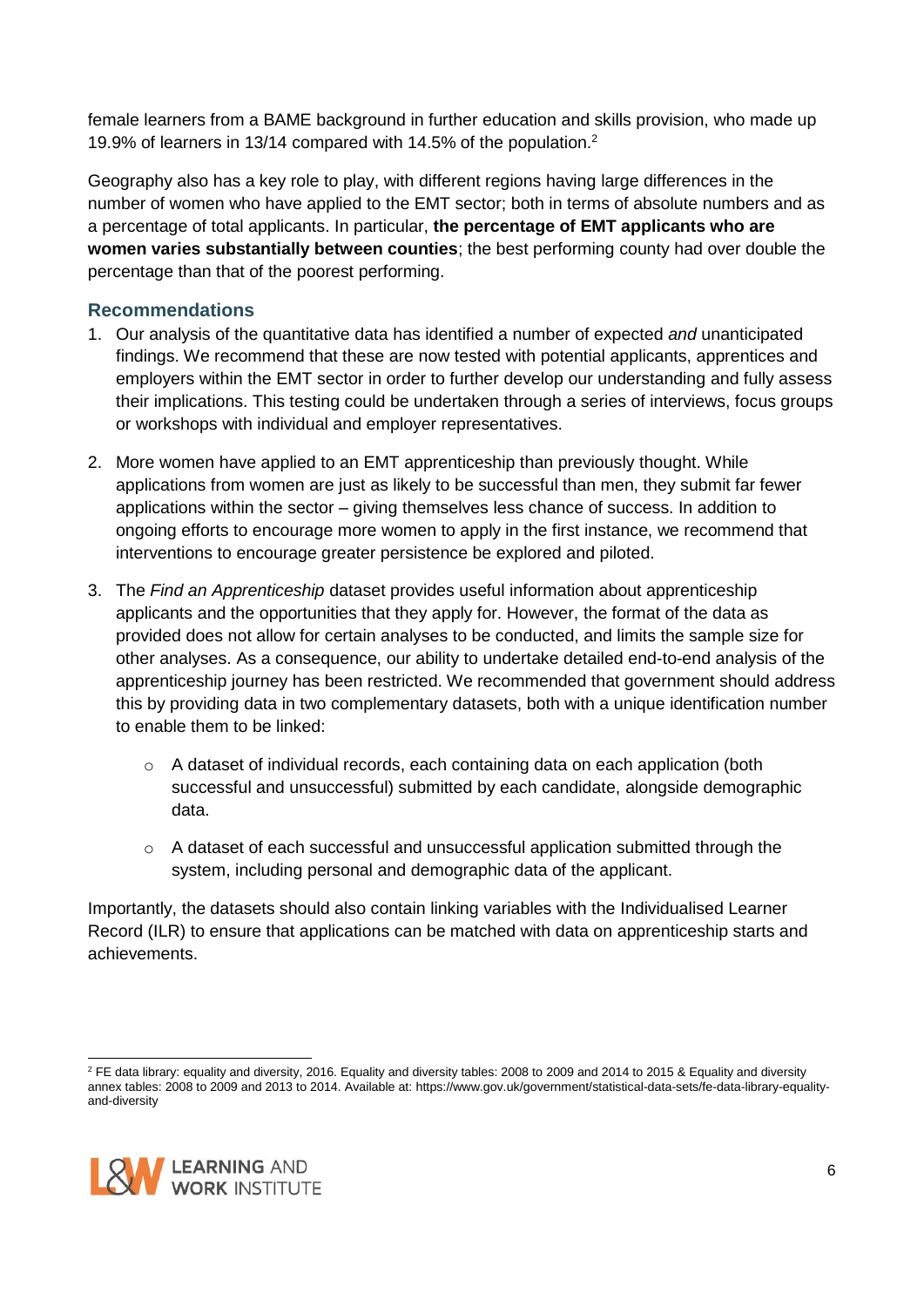# <span id="page-6-0"></span>**2. Introduction**

Women are under-represented in many STEM areas, but within the engineering sector the gender imbalance is particularly stark. Just 9% of the current engineering workforce is female, contributing to wider gender pay inequalities and posing significant challenges to the supply of skills into the economy.

Successfully tackling this imbalance will require the efforts of a wide range of stakeholders, including government, employers and education providers; and the effective use of all available levers. One such lever is the apprenticeship programme, where the government has made a commitment to achieve 3 million apprenticeship starts by 2020.

However, while more than half of all apprentices are women; this overall figure masks significant gender segregation. In 2014/15 just 600 of 17,500+ engineering and manufacturing technologies (EMT) apprenticeship starts were female – fewer than 3.5%. Unless this is addressed, we face a significant risk that rather than widening opportunities for women and girls, the apprenticeship programme could instead further exacerbate the gender bias within the sector.

In order to help better understand and tackle gender stereotypes in STEM apprenticeships, the Gatsby Charitable Foundation commissioned Learning and Work Institute (L&W) to conduct an analysis of the gGovernment's *Find an Apprenticeship* dataset.

The *Find an Apprenticeship* website, from which this data is sourced, is an application route for a large number of apprenticeship candidates. Although it does not contain every available apprenticeship opportunity, it covers a substantial number across a full breadth of sectors and locations, and can therefore provide a good picture of applicants' characteristics and patterns of applications.

Our analysis addressed the following three research questions, with a specific focus on female applicants to the EMT sector.

- 1. What are the typical characteristics of women's applications through the 'Find an Apprenticeship' system, and how do these vary within and between groups?
- 2. What is the interaction between gender, application success rate and other underlying variables?
- 3. Do underlying structural issues account for any of the gender imbalance in apprenticeship applications?

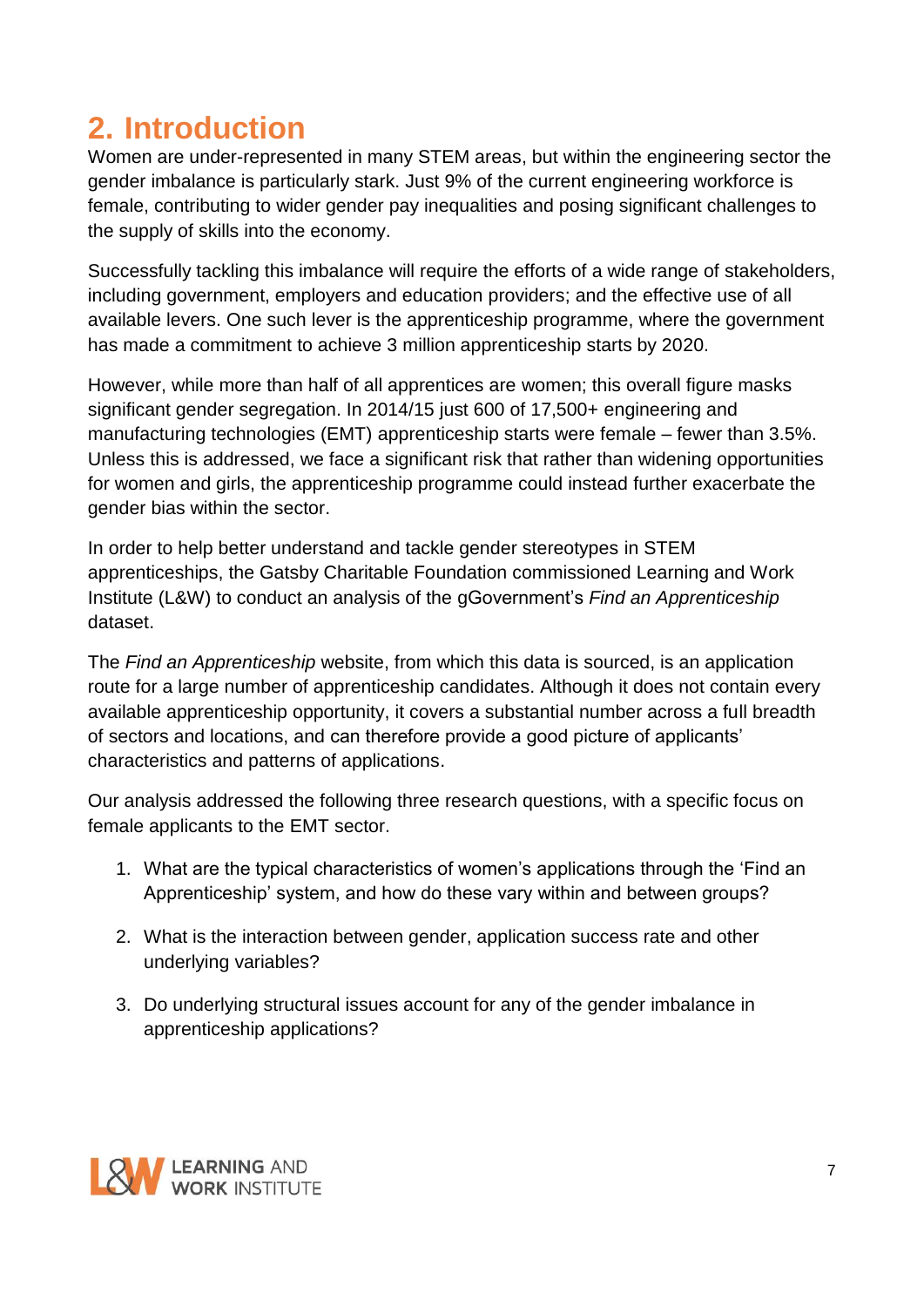# <span id="page-7-0"></span>**3. Methodology**

The methodology involved an analysis of application data submitted through the government's *Find an Apprenticeship* website. L&W has access to data relating to applications submitted in 2015 and early 2016. SFA supply the data in three datasets with separate but overlapping sets of variables. These are:

- A dataset of registered applicants, containing records for over 135,000 applicants who registered on the *Find an Apprenticeship* system during 2015 and early 2016.
- A dataset of successful applicants, containing records for over 22,000 successful apprenticeship applications submitted through the *Find an Apprenticeship* website during 2015 and early 2016.
- A dataset of unsuccessful applications, containing records for over 849,000 unsuccessful applications submitted through the *Find an Apprenticeship* system during 2015 and early 2016.

The initial stage of the project involved a process of data management. This began with the matching of the registered applicant dataset to records contained within the other two datasets, in order to include additional variables in the analysis where possible. Only a limited proportion of the successful and unsuccessful datasets could be so matched, and so it is important to note that some variables, such as data on ethnicity, are not available for all records.

A second stage of data management was the aggregation of records in the unsuccessful application dataset. This created a dataset of over 229,000 individual records, each containing the details for every available unsuccessful application submitted by the candidate during 2015 and early 2016. This aggregated dataset allowed for an analysis of individual candidates' patterns of application. The aggregated dataset was also matched with the successful dataset in order to include candidates' successful applications where available.

Analysis involved a combination of descriptive statistics, significance testing and regression analysis. Patterns of application, including the type of opportunities applied for and the characteristics of applicants, were analysed using the successful and aggregated unsuccessful datasets. Approximate success rates for different groups or combinations of variables were also calculated by comparing the successful and (non-aggregated) unsuccessful datasets. Structural issues and the effect of underlying variables were examined throughout and through additional regression analyses.

It is important to note that there are several characteristics of the data that limit the extent to which it can be generalised to the wider apprenticeship population; therefore, findings

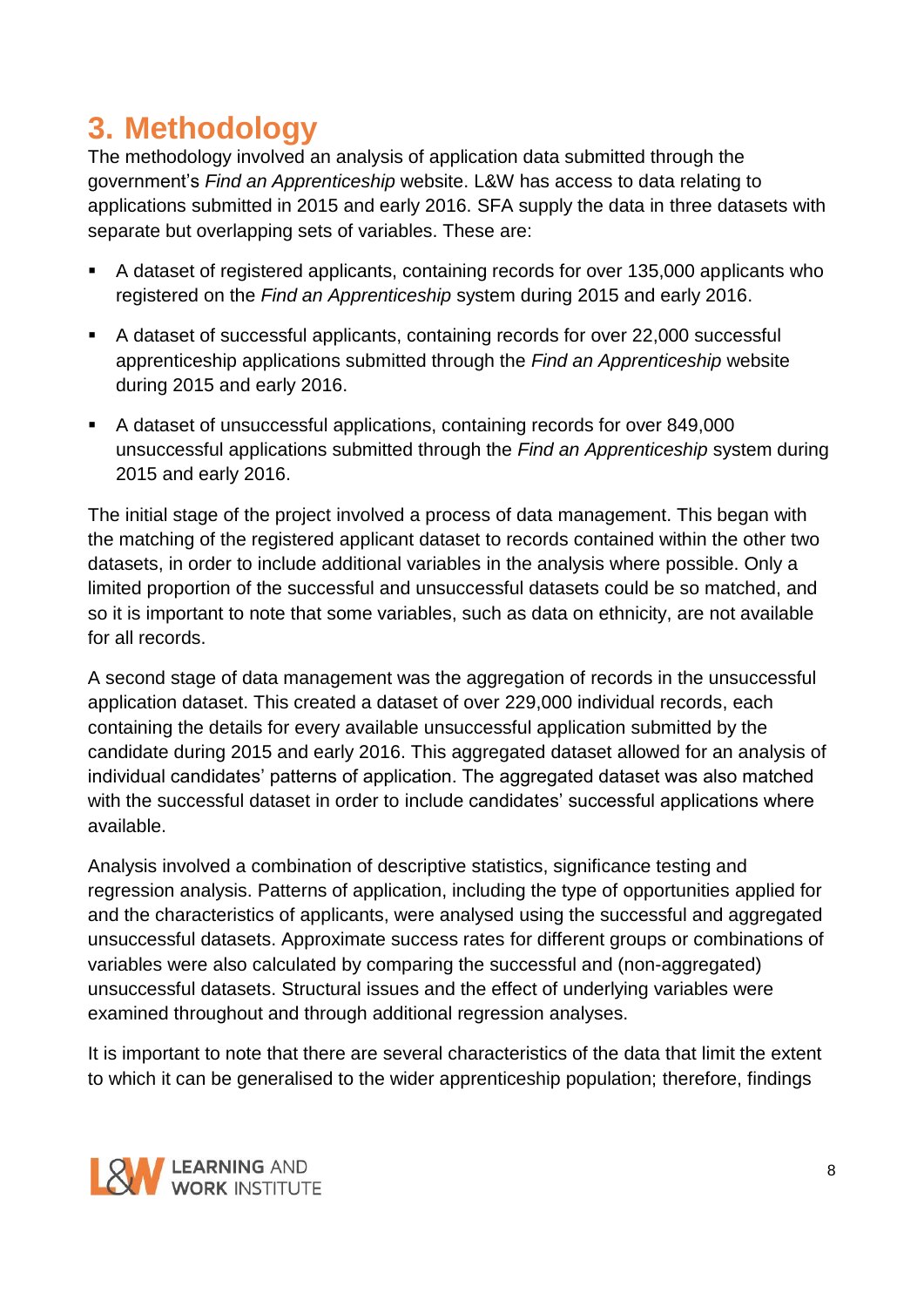should be considered only as indicative. For example, data is available only for applications submitted during 2015 and early 2016; candidates may have submitted applications outside of this time period that would not have been included in the analysis. Additionally, not all applications submitted during the time period were available in all datasets or for all variables.

A final important characteristic is that not all apprenticeship applications are submitted through the *Find an Apprenticeship* system, and not all opportunities are advertised on it. For example, candidates may apply directly through providers or via a brokerage service, opportunities may be advertised on alternative recruitment websites or employees may convert onto an apprenticeship with their existing employer. Although this characteristic limits the scope of the data, the exclusion of apprenticeship conversions also benefits the analysis by narrowing the focus to include only those individuals who are applying to enter a sector, rather than those already working in it. In addition, the use of *Find an Apprenticeship* data allows for an extremely large number of records to be analysed, with a combination of variables and records of unsuccessful applications not available from any alternative source.

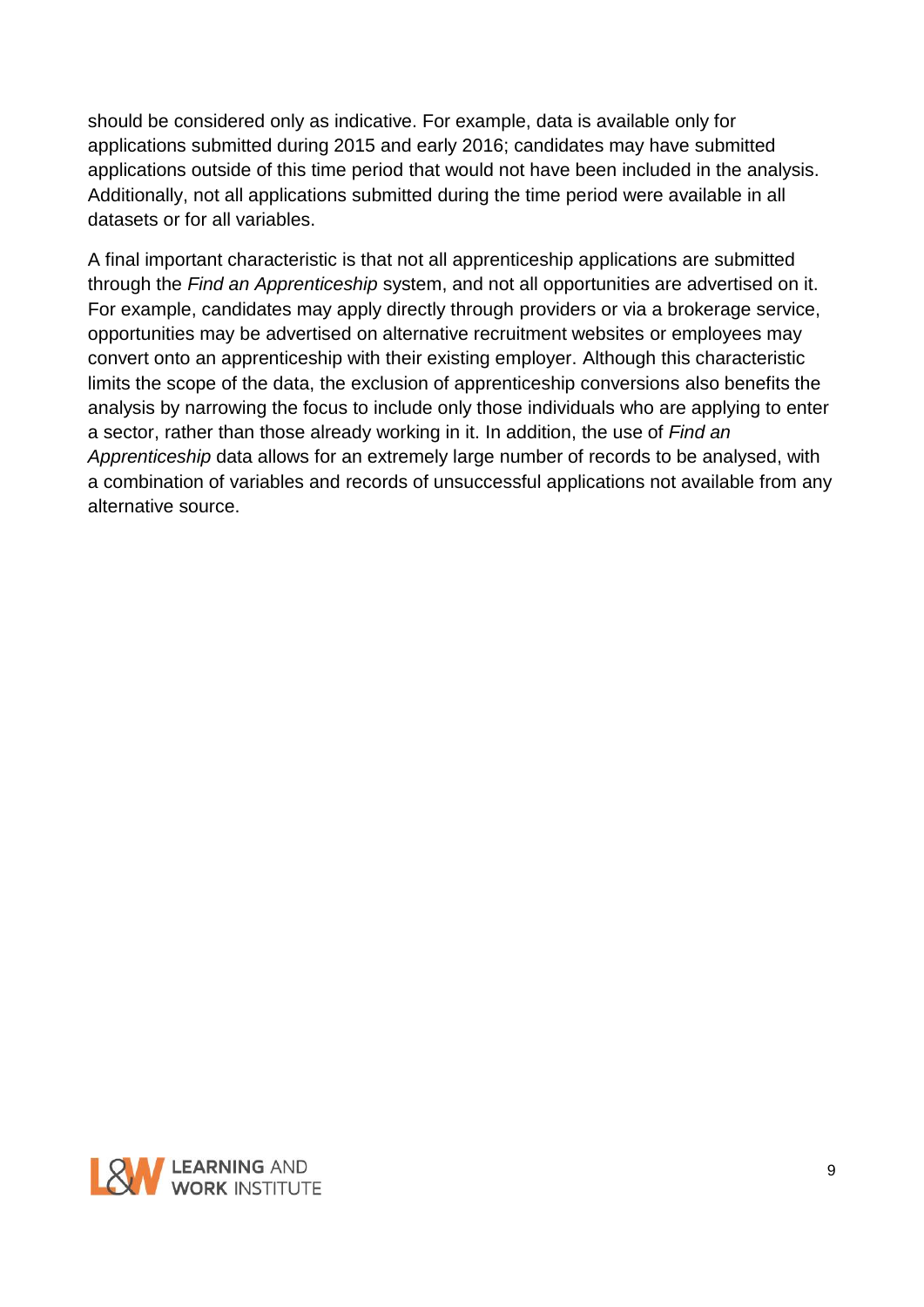# <span id="page-9-0"></span>**4. Findings**

# <span id="page-9-1"></span>**4.1 Successful applications**

The successful application dataset contains the records of 22,223 applicants who were successful in 2015 and early 2016. Gender data is available for 70.4% of the records in this dataset, with female applicants representing half (52.5%) of these.

# **Sector**

Although women are not generally under-represented in apprenticeships, the overall figures mask significant gender segregation within sectors. <sup>3</sup> Within engineering and manufacturing technologies (EMT), women account for just 6.7% (140) of successful applicants (see Figure 1), second only to 'construction, planning and the built environment', where women account for 3.8% (18) of successful applicants. By contrast, women account for 89.6% (1,956) of successful applicants to 'health, public services and care', 72.7% (330) of successful applicants to 'education and training' and 66.1% (4,324) of successful applicants to 'business, administration and law'.



#### **Figure 1: Successful applicants by gender and sector**

**Percentage of applicants who are female Percentage of applicants who are male** 

 $3$  Sectors where there is a significant difference between the percentage of applicants who are male and female are marked with a star. This is the case for most sectors, with the exception of science and mathematics, for which there is a very small sample size, and arts, media and publishing. Full details are provided in Table A in the Appendix.



1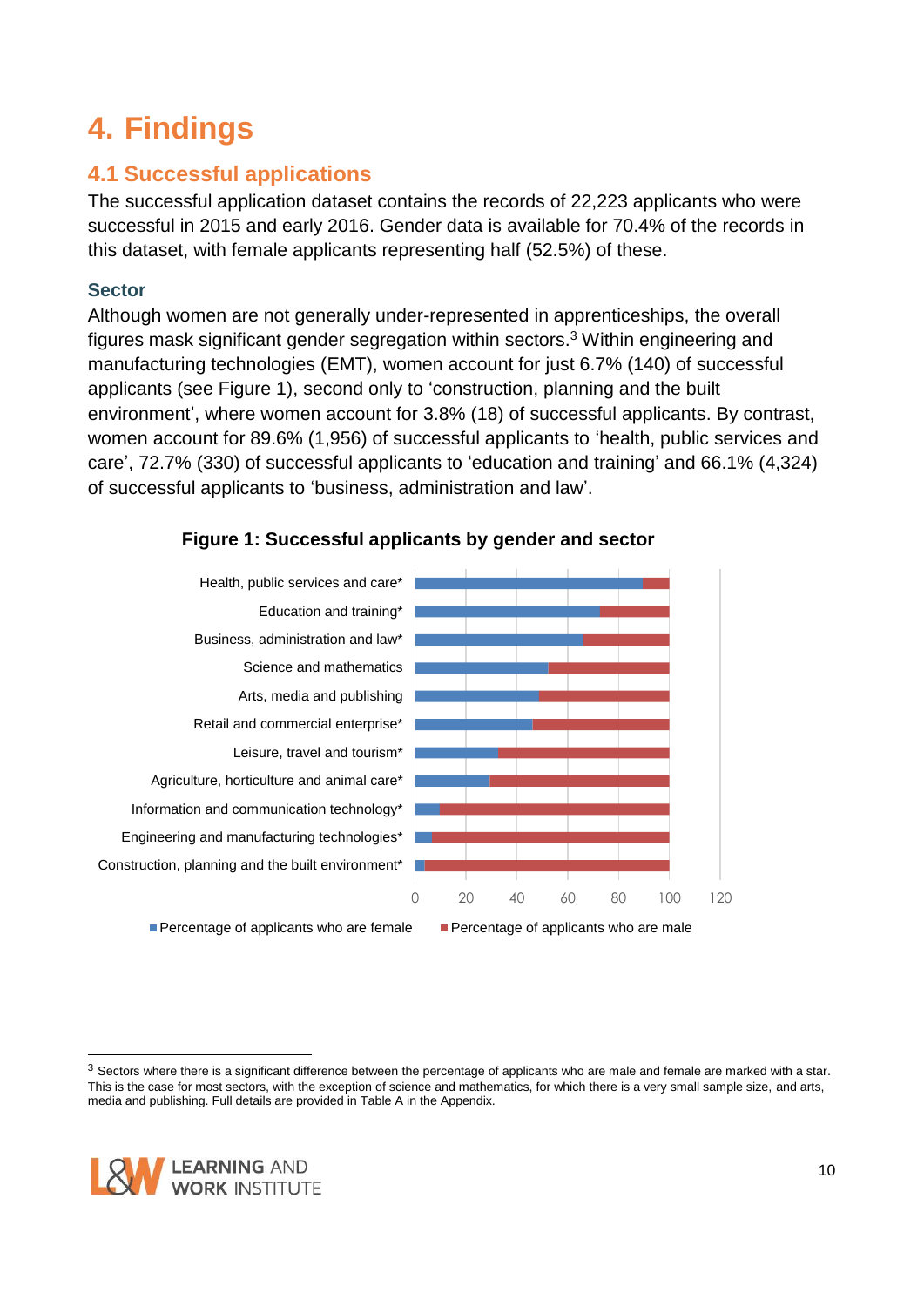Over one half (53.1%) of all successful female applicants apply to the 'business, administration and law' sector, a further 24% to 'health, public services and care', and 11.7% to 'retail and commercial enterprise'. In total, these three sectors account for almost nine out of every ten (88.8%) successful female applicants (see Figure 2). 4

As a sector, EMT accounts for just 1.7% of successful female applicants; a similar proportion to 'agriculture, horticulture and animal care' (1.9%) and 'arts, media and publishing' (1.6%). At 0.1%, 'science and mathematics' accounts for the smallest proportion. A similar pattern is evident for unsuccessful applicants, with a full breakdown given in Table B in the Appendix.



#### **Figure 2: Proportion of successful and unsuccesful female applicants who applied to each sector**

By comparing Figures 1 and 2, it is clear that a small number of sectors not only have significantly more female than male successful applicants, but also make up a large proportion of successful female applicants. For example, women account for 89.6% (1,956) of successful applicants to 'health, public services and care'; a sector which makes up almost a quarter (24.0%) of all successful female applicants.

In other sectors, different patterns are evident. The 'retail and commercial enterprise sector' has significantly more male than female successful applicants (54.8% compared

<sup>&</sup>lt;sup>4</sup> Since unsuccessful applicants frequently submitted more than one application, the numbers add up to over 100 percent.



1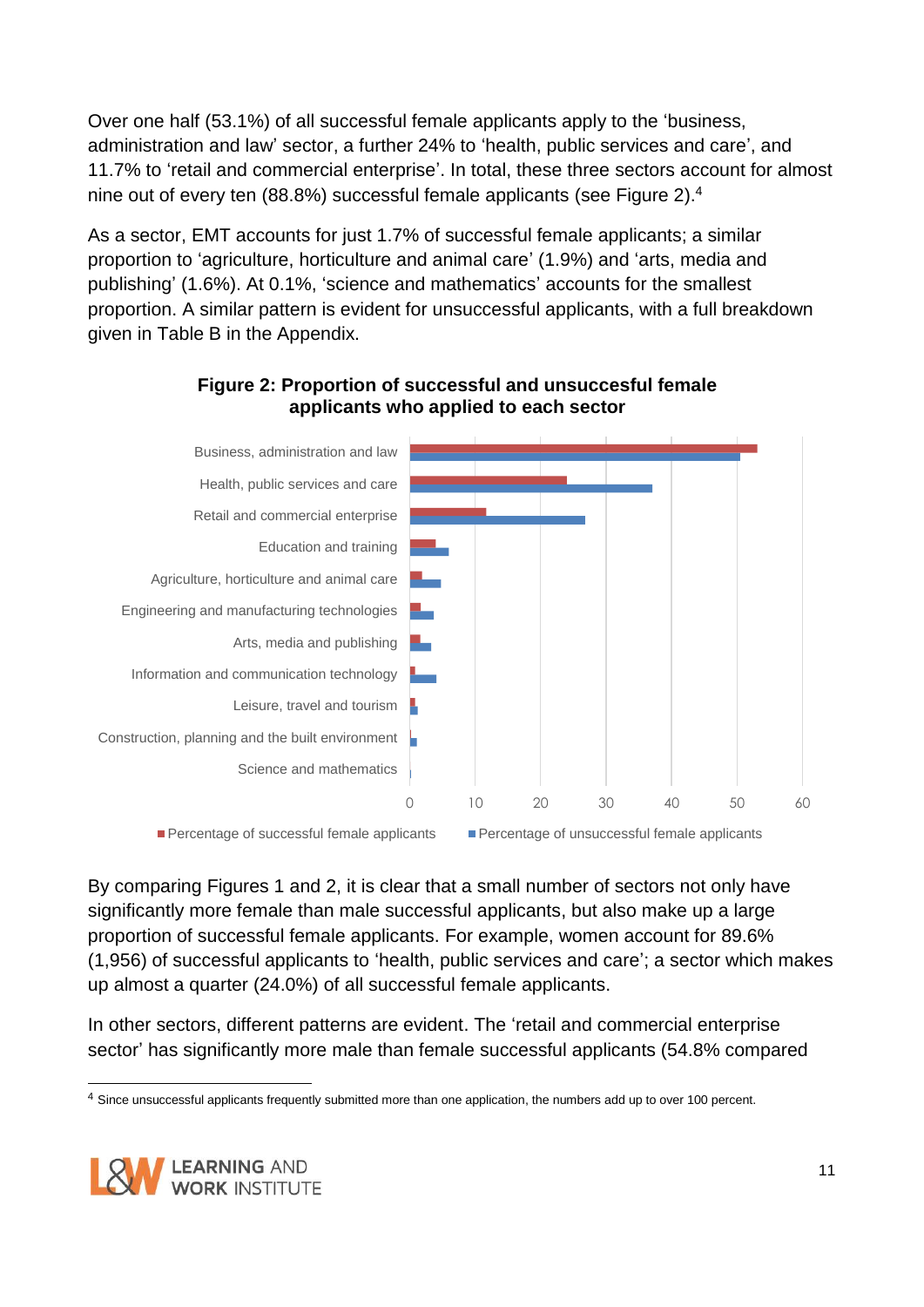with 46.2%), but still makes up the third largest sector for women in terms of overall number of successful applicants.

A final set of sectors, including EMT, both have significantly more male than female successful applicants *and* represent a small proportion of female successful applicants overall.

# **Engineering and manufacturing technologies**

Our data includes 140 successful female applicants to EMT. Just under two thirds (62.9%) are in intermediate level apprenticeships and just over a third (36.4%) in advanced level apprenticeships; only one candidate's successful application is to a higher apprenticeship (see Table 1). No significant difference was found between these proportions and those for successful male applicants to  $EMT<sub>5</sub>$  which are very similar at 62.7% in intermediate level and 36.6% in advanced level apprenticeships.

However, successful female applicants to the EMT sector are significantly more likely than female applicants to other sectors $6$  to be in an advanced level apprenticeship, and less likely to be in an intermediate level apprenticeship; and the same is true for successful male applicants.<sup>7</sup> The reason for this difference is unclear and cannot be determined through the *Find an Apprenticeship* data. It may be that applicants to the EMT sector are more likely to choose an advanced level apprenticeship than those in other sectors. Alternatively, it may be that there are more advanced level opportunities available in EMT. Since the same pattern is similar for both female and male applicants, it is unlikely to be related to gender.

|              | % of successful<br>female EMT<br>applications (N) | % of female<br>successful<br>$ $ applications in $ $<br>other sectors (N) | % of successful<br>male EMT<br>applications (N) | % of successful<br>male applications<br>in other sectors<br>(N) |
|--------------|---------------------------------------------------|---------------------------------------------------------------------------|-------------------------------------------------|-----------------------------------------------------------------|
| Intermediate | 62.9(88)                                          | 87.3 (6995)                                                               | 62.7 (1226)                                     | 85.8 (4544)                                                     |
| Advanced     | 36.4(51)                                          | 12.3 (989)                                                                | 36.6 (717)                                      | 13.5(853)                                                       |
| Higher       | 0.7(1)                                            | 0.4(29)                                                                   | 0.7(13)                                         | 0.7(35)                                                         |

#### **Table 1: Level of successful applications by gender and sector**

Base: all successful applicants for whom gender and apprenticeship level data is available, n=15,541

<sup>1</sup>  $5$  P=0.996  $6 P < 0.001$ 



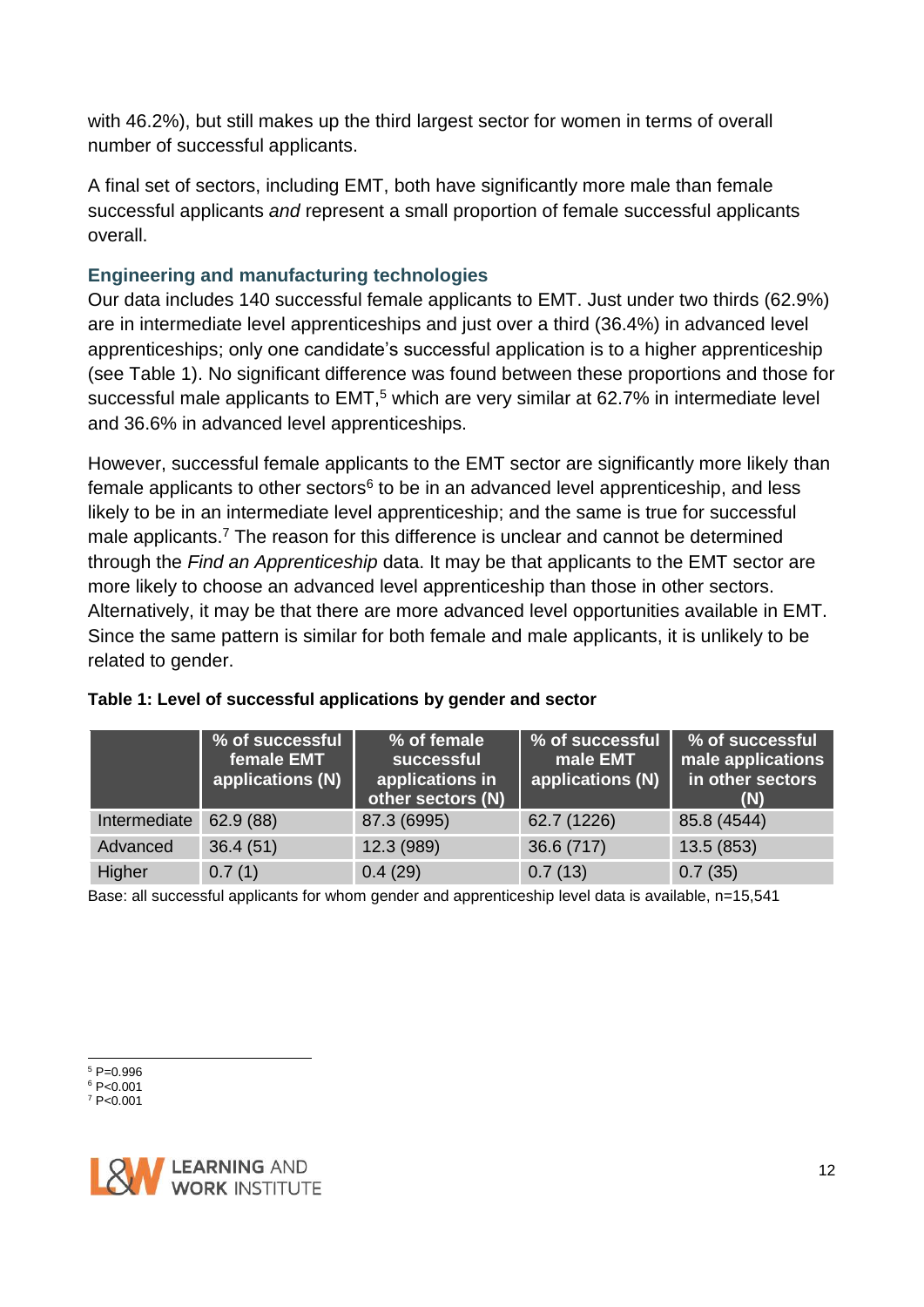A different pattern emerges within the Individualised Learner Record (ILR) dataset, which records apprenticeships starts (see Table 2). Within the EMT sector specifically, the percentage of individuals at each level is broadly similar. However, within other sectors the *Find an Apprenticeship* dataset contains a substantially higher proportion at an intermediate level and a lower proportion at both advanced and higher levels than the ILR. This suggests that advanced and higher apprentices in other sectors are more likely to be recruited through alternative means to *Find an Apprenticeship*, including those apprentices who were already employed before beginning the programme – so-called converter apprenticeships.

#### **Table 2: Comparison of the levels of successful applicants in the** *Find an Apprenticeship* **(FAA) dataset and apprenticeship starters in the ILR dataset**

|              | % of successful<br><b>EMT applications</b><br>in FAA dataset<br>(N) | % of EMT<br>starters in ILR<br>dataset (N) | % of successful<br>applicants to other<br>sectors in FAA<br>dataset (N) | % of starters in<br>other sectors in<br><b>ILR dataset (N)</b> |
|--------------|---------------------------------------------------------------------|--------------------------------------------|-------------------------------------------------------------------------|----------------------------------------------------------------|
| Intermediate | 62.7% (1314)                                                        | 59.8% (46,920)                             | 85.7% (11,539)                                                          | 56.7% (244,380)                                                |
| Advanced     | 36.6% (768)                                                         | 39.4% (30,900)                             | 13.7% (1,842)                                                           | 37.1% (160,000)                                                |
| Higher       | $0.7\%$ (14)                                                        | $0.8\%$ (660)                              | $0.5\%$ (64)                                                            | 6.2% (26,540)                                                  |

Base: all successful applicants in the *Find an Apprenticeship* dataset for whom gender and apprenticeship level data is available, n=15,541 & all apprenticeship starters in the ILR for whom sector and level data is available, n=509,400

Within the EMT sector, apprentices are engaged on a range of frameworks. As can be seen in Figures 3 and  $4<sup>8</sup>$  the most popular frameworks are similar for both men and women; all four of the frameworks with over 5% of male applicants also have over 5% of female applicants. However, female applicants were also well represented in an additional three frameworks.

Although the sample size for most frameworks is too small to test whether differences between female and male applicants are significant, women are significantly more likely than men to have applied to 'laboratory and science technicians' (16.4% compared with 2.9%)<sup>9</sup> and 'food and drink' (10.7% compared with 2.4%).<sup>10</sup> This suggests that there may be some underlying difference in the proportion of men and women who successfully apply to different frameworks in the EMT sector.

 $10$  P<0.001



<sup>1</sup> <sup>8</sup> These exclude frameworks representing fewer than 5% of applicants

 $9 P < 0.001$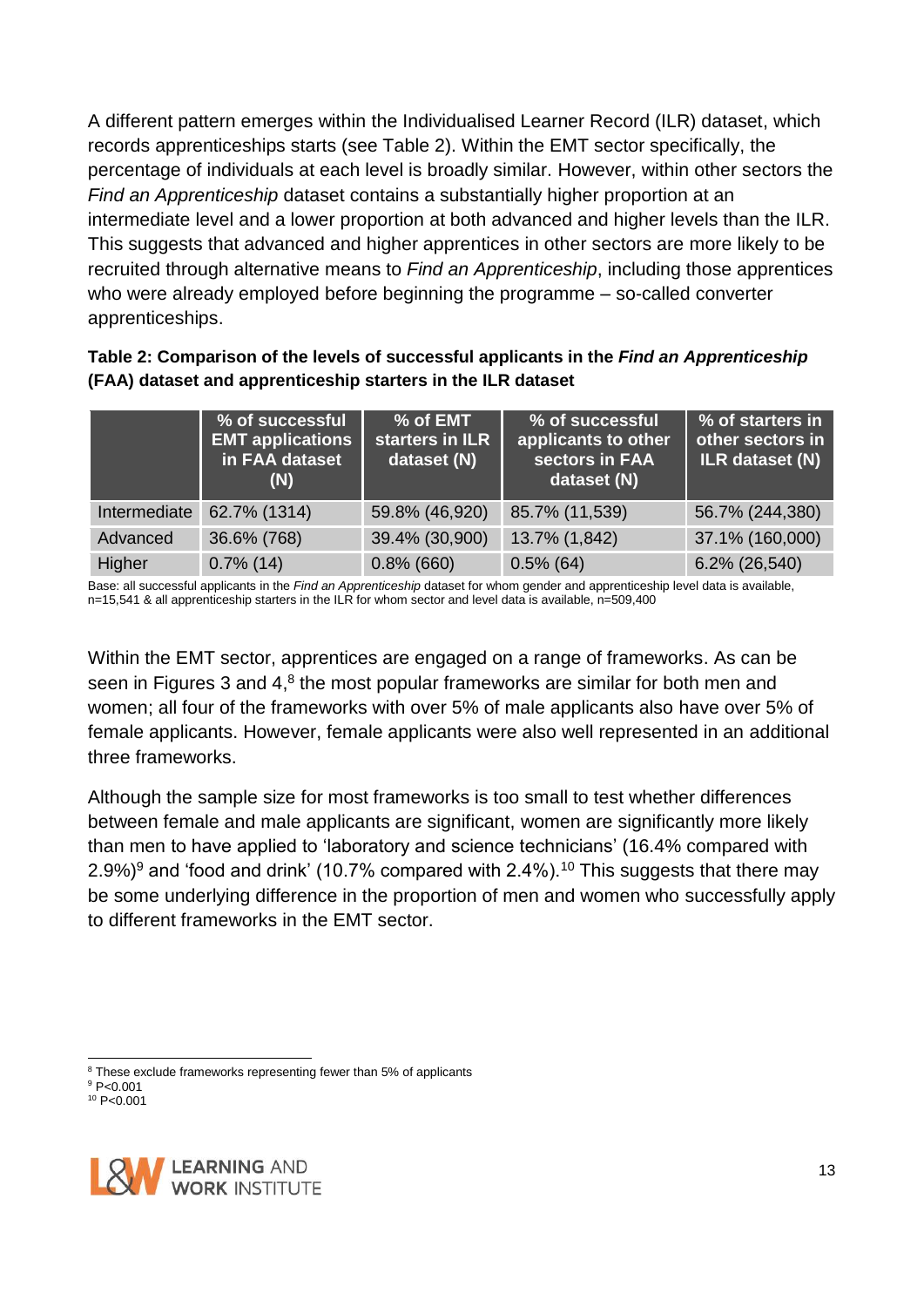

#### **Figure 3: Frameworks for successful female EMT applications**

Base: successful female applicants to the EMT sector, n=140





Base: successful male applicants to the EMT sector, n=1956

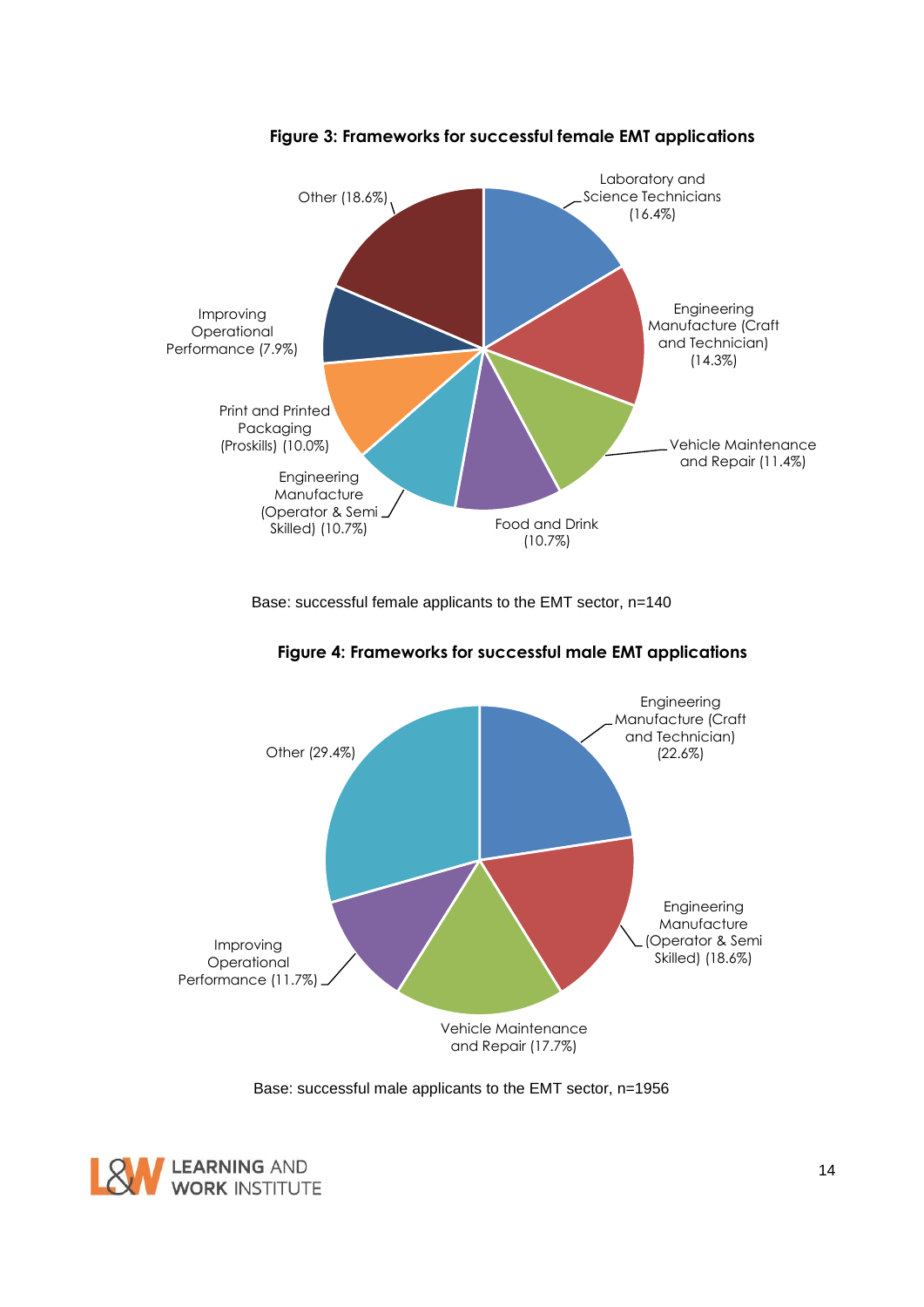An analysis of the regional pattern of successful applicants to the EMT sector found an uneven distribution across England. However, it is likely that this is influenced by differential availability of apprenticeships in the EMT sector across the country, especially as the same pattern was found for both male and female applicants. Full results of this analysis are shown in Table C of the Appendix.

Table 3 shows the proportion of successful EMT applicants in each region who are female. There is little difference between most regions; all but two are within less than one percentage point of each other. However, it is notable that the North East has a particularly large proportion of successful EMT applicants who are female and Yorkshire and The Humber has a particularly small proportion.

| <b>Region</b>            | % of successful applications (N) |
|--------------------------|----------------------------------|
| <b>North East</b>        | 9.9(15)                          |
| <b>West Midlands</b>     | 7.2(22)                          |
| East of England          | 7.1(17)                          |
| London                   | 7.0(7)                           |
| <b>South East</b>        | 6.6(21)                          |
| South West               | 6.6(16)                          |
| <b>North West</b>        | 6.4(14)                          |
| <b>East Midlands</b>     | 6.3(20)                          |
| Yorkshire and the Humber | 4.2(8)                           |

**Table 3: Proportion of successful applicants to EMT identified as female by region**

Base: Successful applicants in the engineering and manufacturing technologies sector for whom location data is available, n=2,090

Table 4 shows the breakdown of successful female applicants to EMT and other sectors by whether applicants live in a rural or urban location, derived from postcode data. It shows a similar proportion of applicants to the EMT sector for both types of location, although the numbers are too small to test for significance.

## **Table 4: Rural/urban breakdown of successful female applicants by sector**

|       | $\%$ EMT (N) | % other sectors (N) |
|-------|--------------|---------------------|
| Rural | 2.3(22)      | 97.7(921)           |
| Urban | 1.6(118)     | 98.4 (7,135)        |

Base: Successful female applicants for whom location data is available, n=8,196

Since data on ethnic background is only available for 17 successful female applicants to the EMT sector, it is not possible to analyse any differences related to this variable.

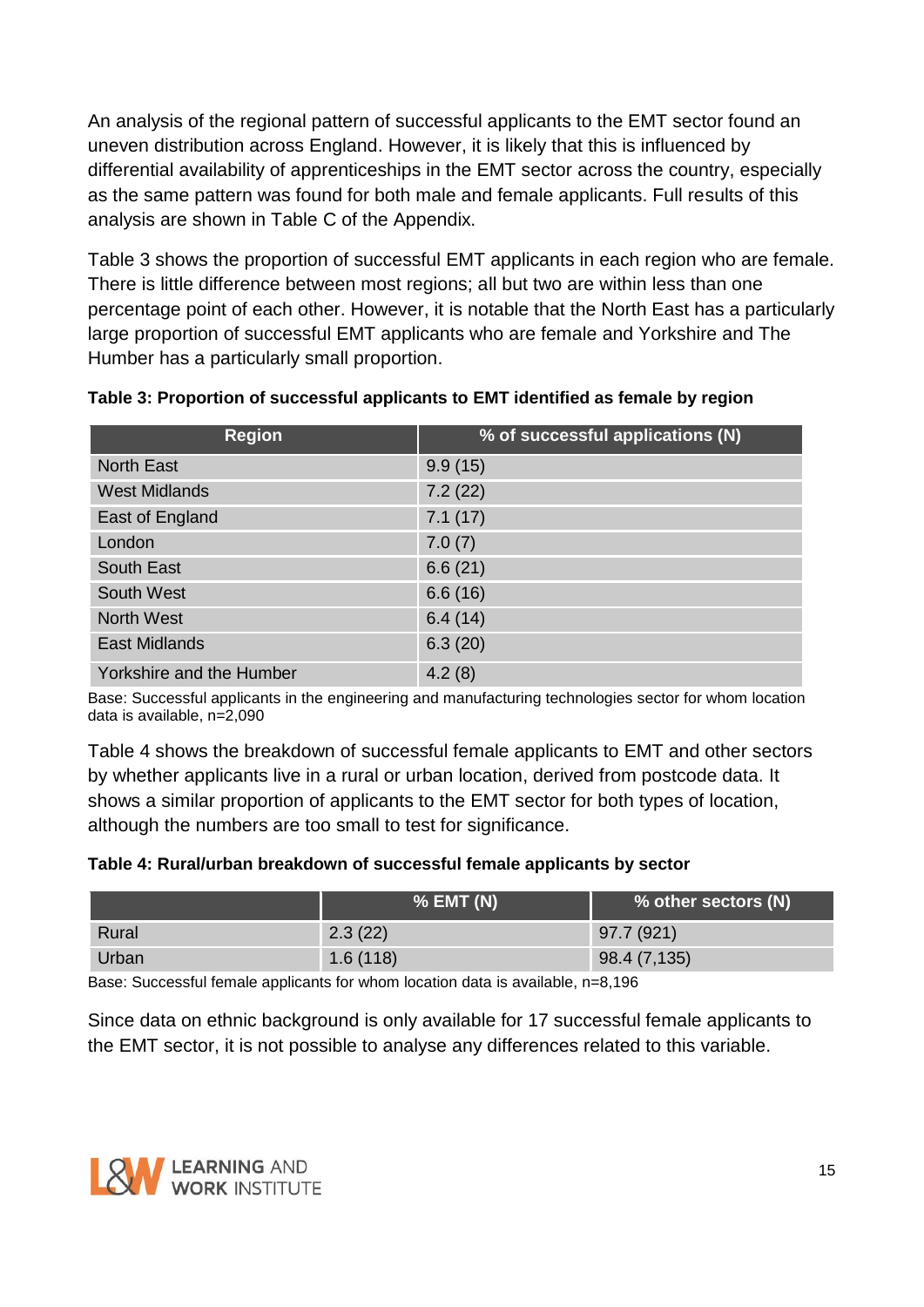Although age at application is also only available for 17 successful female applicants in the EMT sector, it is possible to perform some simple analysis. The results show that median age at successful application for women in the EMT sector is approximately 18 years and two and a half months. This is very similar to the median age for women in other sectors and men in EMT, both also approximately 18 years and two and a half months.

# <span id="page-15-0"></span>**4.2 Unsuccessful applications**

Records in the unsuccessful application dataset were aggregated to create a dataset of 229,265 records, each containing all of the unsuccessful applications submitted by a particular individual during 2015 and early 2016. Candidates submitted a mean of 3.7 unsuccessful applications per person during this period, although some candidates submitted substantially more. In general, analysis was limited to the first 15 applications per person, covering over 95% of applications.

# <span id="page-15-1"></span>**4.2.1 Matched with successful applications**

Matched records of an applicant's complete application process are available for 23 of the women who successfully applied to the EMT sector. These provide details of each of their unsuccessful applications (to any sector), along with their subsequent successful application to EMT. Although this number is too small for detailed analysis, this section briefly describes their application patterns.

In total, 12 applicants only submitted one unsuccessful application during 2015 and early 2016, prior to a subsequent successful application. Out of the other candidates, 1 submitted two applications, 1 submitted three, 3 submitted four, 2 submitted five, 1 submitted six, 1 submitted ten, 1 submitted twenty-five and 1 submitted thirty-nine.

## **Sectors**

Out of the 12 applicants who submitted only one unsuccessful application prior to their successful application, half submitted their unsuccessful application to the EMT sector and half to other sectors: 'business, administration and law', 'science and mathematics', 'health, public services and care' or 'retail and commercial enterprise'. This is illustrated in Figure 5.

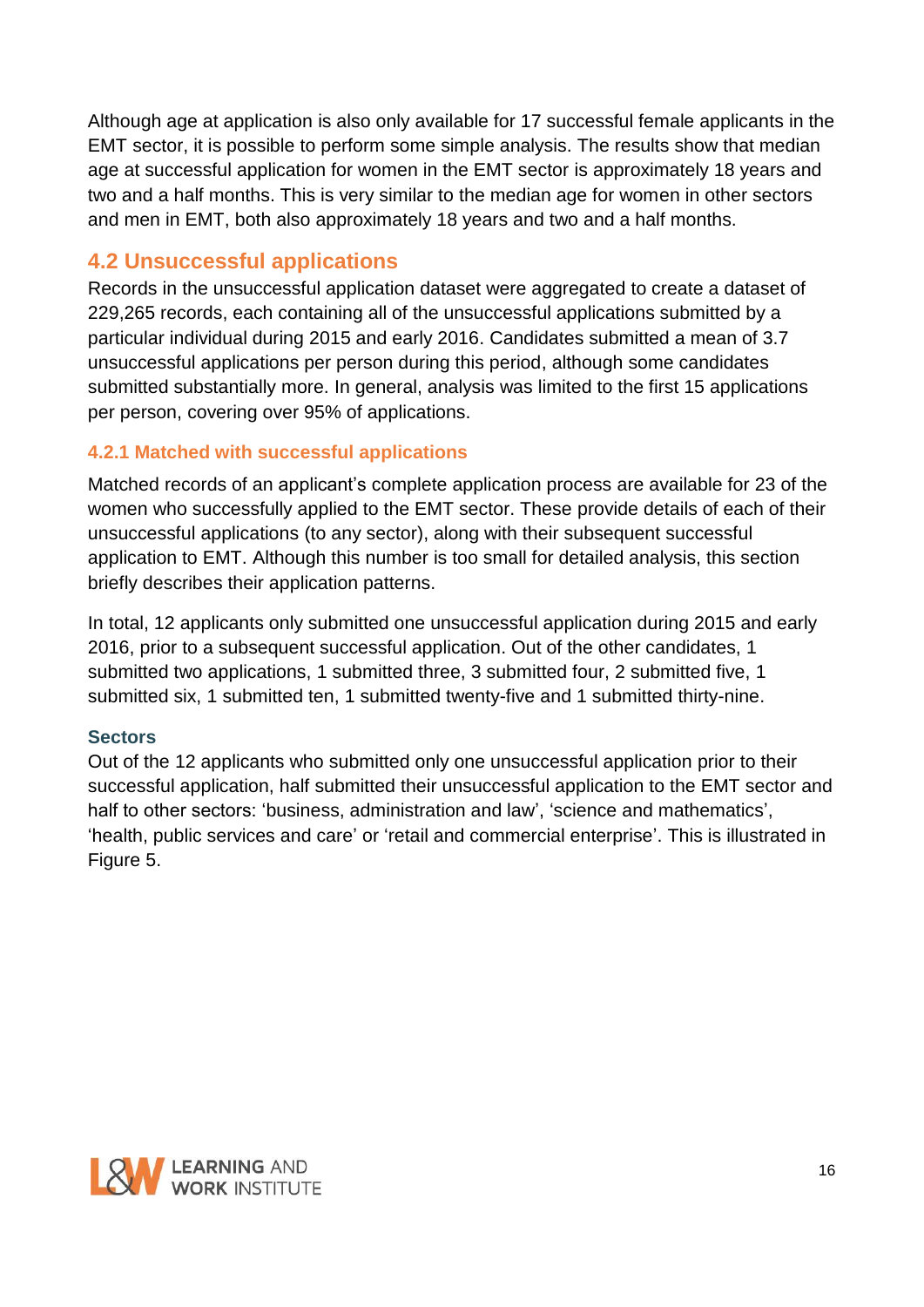

#### **Figure 5: Sectors applied to by candidates who submitted only one unsuccessful application**

Out of the 11 applicants who submitted more than one unsuccessful application prior to their successful application, only 3 submitted their first application to EMT, with the remaining 8 submitting their first application to other sectors – retail and commercial enterprise, business, administration and law, health, public services and care or agriculture, horticulture and animal care. This is illustrated in Figure 6.



#### **Figure 6: Sectors applied to in first unsuccessful application by candidates who submitted multiple unsuccessful applications**

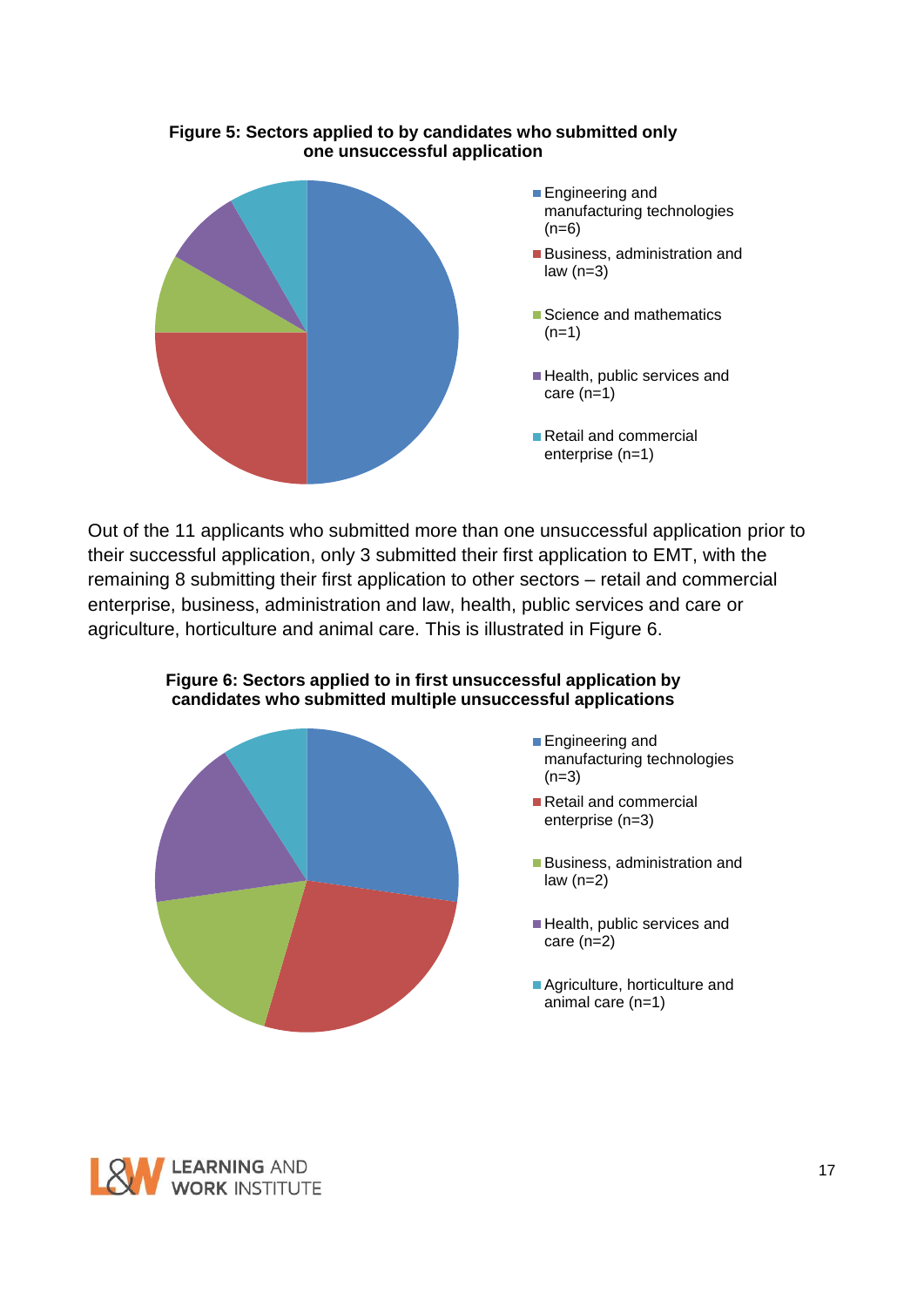Additionally, out of the 11 applicants who submitted multiple unsuccessful applications prior to their successful application, four had submitted no previous applications to the EMT sector; only three of the 11 had submitted the majority of their applications to it.

Table 5 shows the number of applicants who had submitted unsuccessful applications to each sector. Although EMT is the sector with the highest number of applicants, it is followed closely by 'retail and commercial enterprise' and 'business, administration and law'. Perhaps surprisingly, sectors closer to EMT such as 'science and mathematics', 'information and communication technology' and 'construction, planning and the built environment' are all poorly represented, with just two, one and one applicants respectively.

**Table 5: Number of candidates who had submitted unsuccessful applications to each sector**

| <b>Sector</b>                                    | <b>Number</b> |
|--------------------------------------------------|---------------|
| Engineering and manufacturing technologies       | 11            |
| Retail and commercial enterprise                 | 10            |
| Business, administration and law                 | 8             |
| Health, public services and care                 | 4             |
| Science and mathematics                          | 2             |
| Agriculture, horticulture and animal care        | 2             |
| Arts, media and publishing                       | 1             |
| Information and communication technology         | 1             |
| Construction, planning and the built environment | -1            |

Base: all female applicants who were successful in the EMT sector for whom unsuccessful applications could be matched, n=23

Although based on small numbers, when taken together these findings suggest that a high proportion of women who successfully apply to the EMT sector have also applied to a wide variety of different, and mostly unrelated, sectors.

## **Levels**

Out of the 23 matched successful female applicants to EMT, 14 were successful in intermediate level apprenticeships and the remaining 9 in advanced level apprenticeships.

All but one of the 14 applicants who secured an intermediate level apprenticeship had only applied for apprenticeships at this level; the other had applied for apprenticeships at both intermediate and advanced levels. This is illustrated in Figure 7.

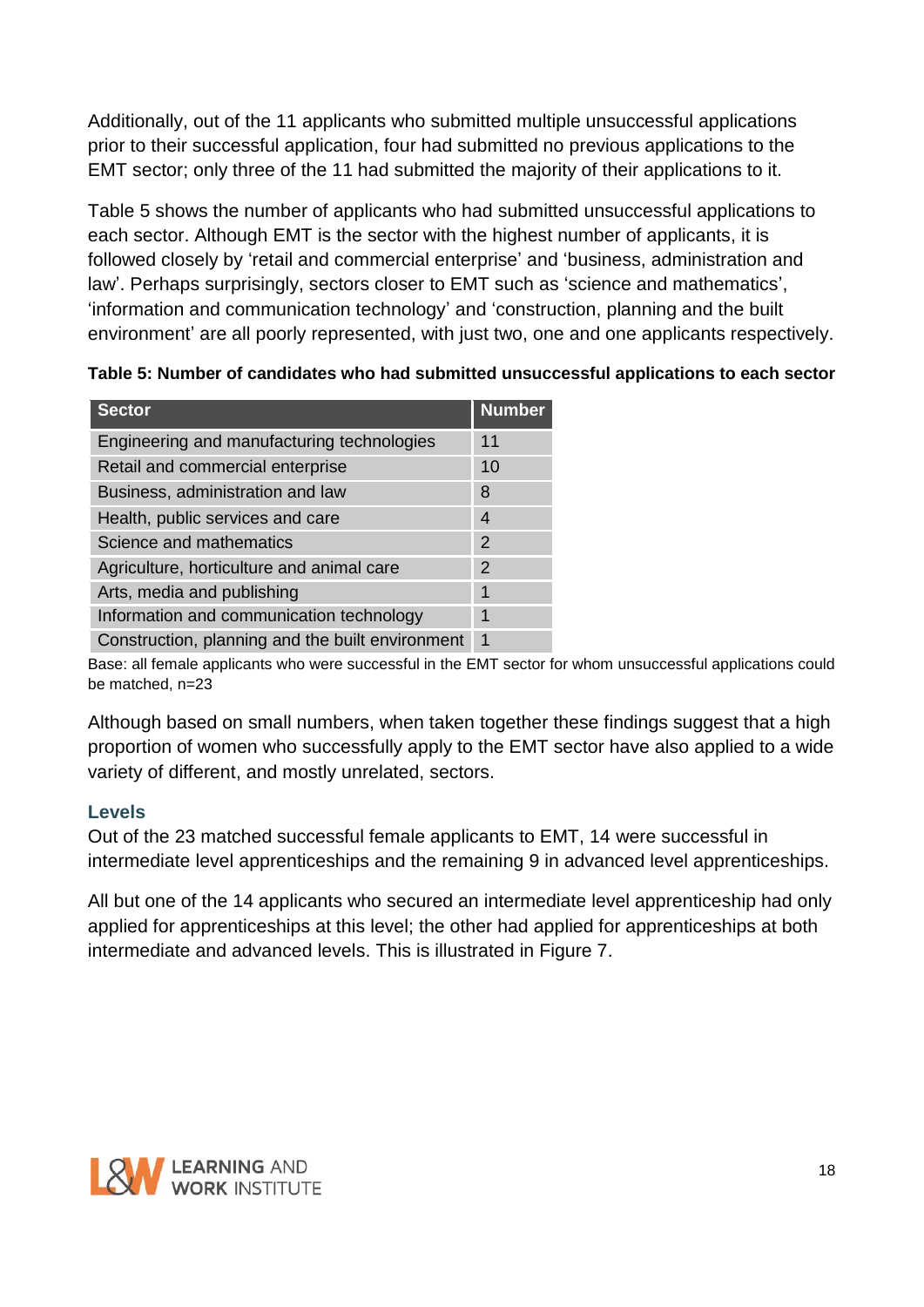

For the 9 applicants who secured an advanced level apprenticeship, the picture was different. Of these, only 4 had restricted their applications to this level. Three had previously only applied for intermediate level apprenticeships and 2 had applied for a mixture of both levels. This is illustrated in Figure 8.



#### **Figure 8: Levels applied to by candidates whose successful application is to an advanced level apprenticeship**

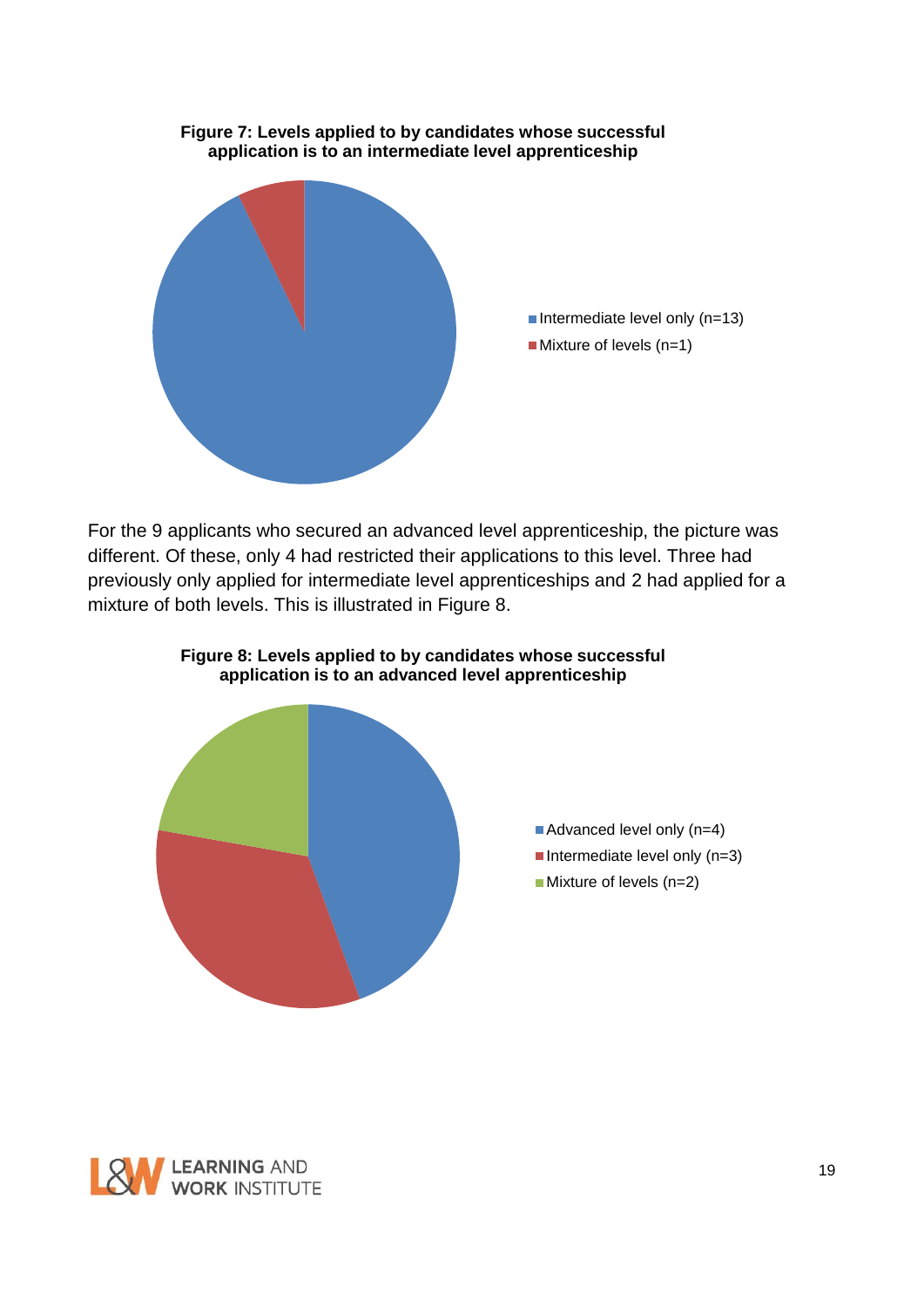## <span id="page-19-0"></span>**4.2.2 All unsuccessful applicants**

In total, 3.7% of female applicants had submitted at least one application to an opportunity in the EMT sector; substantially lower than the equivalent figure of 34.6% for male applicants. Together, these women account for 8.7% of overall EMT applicants.

An analysis of application patterns for these applicants shows that 39.6% of female applicants to EMT had applied *only* to this sector, with 78.4% submitting only one unsuccessful application to it. By contrast, a much higher number of male applicants to EMT had applied *only* to this sector (55.8%), with a lower proportion (63.4%) submitting only one unsuccessful application. Additionally, only 4.7% of female applicants who had solely applied to EMT had submitted four or more unsuccessful applications, lower than the equivalent 7.0% of male applicants.

These figures show that, in addition to a substantially lower proportion of female applicants to the EMT sector, women are also substantially less likely than men to focus their applications solely on EMT.

#### **Number of applications**

Table 6 shows the difference in the number of applications submitted to EMT by women and men. It includes all individuals who had submitted at least one unsuccessful application to the sector, and shows the percentage who had submitted each number of applications to it, from one to 15. The table shows that, as well as fewer women submitting applications to EMT than men, they are also more likely to submit fewer applications per person to it. Approximately three quarters (75.4%) of female applicants submitted only one unsuccessful application to EMT, substantially higher than the corresponding figure of 57.1 for male applicants. In total, 94.2% of female applicants submitted three or fewer applications compared with 85.1% of men and 97.4% of female applicants submitted five or fewer applications compared with 93.3% of men. Female applicants submitted a mean of 1.53 applications to EMT per person; significantly<sup>11</sup> lower than the equivalent figure of 2.16 for male applicants.

- $11$  p<0.001

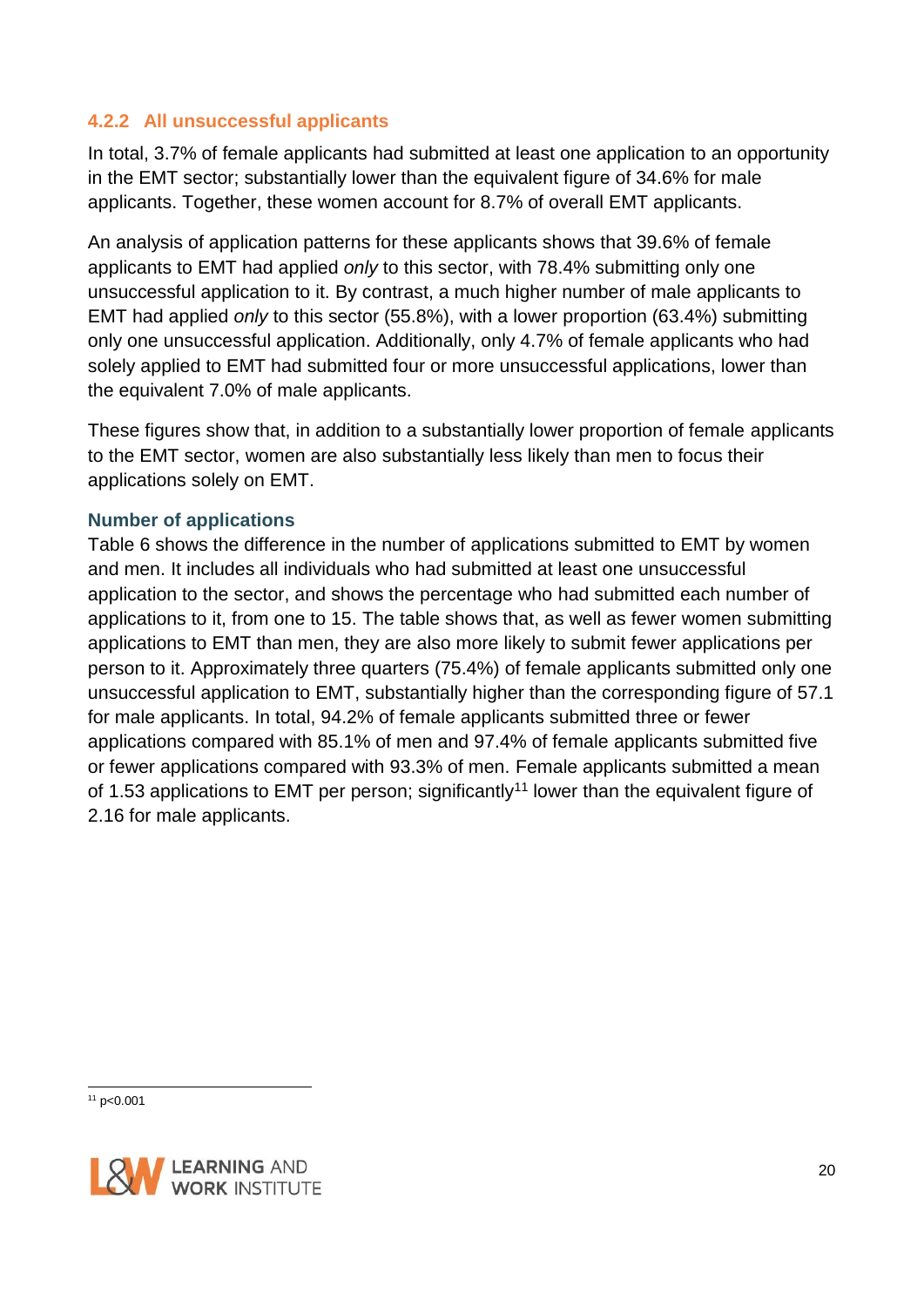| <b>Women</b>                     |                      |                                  |                      |                                  |                      |  |
|----------------------------------|----------------------|----------------------------------|----------------------|----------------------------------|----------------------|--|
| <b>Number of</b><br>applications | $%$ of<br>candidates | <b>Number of</b><br>applications | $%$ of<br>candidates | <b>Number of</b><br>applications | $%$ of<br>candidates |  |
|                                  | 75.4                 | 6                                | 0.8                  | 11                               | 0.3                  |  |
| $\overline{2}$                   | 13.8                 | $\overline{7}$                   | 0.5                  | 12                               | 0.03                 |  |
| 3                                | 5.0                  | 8                                | 0.4                  | 13                               | 0.1                  |  |
| $\overline{4}$                   | 2.0                  | 9                                | 0.1                  | 14                               | 0.03                 |  |
| 5                                | 1.2                  | 10                               | 0.3                  | 15                               | 0.07                 |  |
|                                  |                      | <b>Men</b>                       |                      |                                  |                      |  |
| <b>Number of</b><br>applications | $%$ of<br>candidates | <b>Number of</b><br>applications | $%$ of<br>candidates | <b>Number of</b><br>applications | $%$ of<br>candidates |  |
| 1                                | 57.1                 | 6                                | 1.9                  | 11                               | 0.3                  |  |
|                                  |                      |                                  |                      |                                  |                      |  |
| $\overline{2}$                   | 19.0                 | $\overline{7}$                   | 1.4                  | 12                               | 0.3                  |  |
| 3                                | 9.0                  | 8                                | 1.0                  | 13                               | 0.3                  |  |
| $\overline{4}$                   | 5.0                  | 9                                | 0.6                  | 14                               | 0.2                  |  |

**Table 6: Number of applications submitted to the EMT sector by gender**

Base: All candidates with at least one unsuccessful application to EMT, n=47,699

## **Sector mix**

Over half (56.8%) of women who applied to EMT submitted half or more of their applications to the sector. This is substantially lower than the 77.6% of men who did so.

Women who had applied to both EMT and other sectors are roughly evenly split between those who had applied in blocks to EMT and then blocks to other sectors and those who had applied interchangeably. Roughly two thirds (66.7%) of the women who had applied to both EMT and other sectors had applied to a different sector first before EMT, with only a third applying to EMT first.

Table 7 focuses on women who had submitted at least one unsuccessful application to the EMT sector, and shows the percentage of their applications which were submitted to each sector. The table shows that, although the largest single sector applied to by these candidates is EMT (32.8%), this is closely followed by 'business, administration and law' (30.7%). Sectors in similar fields to EMT, namely 'information and communication technology', 'construction, planning and the built environment', and 'science and mathematics', have much lower levels of applications, at 2.9%, 2.0% and 0.2% respectively. This demonstrates that women who had applied to the EMT sector also frequently applied to other, mostly unrelated, sectors.

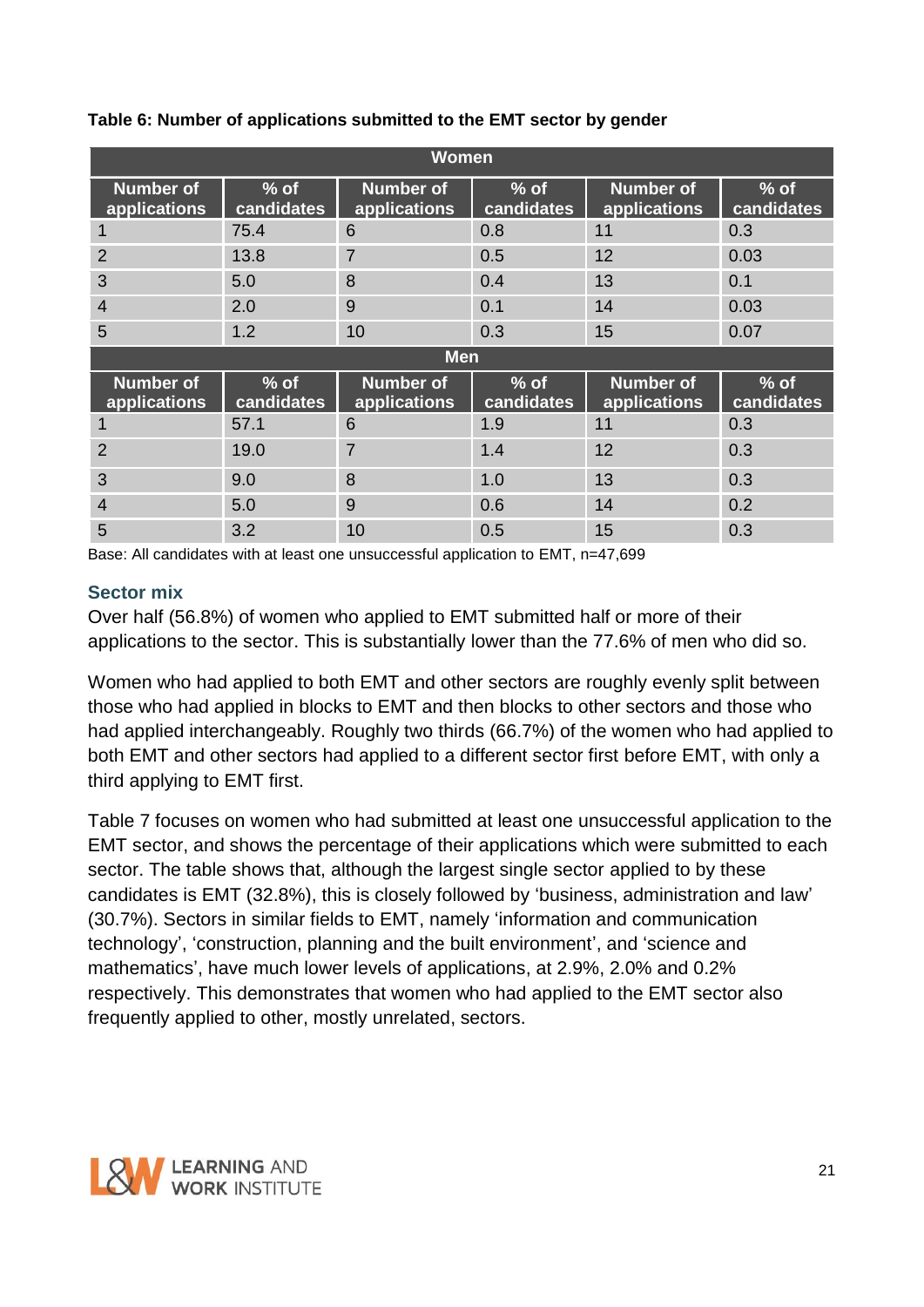**Table 7: Percentage of applications to each sector for women who had submitted at least one unsuccessful application to the EMT sector**

| <b>Sector</b>                                    | % of applications |
|--------------------------------------------------|-------------------|
| Engineering and manufacturing technologies       | 32.8              |
| Business, administration and law                 | 30.7              |
| Retail and commercial enterprise                 | 14.5              |
| Health, public services and care                 | 11.3              |
| Information and communication technology         | 2.9               |
| Agriculture, horticulture and animal care        | 2.4               |
| Construction, planning and the built environment | 2.0               |
| Arts, media and publishing                       | 1.5               |
| <b>Education and training</b>                    | 1.1               |
| Leisure, travel and tourism                      | 0.5               |
| Science and mathematics                          | 0.2               |

Base: women who had at least one application to the EMT sector, n=3,037

Matched records of the complete application process (including both unsuccessful and successful applications) are available for 54 of the female applicants who had submitted at least one unsuccessful application to the EMT sector. Eleven of these applicants were eventually successful in the EMT sector. However, the majority (43) were successful in different sectors (see Table 8). The most common sector was 'business, administration and law', which was the destination for 22 applicants. This was followed by 'retail and commercial enterprise' (8) and 'health, public services and care' (6). All but one of the applicants were eventually successful in sectors unrelated to EMT, with only one applicant successful in the related sector of 'construction, planning and the built environment'. There was no significant difference in application success rates between those whose first application was to the EMT sector, and those who first applied elsewhere.<sup>12</sup> Although based on a small sample size, these results suggest that a substantial number of women who apply to the EMT sector eventually start apprenticeships in unrelated sectors.

In order to further explore the issue of persistence, our analysis also sought to compare the subsequent applications of male and female applicants whose first unsuccessful application was to the EMT sector. Out of those who submitted an additional unsuccessful application, 56.6% (474) of women submitted at least one further application to the EMT sector; a significantly lower proportion than the equivalent figure for men of 81.5%  $(10501).$ <sup>13</sup>

1  $12$  P=0.080 <sup>13</sup> P<0.001

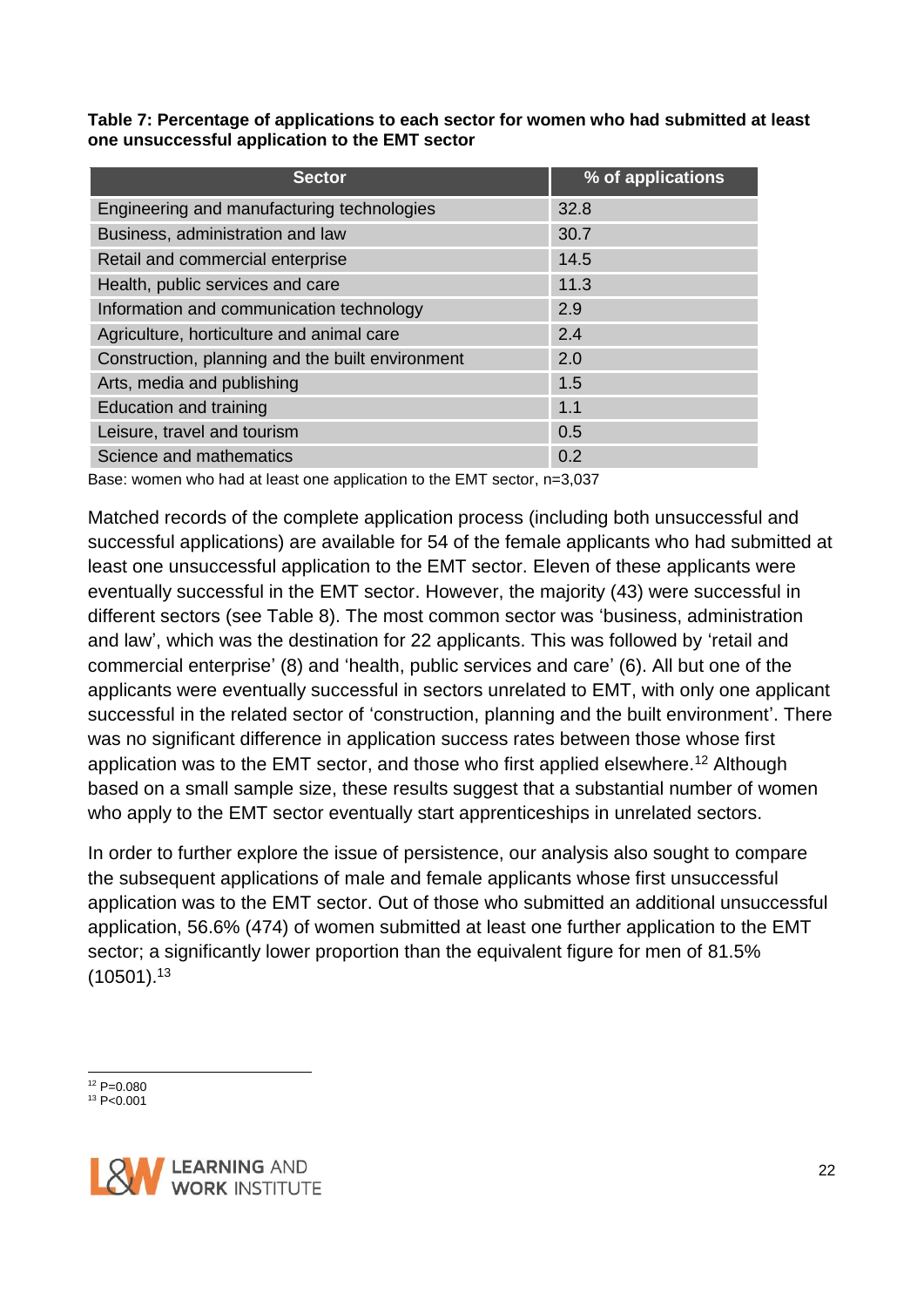There was a small but significant correlation<sup>14</sup> between gender and the proportion of further applications to the EMT sector (as opposed to other sectors), with female applicants associated with a lower proportion. For example, 68.1% (370) of women submitted at least half of their additional applications to the EMT sector compared with 77.7% (9063) of men; 58.9% (291) of women submitted at least three quarters of their additional applications to it compared with 67.5% (7324) of men; and 54.6% (259) of women submitted all of their applications to it compared with 62.0% (6513) of men. Full results are shown in Table D in the Appendix.

#### **Table 8: Sector of successful application for women who were unsuccessful in their application(s) to the EMT sector**

| <b>Sector</b>                                    | <b>Number of applicants</b> |
|--------------------------------------------------|-----------------------------|
| Business, administration and law                 | 22                          |
| Retail and commercial enterprise                 | 8                           |
| Health, public services and care                 | 6                           |
| Arts, media and publishing                       | 3                           |
| Education and training                           | 2                           |
| Agriculture, horticulture and animal care        |                             |
| Construction, planning and the built environment |                             |

Base: women who had submitted at least one unsuccessful application to the EMT sector and whose records could be matched with the successful dataset, n=43

## **Level mix**

Three fifths (60.5%) of female candidates who had submitted at least one application to the EMT sector submitted all of their applications to opportunities at the same level. The remaining two fifths (39.5%) of applicants submitted applications to a mixture of levels. Those submitting to a mixture of levels often favoured one level; in total, three fifths (59.1%) of the applicants who submitted four or more applications to a mixture of levels submitted a disproportionate number to one level.

In total, 14 female applicants to the EMT sector had submitted an application to a higher apprenticeship. Five of these individuals had also submitted an application to an intermediate apprenticeship. Although based on small numbers, this suggests that many female applicants to higher apprenticeships in the EMT sector also apply for apprenticeships at a much lower level.

## **Frameworks**

Figures 9 and 10 show the most common frameworks (those representing at least five percent of applications) applied for in unsuccessful applications to the EMT sector. The most common frameworks were similar for both men and women, although applications

<sup>-</sup> $14$  R=-0.042, p<0.001

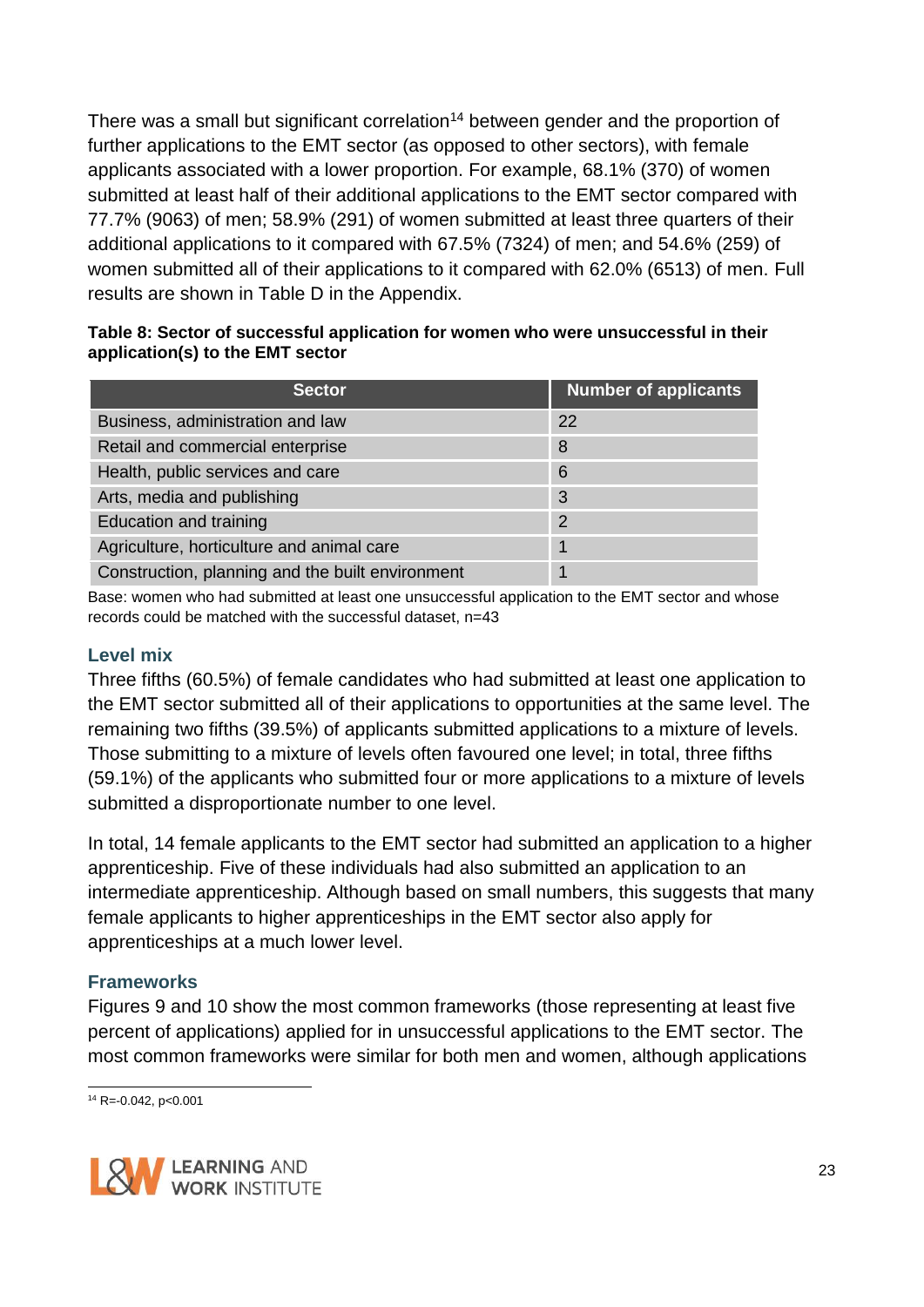submitted by men tended to be more concentrated in fewer frameworks. For example, 'vehicle maintenance and repair' was the most common framework for both, and represented just over a fifth (21.5%) of applications submitted by women; significantly lower than the 30.5% of applications submitted by men.<sup>15</sup> With the exception of 'vehicle body and paint',<sup>16</sup> there was a significant difference in the proportion of applications from men and women submitted to each framework.<sup>17</sup>

A breakdown of framework by gender is provided in more detail in Table E and Table F in the Appendix.



## **Figure 9: Frameworks applied to in applications submitted by female candidates to the EMT sector**

- Vehicle Maintenance and Repair (21.5%)
- **Engineering Manufacture (Craft**) and Technician) (12.1%)
- **Improving Operational** Performance (10.2%)
- **Engineering Manufacture** (Operator & Semi Skilled) (9.9%)
- **Laboratory and Science** Technicians (8.6%)
- Food and Drink (6.3%)
- Vehicle Body and Paint (5.7%)
- Other (25.7%)

- $16$  P=0.662
- <sup>17</sup> P<0.001 for each



<sup>1</sup> <sup>15</sup> P<0.001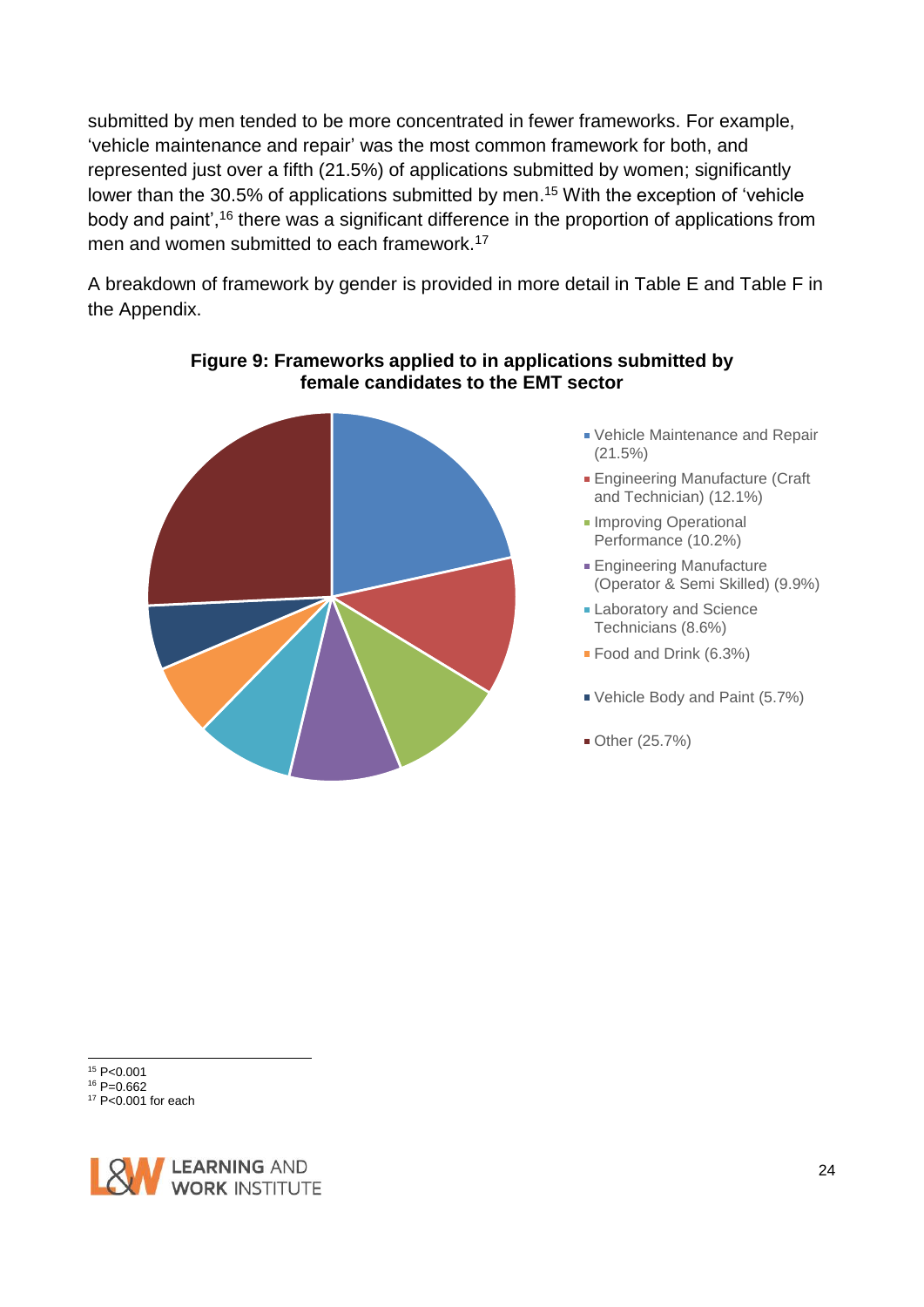#### **Figure 10: Frameworks applied to in applications submitted by male candidates to the EMT sector**



- Vehicle Maintenance and Repair (30.5%)
- Engineering Manufacture (Craft and Technician) (19.6%)
- **Engineering Manufacture** (Operator & Semi Skilled) (14.3%)
- **Improving Operational** Performance (7.6%)
- Electrotechnical (Summit Skills) (6.5%)
- Vehicle Body and Paint (5.5%)
- Other (16.0%)

#### **Demographics**

Recognising the importance of cross-sectionality in understanding and tackling gender stereotypes, this section compares the wider demographics of women who had submitted at least one unsuccessful application to EMT with those who had not. Unsuccessful applications are used here as a proxy for all applications, in order to allow for a comparison of individuals who have applied to the EMT sector with those who have not.

In total, 4.1% of women who applied for EMT had a declared disability, compared with 3.7% of women who had not. Although there is a slight difference in these figures, it was not significant.<sup>18</sup>

For applicants where data on ethnic background is available, individuals from a White background are significantly more likely<sup>19</sup> to have applied for an apprenticeship in the EMT sector than those from Black, Asian and Minority Ethnic (BAME) backgrounds, at 3.6% compared with 2.5%.

There is no significant difference<sup>20</sup> in median age at first application, with those who had applied to EMT, and those who had only applied to other sectors, both approximately 19 years and one month old.

<sup>1</sup> <sup>18</sup> P=0.205  $19$  P<0.001 <sup>20</sup> P=0.752

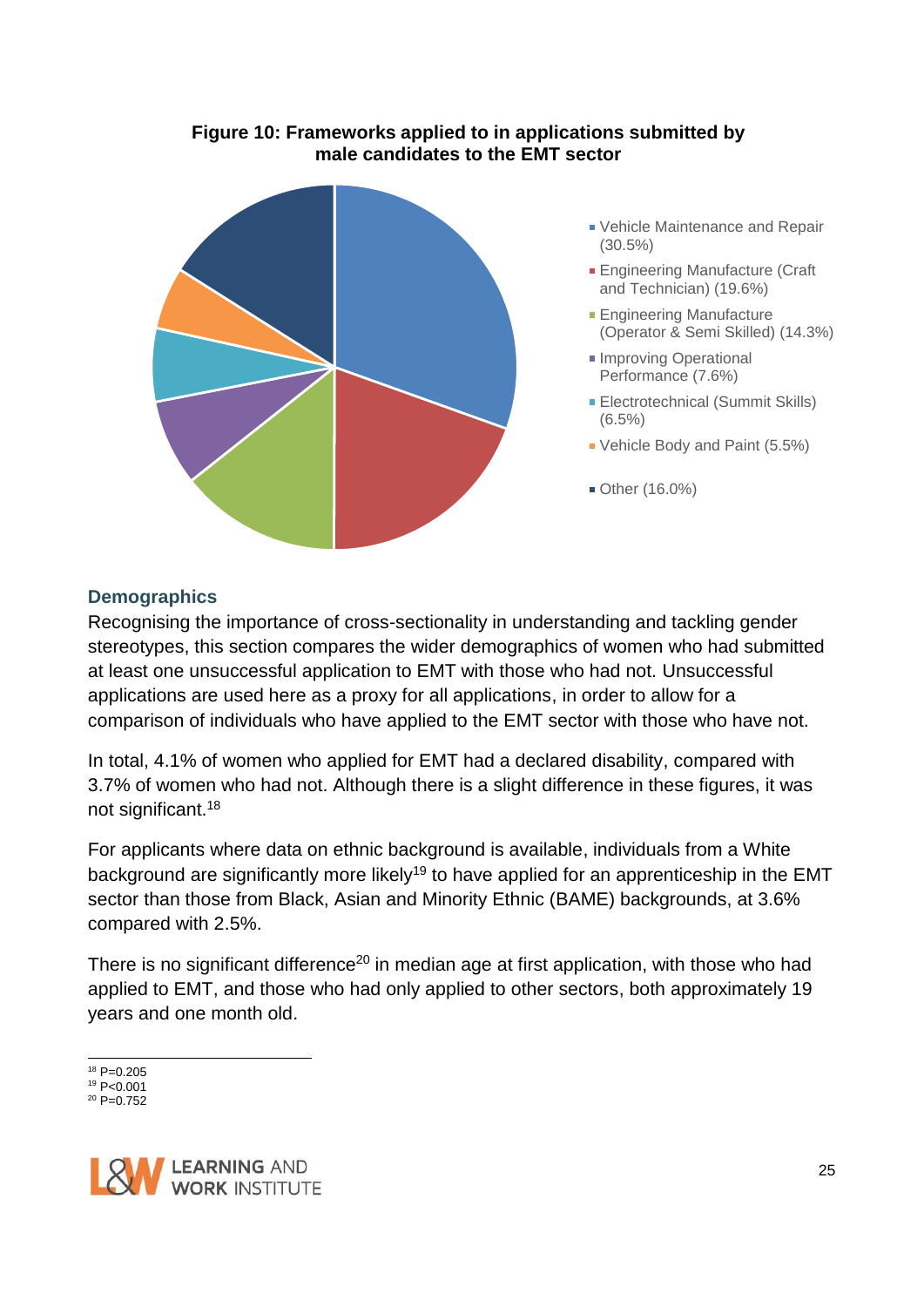As was found for successful applicants (see above), there is a substantial and significant difference in the percentage of women in each region who had submitted an unsuccessful application to the EMT sector. The North East had the highest proportion of applicants at 5.1%. London had the lowest proportion, which at 2.2% is approximately two fifths that of the North-East proportion. A full breakdown is given in Table G in the Appendix.

However, as stated previously, these figures do not take into account disparities in the availability of apprenticeship opportunities in the EMT sector in different locations. Table 9 therefore shows the proportion of unsuccessful applicants who had applied to EMT in each region who are female. There is some variation between the regions, with the East Midlands showing the highest proportion of female applicants (9.8%) and Yorkshire and the Humber the lowest  $(7.8\%)$ . Although no significant difference<sup>21</sup> was found, the relatively small sample size in comparison to the number of regions means that this does not preclude a difference.

| <b>Region</b>            | % of applicants (N) |
|--------------------------|---------------------|
| East Midlands            | 9.8                 |
| West Midlands            | 9.3                 |
| South West               | 8.8                 |
| East of England          | 8.8                 |
| London                   | 8.5                 |
| North West               | 8.5                 |
| <b>South East</b>        | 8.2                 |
| <b>North East</b>        | 8.1                 |
| Yorkshire and the Humber | 7.8                 |

**Table 9: Percentage of EMT applicants by region who are female**

Base: all unsuccessful applicants to the EMT sector for whom location data is available, n=34,663

An analysis of individual counties shows a much more substantial difference, as illustrated in Table 10.<sup>22</sup> The county with the highest proportion of women among their unsuccessful EMT applicants is Northamptonshire at 12.6%, followed by Bedfordshire and Cornwall at 11.4% each. This is much higher than the equivalent figures for the poorest performing counties, which were Hampshire (5.8%), Dorset (6.3%) and Merseyside (6.6%). The reason for this difference is unclear, especially as the number of EMT opportunities within each county have been taken into account. Analysis by rural/urban home location sheds

1  $21$  P=0.65

<sup>&</sup>lt;sup>22</sup> All ceremonial counties in England are included except for Isle of Wight, City of London and Rutland, which were excluded due to small sample sizes

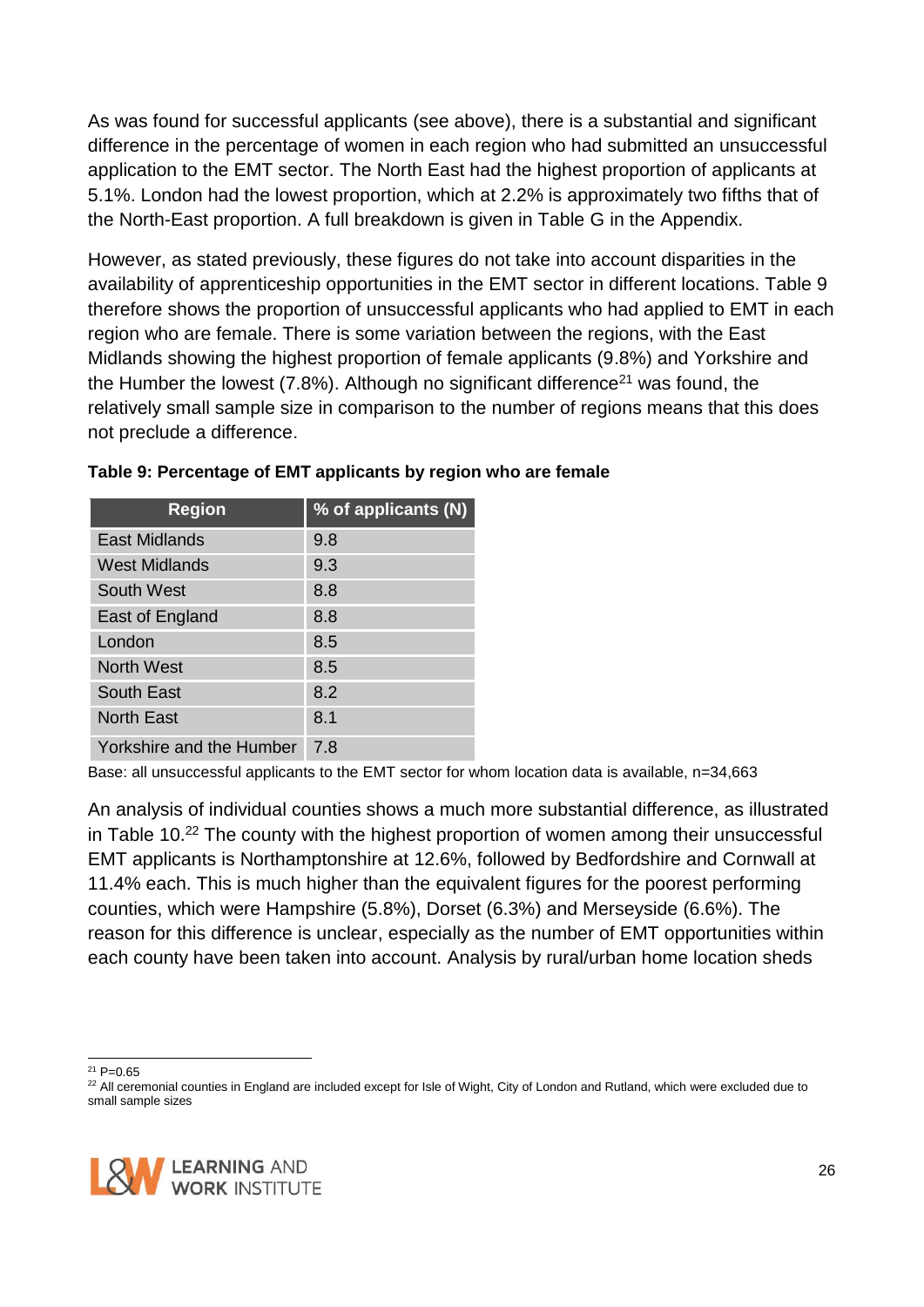no more light on the issue; with no significant difference found<sup>23</sup> and no clear pattern apparent. Full results are shown in Table H in the Appendix.

| <b>County</b>             | % of applicants | <b>County</b>                   | % of applicants |
|---------------------------|-----------------|---------------------------------|-----------------|
| Northamptonshire          | 12.6            | Somerset                        | 8.8             |
| <b>Bedfordshire</b>       | 11.4            | <b>County Durham</b>            | 8.6             |
| Cornwall                  | 11.4            | <b>Greater London</b>           | 8.5             |
| Cumbria                   | 10.9            | Cambridgeshire                  | 8.4             |
| Derbyshire                | 10.6            | Northumberland                  | 8.3             |
| Shropshire                | 10.6            | Hertfordshire                   | 8.1             |
| <b>Berkshire</b>          | 10.1            | Nottinghamshire                 | 8.1             |
| Devon                     | 9.9             | Leicestershire                  | 8.1             |
| Kent                      | 9.8             | Wiltshire                       | 7.8             |
| Cheshire                  | 9.7             | Lancashire                      | 7.8             |
| <b>North Yorkshire</b>    | 9.6             | <b>West Sussex</b>              | 7.8             |
| Buckinghamshire           | 9.6             | Tyne and Wear                   | 7.7             |
| Lincolnshire              | 9.5             | <b>East Riding of Yorkshire</b> | 7.6             |
| <b>West Midlands</b>      | 9.5             | Worcestershire                  | 7.4             |
| <b>Greater Manchester</b> | 9.4             | Oxfordshire                     | 7.4             |
| <b>Essex</b>              | 9.3             | <b>Norfolk</b>                  | 7.4             |
| Herefordshire             | 9.2             | South Yorkshire                 | 7.2             |
| Warwickshire              | 9.1             | <b>Bristol</b>                  | 7.0             |
| Gloucestershire           | 9.1             | <b>West Yorkshire</b>           | 6.8             |
| <b>Suffolk</b>            | 9.0             | Merseyside                      | 6.6             |
| <b>East Sussex</b>        | 9.0             | <b>Dorset</b>                   | 6.3             |
| <b>Surrey</b>             | 9.0             | Hampshire                       | 5.8             |
| <b>Staffordshire</b>      | 8.9             |                                 |                 |

**Table 10: Percentage of EMT applicants by county who are female**

Base: all unsuccessful applicants to the EMT sector for whom location data is available, n=34,663

## **Response time**

Table 11 shows the mean response time from submission of application to receipt of unsuccessful notification. On average, the EMT sector had one of the longest response times, significantly longer than the overall average.<sup>24</sup>

1  $23$  P=0.541  $24$  P<0.001

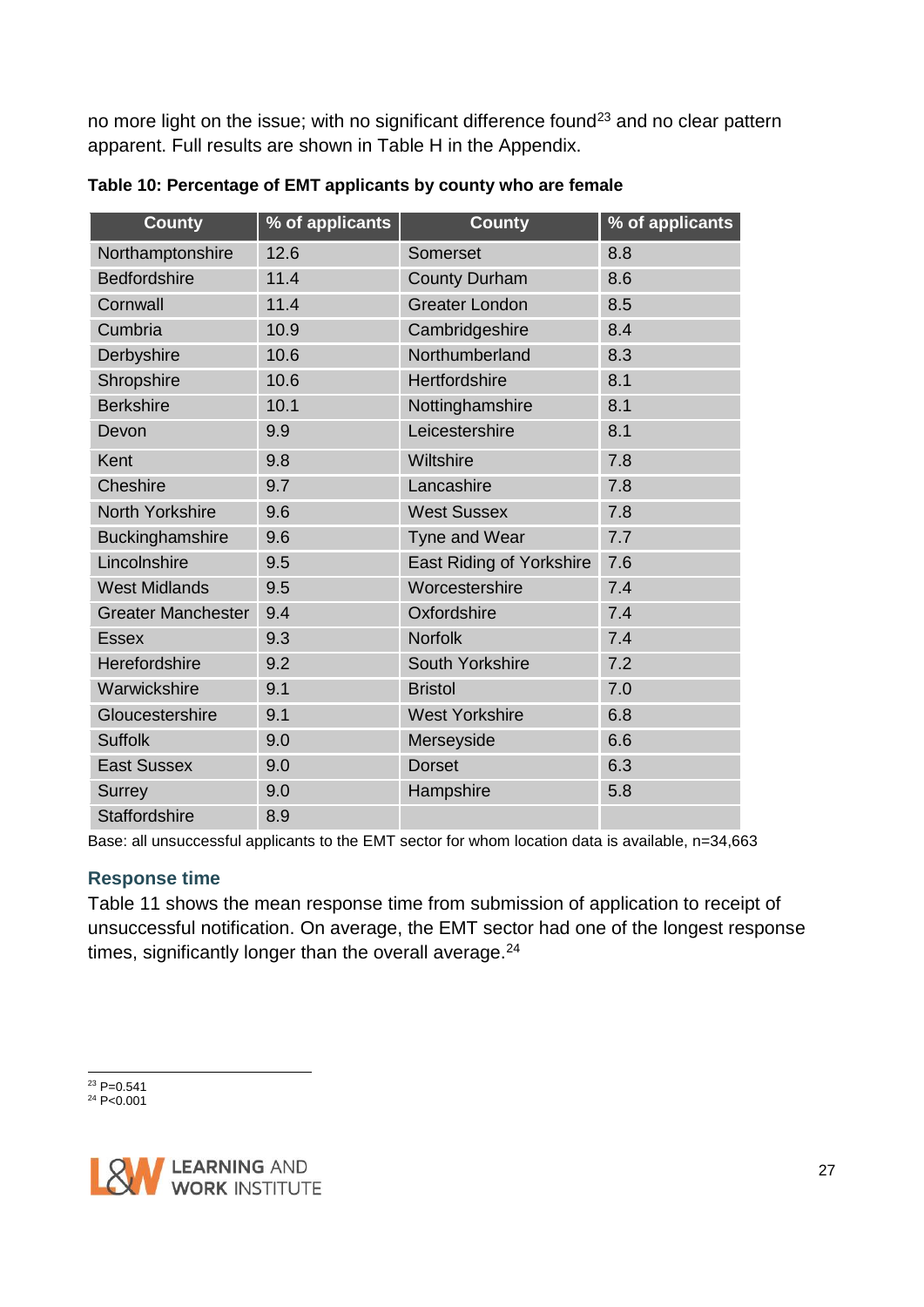|  | Table 11: Mean unsuccessful notification time by sector |  |  |
|--|---------------------------------------------------------|--|--|
|  |                                                         |  |  |

| <b>Sector</b>                                    | Mean response time (days) |
|--------------------------------------------------|---------------------------|
| Leisure, travel and tourism                      | 52.3                      |
| Construction, planning and the built environment | 49.8                      |
| Engineering and manufacturing technologies       | 46.5                      |
| Science and mathematics                          | 45.3                      |
| Arts, media and publishing                       | 45.0                      |
| Health, public services and care                 | 40.4                      |
| Retail and commercial enterprise                 | 40.1                      |
| Agriculture, horticulture and animal care        | 38.4                      |
| Education and training                           | 36.0                      |
| Business, administration and law                 | 34.6                      |
| Information and communication technology         | 29.8                      |
| <b>Overall</b>                                   | 38.5                      |

Base: all unsuccessful applications, n=845,134

# <span id="page-27-0"></span>**4.3 Success rates**

Given the limitations of the datasets, a strict success rate cannot be calculated. Nevertheless, a comparison of the successful and unsuccessful application datasets allows an approximate success rate to be calculated for different applicant groups and variables, as described in the methodology. Although this rate is not reliable enough to give an accurate value for the actual success rates of specific groups, it can be considered sufficient both to give an approximate figure and to allow for a reliable comparison of success rates between different groups and variables.

## **Sector**

Table 12 compares the success rate of male and female applications across different sectors. The analysis shows that for some sectors, such as 'business, administration and law', there is a large difference between men and women's success rates. By contrast other sectors, such as 'education and training', have very similar success rates for male and female applicants. Interestingly, EMT is one of the sectors for which there is no significant difference in success rates between men and women.

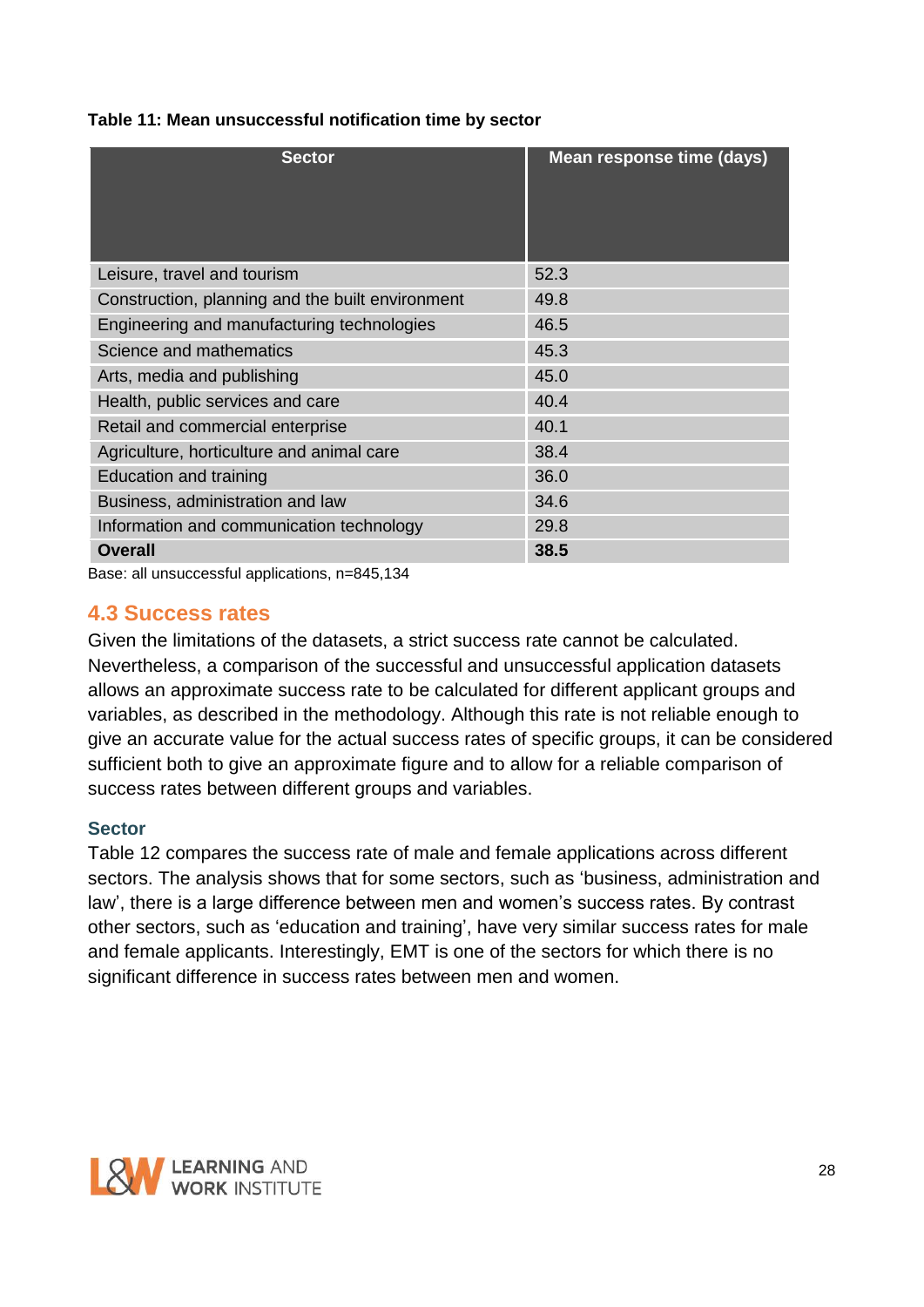#### **Table 12: Success rate of applications by sector and gender**

| <b>Sector</b>                                       | <b>Female</b><br>application<br>success rate<br>(%) | <b>Male</b><br>application<br>success rate<br>(%) | <b>Significance</b><br>(p value) |
|-----------------------------------------------------|-----------------------------------------------------|---------------------------------------------------|----------------------------------|
| Science and mathematics                             | 6.7                                                 | 5.0                                               | Sample too small to calculate    |
| Leisure, travel and tourism                         | 4.5                                                 | 3.8                                               | Not significant (p=0.269)        |
| Education and training                              | 4.3                                                 | 4.5                                               | Not significant (p=0.614)        |
| Business, administration<br>and law                 | 3.3                                                 | 1.9                                               | Significant (p<0.001)            |
| Arts, media and publishing                          | 3.2                                                 | 2.3                                               | Significant (p=0.007)            |
| Agriculture, horticulture<br>and animal care        | 2.7                                                 | 5.2                                               | Significant (p<0.001)            |
| Engineering and<br>manufacturing<br>technologies    | 2.6                                                 | 2.5                                               | Not significant ( $p=0.492$ )    |
| Health, public services and<br>care                 | 2.6                                                 | 2.2                                               | Significant (p=0.028)            |
| Retail and commercial<br>enterprise                 | 2.0                                                 | 2.5                                               | Significant (p<0.001)            |
| Construction, planning and<br>the built environment | 1.4                                                 | 1.7                                               | Sample too small to calculate    |
| Information and<br>communication technology         | 1.0                                                 | 1.4                                               | Significant (p=0.020)            |

Base: all applications for which gender data is available, n=344,079

## **Levels**

Table 13 compares the success rates of applications to the EMT sector by level. Only intermediate and advanced levels are included due to very low numbers of applications to higher levels. As can be seen, there is no significant difference between the success rate of male and female applicants at either level. Although there is some difference in women's success rate between intermediate and advanced levels, it too is not significant.<sup>25</sup>

- $25$  P=0.122

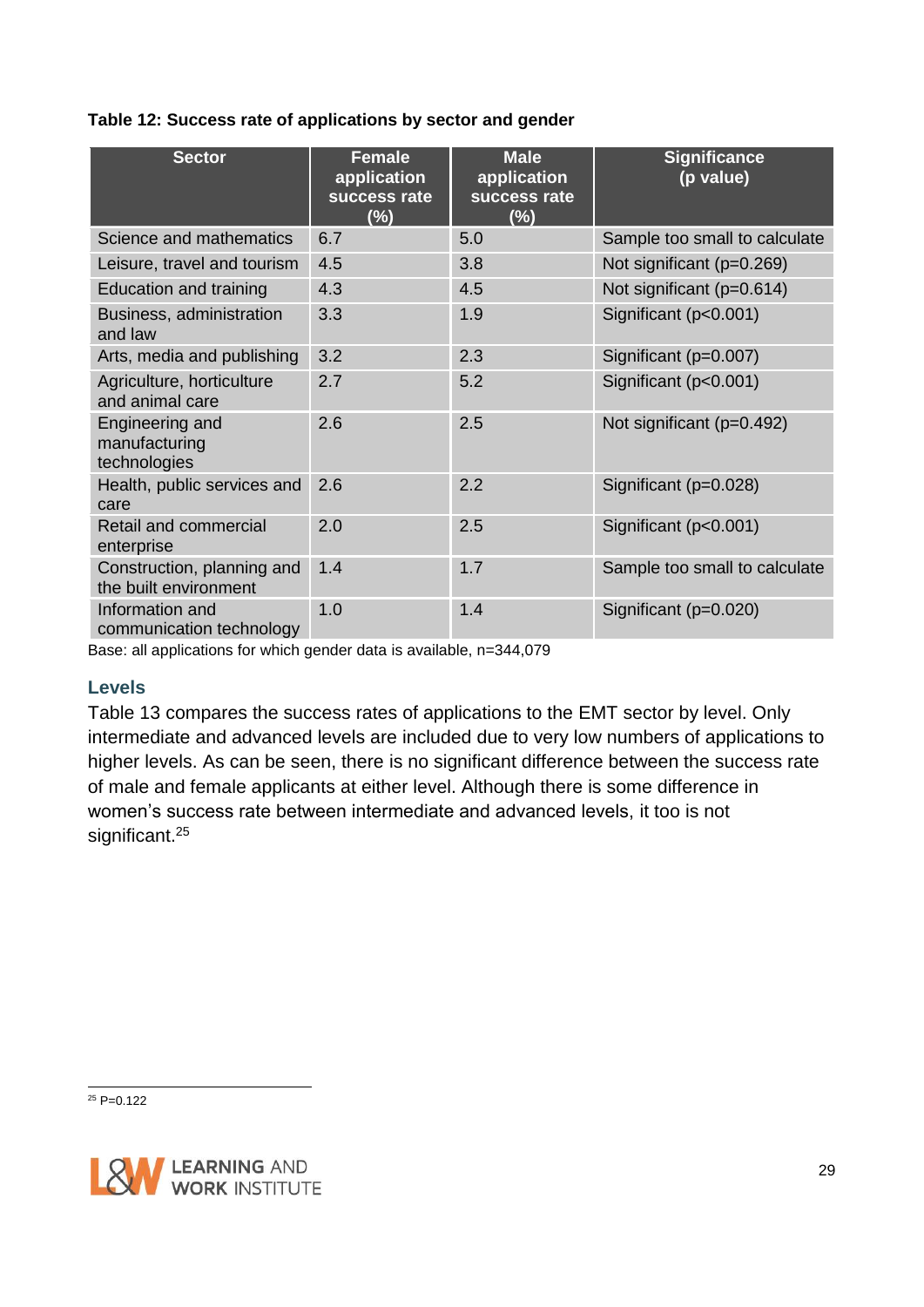| <b>Level</b> | <b>Female application</b><br>success rate (%) | Male application success<br>rate $(\%)$ | <b>Significance</b><br>(p value) |
|--------------|-----------------------------------------------|-----------------------------------------|----------------------------------|
| Intermediate | 2.39                                          | 2.5                                     | Not significant<br>$(p=0.778)$   |
| Advanced     | 3.1                                           | 2.4                                     | Not significant<br>$(p=0.084)$   |

#### **Table 13: Success rate for applications to the EMT sector by level and gender**

Base: all applications in the EMT sector at intermediate and advanced levels, n=84,482

#### **Frameworks**

Table 14 compares the success rates of applications to the EMT sector by gender and framework (including only frameworks with a minimum of 200 male and female applicants). The results show a large difference in women's success rate for different frameworks. For example, the success rate for 'vehicle and body paint' (1.0%) is less than a fifth of that for 'print and printed packaging' (5.6%). However, there is less of a difference in success rates between males and females for each framework, with the difference only significant for the improving operational performance framework. This suggests a greater difference in success rates between frameworks than between men and women.

| <b>Frameworks</b>                                             | <b>Female application</b><br>success rate (%) | <b>Male application</b><br>success rate (%) | <b>Significance</b><br>(p value) |
|---------------------------------------------------------------|-----------------------------------------------|---------------------------------------------|----------------------------------|
| Print and printed packaging<br>(Proskills)                    | 5.6                                           | 6.5                                         | Not significant<br>$(p=0.626)$   |
| Laboratory and science<br>technicians                         | 4.9                                           | 6.8                                         | Not significant<br>$(p=0.171)$   |
| Food and drink                                                | 4.4                                           | 4.6                                         | Not significant<br>$(p=0.836)$   |
| Engineering manufacture<br>(craft and technician)             | 3.1                                           | 2.8                                         | Not significant<br>$(p=0.728)$   |
| <b>Engineering manufacture</b><br>(pperator and semi-skilled) | 2.8                                           | 3.2                                         | Not significant<br>$(p=0.662)$   |
| Improving operational<br>performance                          | 2.0                                           | 3.7                                         | Significant<br>$(p=0.040)$       |
| Vehicle parts                                                 | 2.0                                           | 2.0                                         | Not significant<br>$(p=0.967)$   |
| Vehicle maintenance and<br>Repair                             | 1.4                                           | 1.4                                         | Not significant<br>$(p=0.901)$   |
| Vehicle body and paint                                        | 1.0                                           | 1.8                                         | Not significant<br>$(p=0.315)$   |

**Table 14: Success rate for applications to the EMT sector by framework and gender**

Base: all applicants in the EMT sector in frameworks with at least 200 male and female applications, n=71,146

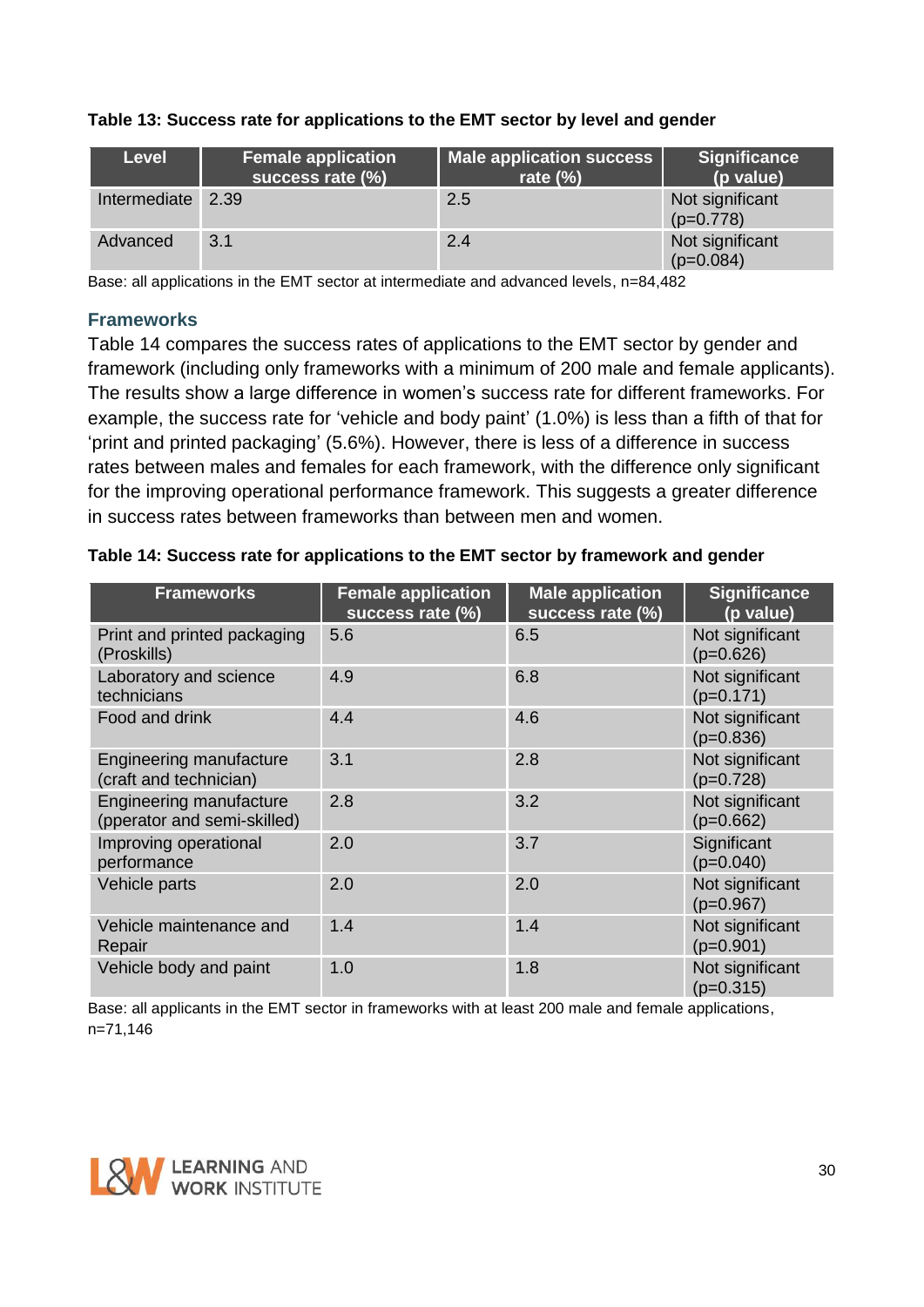# **Regions**

Table 15 shows the regional success rates for applications to the EMT sector by gender. For both genders, there is a significant difference in success rate across the regions.<sup>26</sup> However, for all but one region there is no significant difference in the success rate of males and females. The exception is the North East, where the success rate for female applications is over double that for male (3.5% and 1.6% respectively).

| <b>Region</b>            | <b>Female</b><br>applications (%) | <b>Male</b><br>applications (%) | <b>Significance</b><br>(p value) |
|--------------------------|-----------------------------------|---------------------------------|----------------------------------|
| South West               | 3.9                               | 3.8                             | Not significant (p=0.917)        |
| South East               | 3.8                               | 3.9                             | Not significant (p=0.954)        |
| East of England          | 3.6                               | 3.5                             | Not significant (p=0.939)        |
| <b>North East</b>        | 3.5                               | 1.6                             | Significant (p=0.004)            |
| <b>East Midlands</b>     | 2.9                               | 3.4                             | Not significant (p=0.496)        |
| <b>West Midlands</b>     | 2.1                               | 2.0                             | Not significant (p=0.777)        |
| <b>North West</b>        | 2.0                               | 1.8                             | Not significant (p=0.728)        |
| Yorkshire and the Humber | 1.8                               | 2.2                             | Not significant (p=0.490)        |
| London                   | 1.3                               | 1.2                             | Not significant (p=0.872)        |

**Table 15: Success rate for applications to the EMT sector by region and gender**

Base: all applicants in the EMT sector for whom location and gender data is available, n=84,783

#### **Rural or urban location**

Table 16 shows the success rates for applications to the EMT sector by gender and rural or urban location type. There is no significant difference between the success rate of male and female applications for either location type. In addition, no significant difference was found*<sup>27</sup>* in women's success rate between the two locations types, although men from rural locations have significantly higher*<sup>28</sup>* success rates than men from urban locations.

| Table 16: Success rate for applications to the EMT sector by location type and gender |  |
|---------------------------------------------------------------------------------------|--|
|---------------------------------------------------------------------------------------|--|

|       | Location Type   Female applications (%)   Male applications (%)   Significance (p value) |     |                             |
|-------|------------------------------------------------------------------------------------------|-----|-----------------------------|
| Rural | 3.3                                                                                      | 3.0 | Not significant (p=0.636)   |
| Urban | 2.5                                                                                      | 2.4 | Not significant $(p=0.558)$ |

Base: all applicants in the EMT sector for whom gender and location data is available, n=84,183

## **Ethnic background**

Table 17 shows the success rates for applications to the EMT sector by gender and ethnic background. Data on ethnic background is only available for a small proportion (18.7%) of

1  $26$  P=0.035 for women and p<0.001 for men

 $28$  p=0.001



 $27$  p=0.262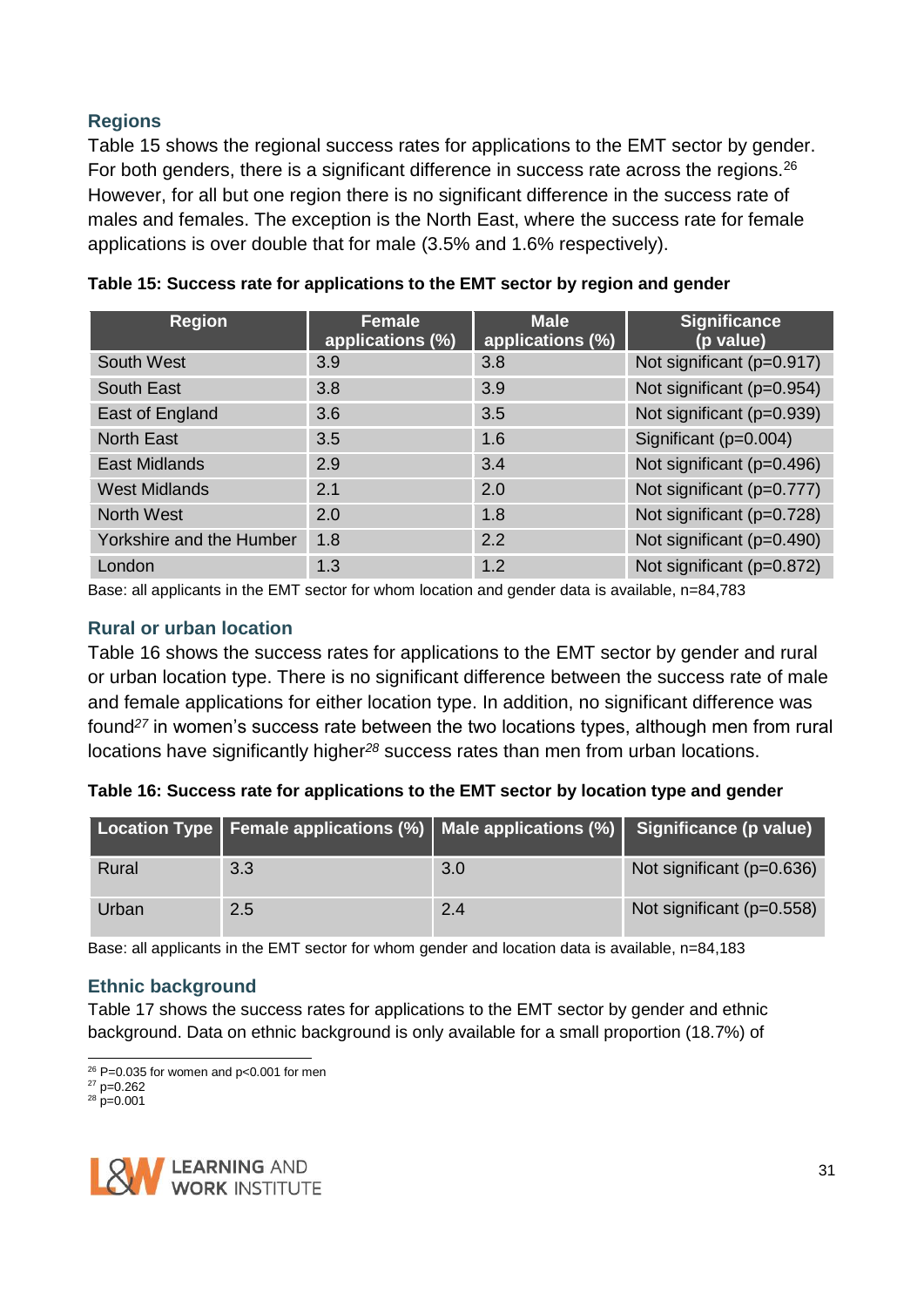applications; therefore, care should be taken in the interpretation of the results. It is also important to be aware that individuals who gave their ethnicity may not be representative of the population as a whole.

Among candidates from a BAME background, female applications have significantly higher success rate than male applications, at 2.0% compared with 0.5%. Applications submitted by male candidates from a BAME background performed particularly poorly, with a significantly lower success rate than applications submitted by male candidates from a White background.<sup>29</sup>

Among candidates from a White background, there is no significant difference between male and female applications. Also, no significant difference was found between the success rate of female applications submitted by candidates from a White or BAME background.<sup>30</sup>

| <b>Ethnic</b><br><b>Background</b> | <b>Female applications</b><br>(%) | <b>Male applications</b><br>(%) | Significance (p value)    |
|------------------------------------|-----------------------------------|---------------------------------|---------------------------|
| White                              | 1.5                               | 1.5                             | Not significant (p=0.984) |
| <b>BAME</b>                        | 2.0                               | 0.5                             | Significant (p=0.019)     |

**Table 17: Success rate for applications to the EMT sector by ethnic background and gender**

Base: all applicants in the EMT sector for whom gender and ethnicity data is available, n=20,199

#### **Age at application**

There is a small but significant<sup>31</sup> correlation between application success and a candidate's age at application for female applicants to the EMT sector. The correlation coefficient is -0.033, which indicates a small decrease in success rate as the age at application increases. Similar results were found for applications submitted by male applicants to the EMT sector,<sup>32</sup> and for applications submitted by female applicants to other sectors.<sup>33</sup>

#### **Reason for lack of success**

Table 18 summarises the most common reasons given for an application's lack of success. As the table shows, there is a significant difference between the proportions of male and female applicants for several of the reasons. There is a particularly large difference for 'you met the employer's/provider's requirements but have been unsuccessful', with men significantly more likely to have received this reason than women (29.8% and 25.4% respectively). Men were also more likely to have been told that the apprenticeship was withdrawn (25.8% compared to 24.0%), whereas women were more likely to be not eligible for the apprenticeship (3.9% compared with 2.3%) and for the training provider to be unable to contact them (5.0% compared with 2.7%).

- $30$  P=0.617
- $31$  p=-0.033  $32$  r=-0.019, p<0.001
- $33$  r=-0.028, p<0.001



<sup>1</sup> <sup>29</sup> P<0.001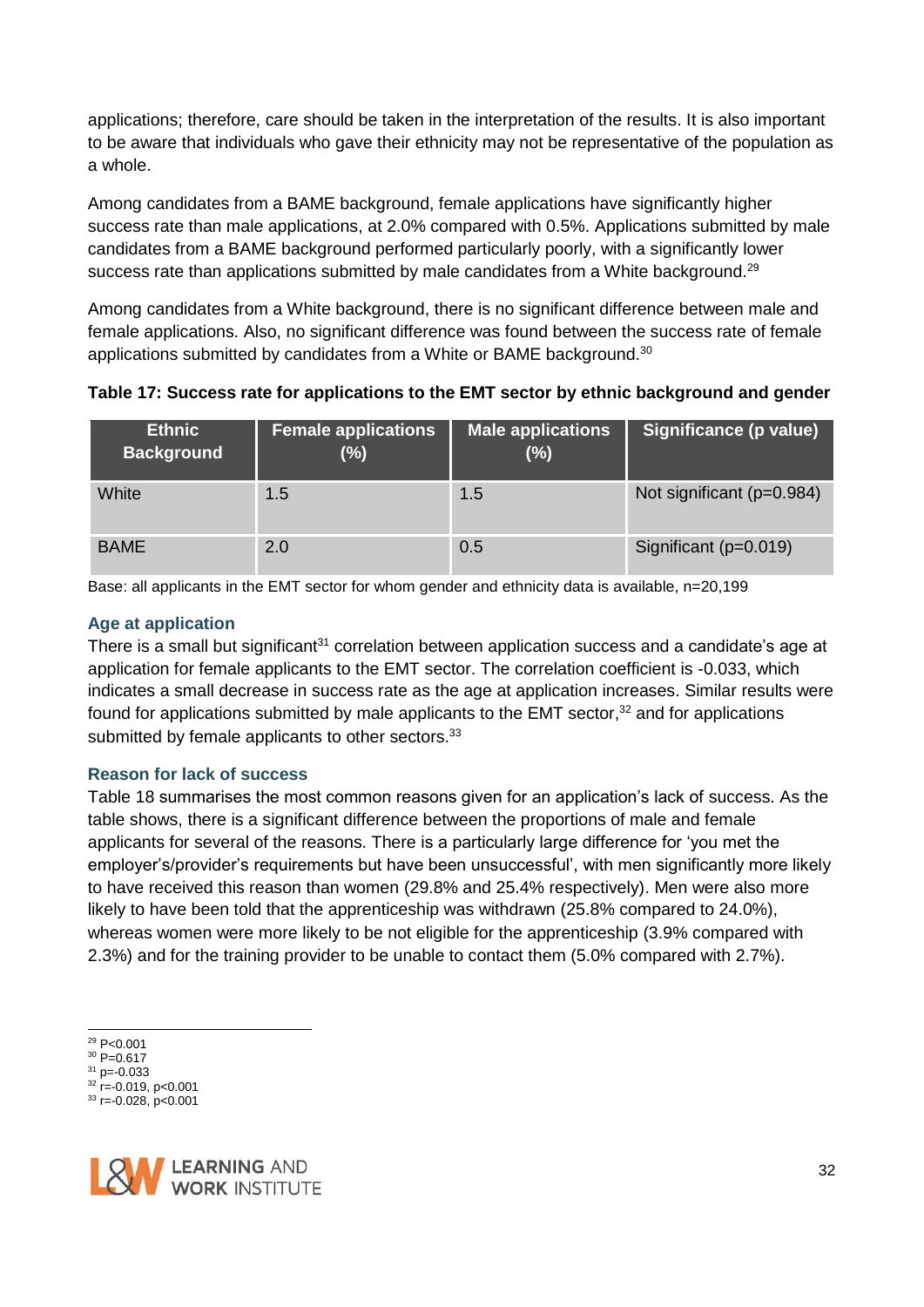| <b>Reason</b>                                                                | <b>Female</b><br>applications<br>(%) | <b>Male</b><br>applications<br>(%) | <b>Significance</b><br>(p value) |
|------------------------------------------------------------------------------|--------------------------------------|------------------------------------|----------------------------------|
| You haven't met the requirements                                             | 27.8                                 | 27.3                               | Not significant<br>$(p=0.488)$   |
| You met the employer's/provider's<br>requirements but have been unsuccessful | 25.4                                 | 29.8                               | Significant<br>(p<0.001)         |
| The apprenticeship has been withdrawn                                        | 24.0                                 | 25.8                               | Significant<br>$(p=0.004)$       |
| The training provider couldn't contact you                                   | 5.0                                  | 2.7                                | Significant<br>(p<0.001)         |
| You're not eligible for an apprenticeship                                    | 3.9                                  | 2.3                                | Significant<br>(p<0.001)         |
| You didn't attend the interview                                              | 2.6                                  | 2.3                                | Not significant<br>$(p=0.119)$   |
| Other                                                                        | 11.0                                 | 10.5                               | Not significant<br>$(p=0.233)$   |

#### **Table 18: Reason for lack of success of applications to the EMT sector by gender**

Base: all unsuccessful applications to the EMT sector, n=113,702

A full breakdown of the reason for lack of success of female applicants by sector is provided in Table I in the Appendix. In comparison to other sectors combined, female applications to EMT were significantly more likely to have not met the apprenticeship requirements.<sup>34</sup> They were also significantly less likely to have met requirements but to still have been unsuccessful,<sup>35</sup> to have had the apprenticeship withdrawn<sup>36</sup> and to not have attended the interview.<sup>37</sup> Although no significant difference was found between these two groups in the proportion of candidates who could not be contacted, there was a substantial variation between individual sectors, from a low of 1.9% in 'agriculture, horticulture and animal care' to a high of 6.3% in 'retail and commercial enterprise'. In addition, female applications as a whole were significantly more likely to have been uncontactable,<sup>38</sup> at 4.9% compared with 4.0%.

A breakdown of the reason for lack of success by age group is provided in Table I in the Appendix. In total, five out of the eight reasons were significantly correlated with age at application. However, for four of these, the correlation coefficient was small, indicating a weak association. These were: 'you haven't met the requirements',<sup>39</sup> 'you met the employer's/provider's requirements but have been unsuccessful', $40$  'the apprenticeship has been withdrawn', $41$  and 'you didn't attend the

-

 $41$  R=-0.097, p<0.001



<sup>34</sup> P<0.001

<sup>35</sup> P<0.001  $36$  P=0.040

<sup>37</sup> P<0.001

<sup>38</sup> P<0.001

<sup>39</sup> R=0.052, p<0.001  $40$  R=-0.033, p=0.018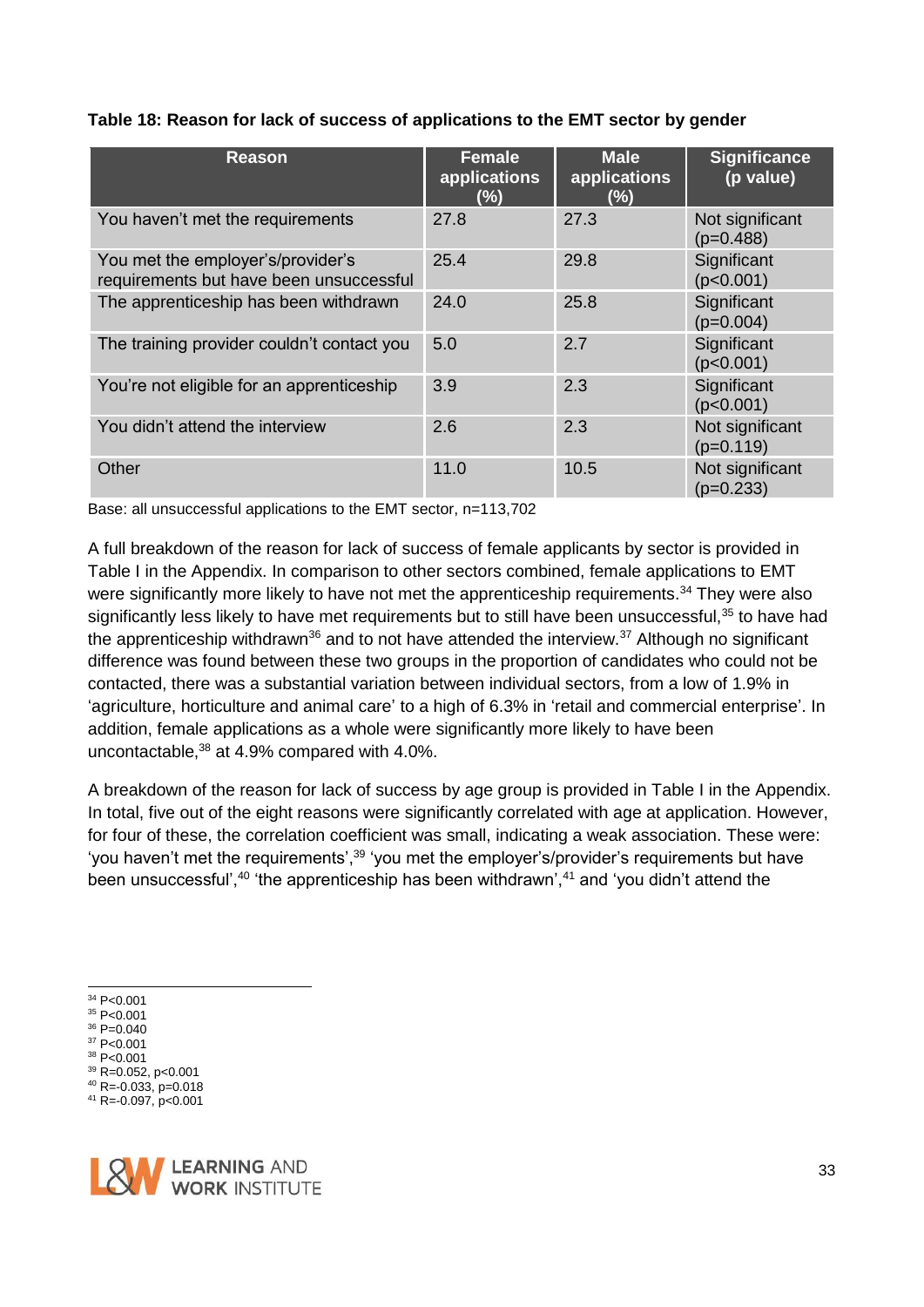interview'.<sup>42</sup> The fifth reason for lack of success, 'you're not eligible for an apprenticeship' had a higher correlation coefficient, indicating a stronger (but still small) association with age.<sup>43</sup>

 R=-0.038, p=0.007 R=0.229, p<0.001

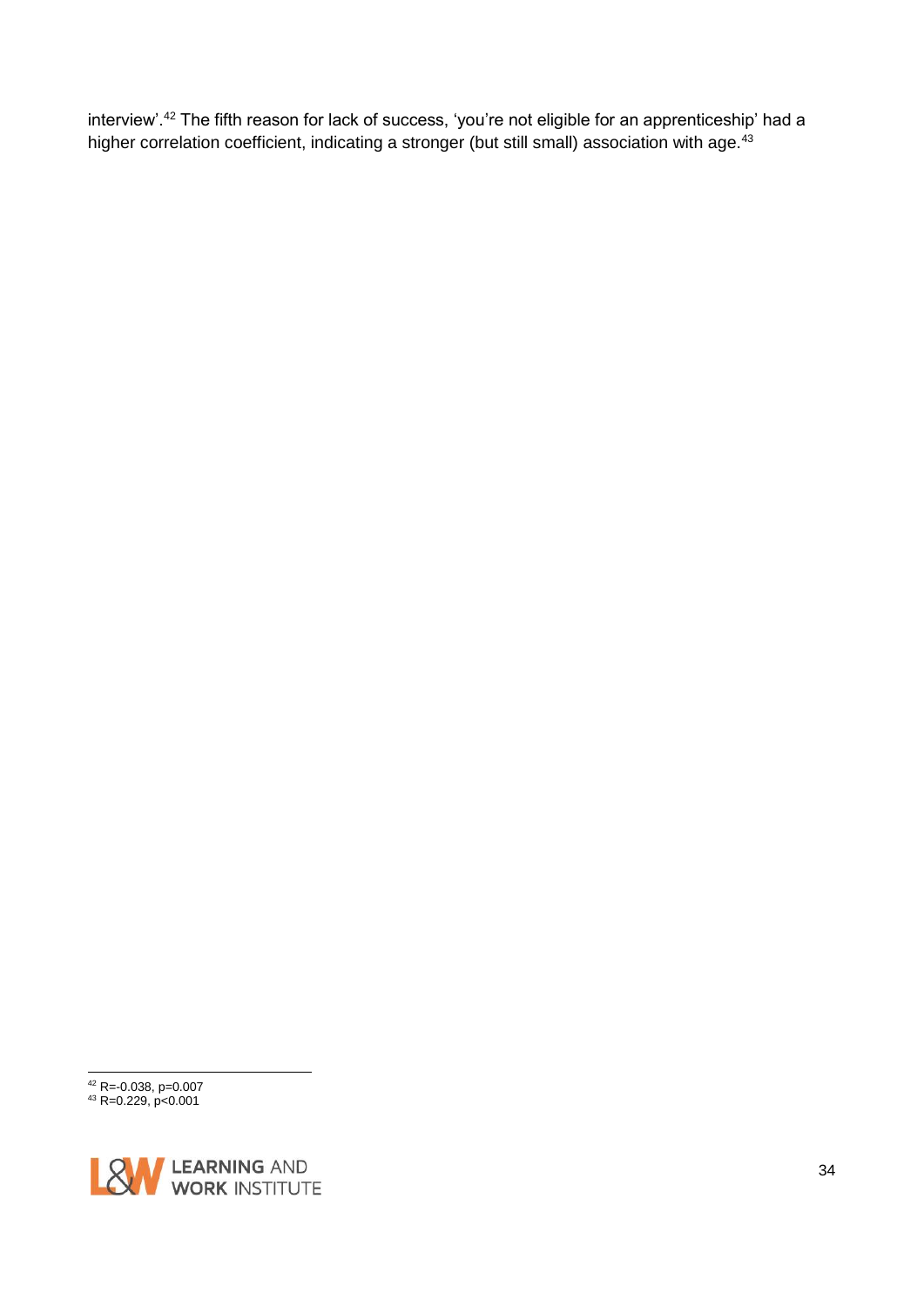# <span id="page-34-0"></span>**5. Conclusions**

Our analysis of the *Find an Apprenticeship* application data has highlighted a number of key findings that have served to develop our understanding of the under-representation of women in EMT apprenticeships.

Given the existing gender imbalance within the sector, it is unsurprising to find that **women are much less likely than men to apply for apprenticeship opportunities in the EMT sector**, whether successfully or unsuccessfully. In particular, only 3.7% of female applicants submitted an application to the EMT sector in 2015 and early 2016, and they represent only 6.7% of successful applicants to it.

It is reassuring, however, that when applications are submitted, **there is little difference in the success rates for male and female applications to the EMT sector**; one of the few sectors with no significant difference between the two. This remained the case for most demographic groups, with the exception of applications submitted by candidates from a BAME background, where female applications had a significantly higher success rate than male applications.

There is **also little difference in success rates for men and women within most EMT frameworks**, with the sole exception of 'improving operational performance'. A similar proportion of male and female applicants to EMT applied to each apprenticeship level, with no difference in success rates found between them for intermediate or advanced opportunities. The success rate of female applicants to EMT did vary by framework and location; however, this pattern was also apparent for male applicants. Age was also a small factor, with the success rate of female applications to the EMT sector slightly decreasing as age increased.

Interestingly, the results indicate that **women who apply to the sector tend to focus less on it than men**; instead they are more likely to have applied to a wide range of different sectors. Alternative sectors are frequently unrelated to EMT; for example, the next most common sectors for female applicants to EMT are 'business, administration and law' and 'retail and commercial enterprise'.

Furthermore, **women are less likely than men to be persistent in applying for apprenticeships within the sector**; only around 25% of women who unsuccessfully applied for an EMT apprenticeship subsequently made further applications to the sector, compared with 43% of men. On average, female applicants submitted 1.53 EMT applications per person, significantly lower than the equivalent figure of 2.16 for male applicants.

Within all of this, it is important to remember that **women are not a homogenous group**, and that the differences between particular groups of women, can be as important as those between men and women. In this analysis, the only demographics found to be associated with a woman's likelihood to apply to the EMT sector are ethnicity and location. **Women from a BAME background are significantly less likely to apply to the sector than those from a White background**. This corresponds with the under-representation of women from a BAME background in the labour market, who in 2015 had an employment rate of 55.0 percent compared with a rate of

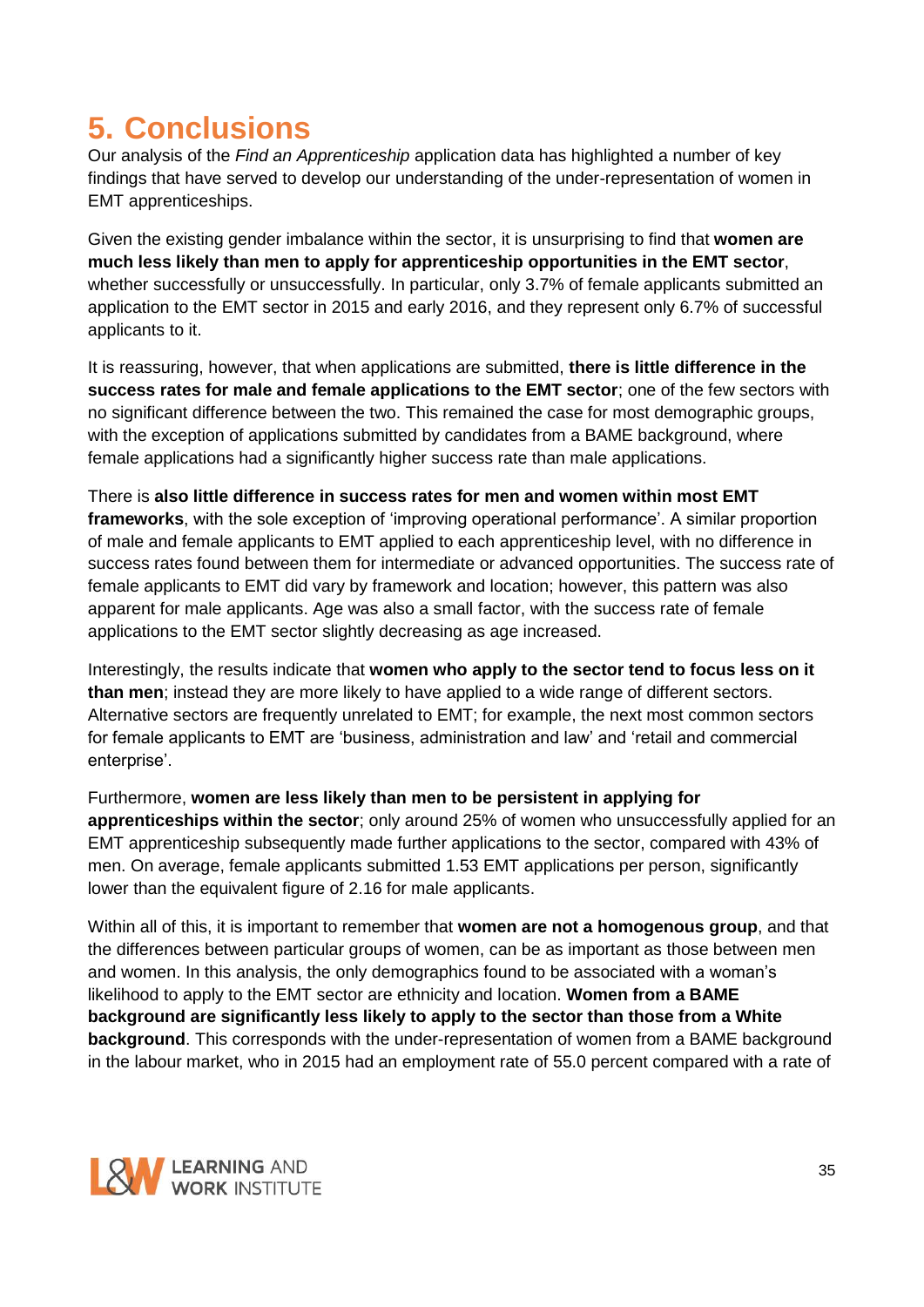71.2% for women from a White background.<sup>44</sup> However, it contrasts with the over-representation of female learners from a BAME background in further education and skills provision. In 2013/2014, they made up 19.9% of learners compared with 14.5% of the population. 45

Geography also has a key role to play, with different regions having large differences in the number of women who have applied to the EMT sector; both in terms of absolute numbers and as a percentage of total applicants. In particular, **the percentage of EMT applicants who are women varies substantially between counties**; the best performing county had over double the percentage than that of the poorest performing.

# <span id="page-35-0"></span>**5.1 Recommendations**

- 4. Our analysis of the quantitative data has identified a number of expected *and* unanticipated findings. We recommend that these are now tested with potential applicants, apprentices and employers within the EMT sector in order to further develop our understanding and fully assess their implications. This testing could be undertaken through a series of interviews, focus groups or workshops with individual and employer representatives.
- 5. More women have applied to an EMT apprenticeship than previously thought. While applications from women are just as likely to be successful than men, they submit far fewer applications within the sector – giving themselves less chance of success. In addition to ongoing efforts to encourage more women to apply in the first instance, we recommend that interventions to encourage greater persistence be explored and piloted.
- 6. The *Find an Apprenticeship* dataset provides useful information about apprenticeship applicants and the opportunities that they apply for. However, the format of the data as provided does not allow for certain analyses to be conducted, and limits the sample size for other analyses. As a consequence, our ability to undertake detailed end-to-end analysis of the apprenticeship journey has been curtailed. We recommended that government should address this by providing data in two complementary datasets, both with a unique identification number to enable them to be linked:
	- $\circ$  A dataset of individual records, each containing data on each application (both successful and unsuccessful) submitted by each candidate, alongside demographic data.
	- o A dataset of each successful and unsuccessful application submitted through the system, including personal and demographic data of the applicant.

Importantly, the datasets should also contain linking variables with the ILR dataset to ensure that applications can be matched with data on apprenticeship starts and achievements.

<sup>44</sup> ONS, 2017. Annual Population Survey: Dec 2016 data: 16-64 employment rate. Accessed at https://www.nomisweb.co.uk/ <sup>45</sup> FE data library: equality and diversity, 2016. Equality and diversity tables: 2008 to 2009 and 2014 to 2015 & Equality and diversity annex tables: 2008 to 2009 and 2013 to 2014. Available at: https://www.gov.uk/government/statistical-data-sets/fe-data-library-equalityand-diversity



1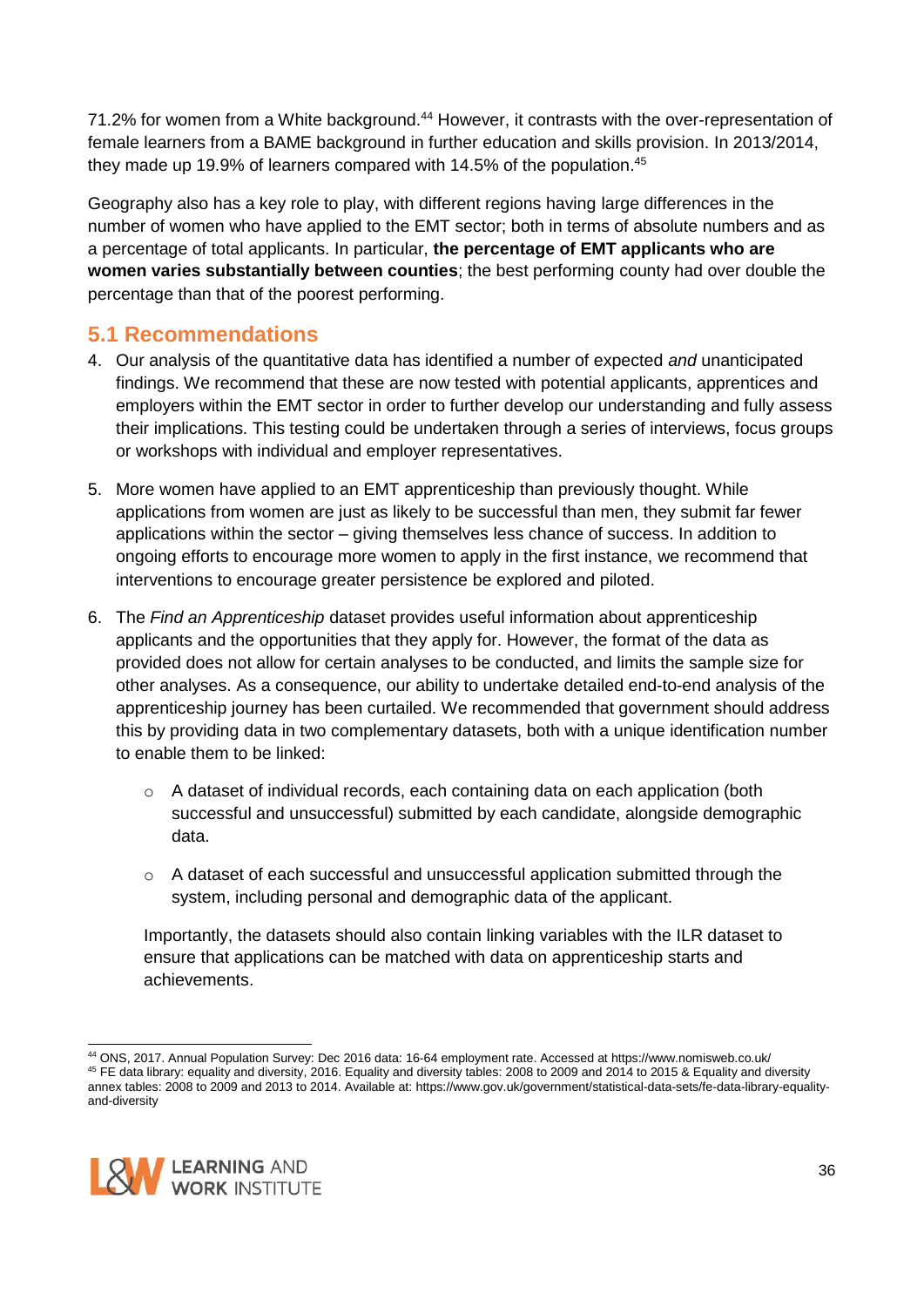# <span id="page-36-0"></span>**6. Appendix**

# **Table A: Successful applicants by gender and sector**

| <b>Sector</b>                                       | % of applicants<br>who are female (N) | % of applicants<br>who are male (N) | Significance (p<br>value)              |
|-----------------------------------------------------|---------------------------------------|-------------------------------------|----------------------------------------|
| Health, public services and<br>care                 | 89.6 (1,956)                          | 10.4(227)                           | Significant difference<br>(p<0.001)    |
| <b>Education and training</b>                       | 72.7 (330)                            | 27.3 (124)                          | Significant difference<br>(p<0.001)    |
| Business, administration<br>and law                 | 66.1 (4,324)                          | 33.9 (2,217)                        | Significant difference<br>(p<0.001)    |
| Science and mathematics                             | 52.4 (11)                             | 47.6 (10)                           | No significant<br>difference (p=0.992) |
| Arts, media and publishing                          | 48.7 (128)                            | 51.3 (135)                          | No significant<br>difference (p=0.210) |
| Retail and commercial<br>enterprise                 | 46.2 (957)                            | 53.8 (1,115)                        | Significant difference<br>(p<0.001)    |
| Leisure, travel and tourism                         | 32.7 (66)                             | 67.3 (136)                          | Significant difference<br>(p<0.001)    |
| Agriculture, horticulture<br>and animal care        | 29.3 (152)                            | 70.7 (366)                          | Significant difference<br>(p<0.001)    |
| Information and<br>communication technology         | 9.7(68)                               | 90.3 (634)                          | Significant difference<br>(p<0.001)    |
| Engineering and<br>manufacturing<br>technologies    | 6.7(140)                              | 93.3 (1,956)                        | Significant difference<br>(p<0.001)    |
| Construction, planning and<br>the built environment | 3.8(18)                               | 96.2 (451)                          | Significant difference<br>(p<0.001)    |
| <b>Total</b>                                        | 52.5 (8,150)                          | 47.5 (7,371)                        |                                        |

Base: successful applicants for whom gender data is available, n=15,521

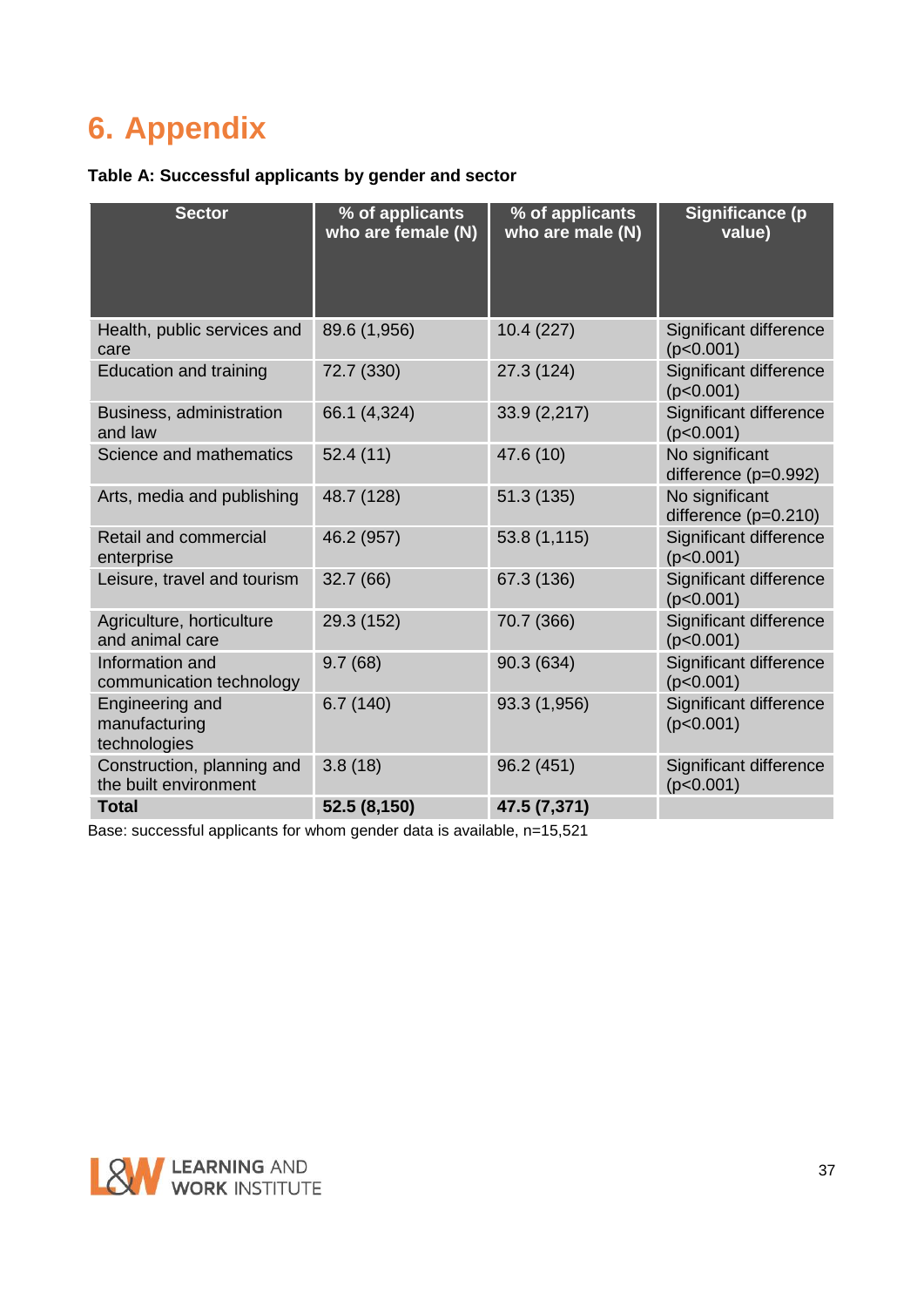#### **Table B: Proportion of successful and unsuccessful female applicants who applied to each sector**

| <b>Sector</b>                                       | % of successful female<br>applicants (N) | % of unsuccessful female<br>applicants (N) |
|-----------------------------------------------------|------------------------------------------|--------------------------------------------|
| Business, administration and law                    | 53.1 (4,324)                             | 50.5 (41,054)                              |
| Health, public services and care                    | 24.0 (1,956)                             | 37.1 (30,178)                              |
| Retail and commercial enterprise                    | 11.7 (957)                               | 26.8 (21,742)                              |
| Education and training                              | 4.0(330)                                 | 6.0(4,894)                                 |
| Agriculture, horticulture and<br>animal care        | 1.9(152)                                 | 4.8(3,911)                                 |
| Engineering and manufacturing<br>technologies       | 1.7(140)                                 | 3.7(3,037)                                 |
| Arts, media and publishing                          | 1.6(128)                                 | 3.3(2,653)                                 |
| Information and communication<br>technology         | 0.8(68)                                  | 4.1(3,344)                                 |
| Leisure, travel and tourism                         | 0.8(66)                                  | 1.2(1,007)                                 |
| Construction, planning and the<br>built environment | 0.2(18)                                  | 1.1(858)                                   |
| Science and mathematics                             | 0.1(11)                                  | 0.2(126)                                   |

Base: all identified successful and unsuccessful female applicants, n=89,394

#### **Table C: Proportion of successful applicants to the EMT sector by region and gender**

| <b>Region</b>                      | % of successful female<br>applicants (N) | % of successful male<br>applicants (N) |
|------------------------------------|------------------------------------------|----------------------------------------|
| <b>North East</b>                  | 2.6(15)                                  | 28.1 (137)                             |
| <b>East Midlands</b>               | 2.0(20)                                  | 35.1 (298)                             |
| East of England                    | 1.9(17)                                  | 24.9 (224)                             |
| <b>South East</b>                  | 1.9(21)                                  | 27.6 (299)                             |
| <b>West Midlands</b>               | 1.8(22)                                  | 27.3 (282)                             |
| <b>North West</b>                  | 1.6(14)                                  | 23.8 (206)                             |
| South West                         | 1.5(16)                                  | 26.6 (228)                             |
| London                             | 1.0(7)                                   | 16.3(93)                               |
| Yorkshire and the<br><b>Humber</b> | 1.0(8)                                   | 23.9 (183)                             |

Base: Successful applicants in the EMT sector for whom gender data is available, n=2,090

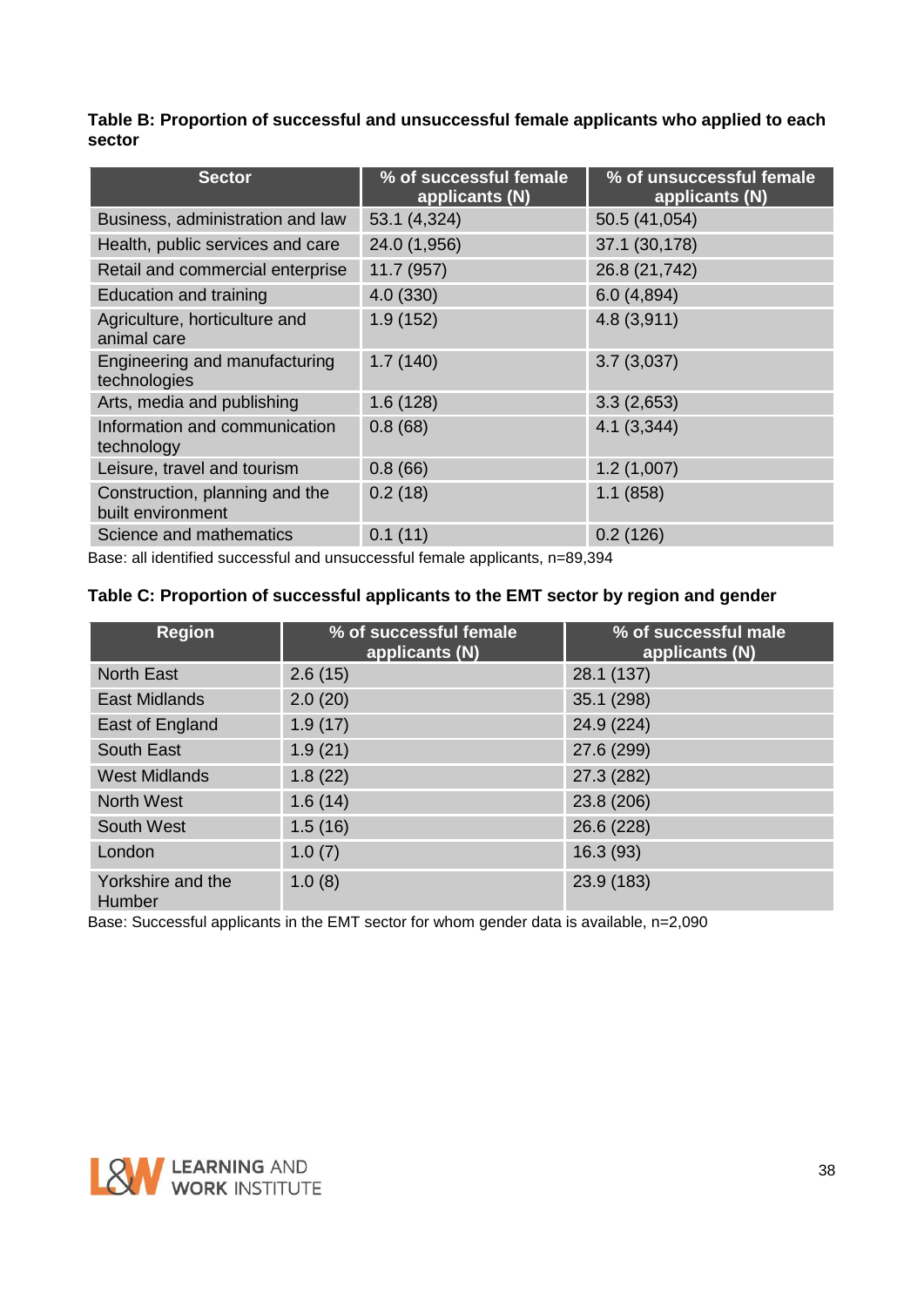#### **Table D: Percent of further applications submitted to the EMT sector after initial unsuccessful application**

| Women                                    |                                       | <b>Men</b>                               |                                       |  |  |
|------------------------------------------|---------------------------------------|------------------------------------------|---------------------------------------|--|--|
| <b>Percent of</b><br><b>Applications</b> | <b>Cumulative</b><br><b>Frequency</b> | <b>Percent of</b><br><b>Applications</b> | <b>Cumulative</b><br><b>Frequency</b> |  |  |
| 100                                      | 54.6% (259)                           | 100                                      | 62.0% (6513)                          |  |  |
| 87.5                                     | 55.1% (264)                           | 87.5                                     | 63.1% (6673)                          |  |  |
| 75                                       | 58.9% (291)                           | 75                                       | 67.5% (7324)                          |  |  |
| 62.5                                     | 66.2% (315)                           | 62.5                                     | 72.5% (7920)                          |  |  |
| 50                                       | 68.1% (370)                           | 50                                       | 77.7% (9063)                          |  |  |
| 37.5                                     | 79.1% (377)                           | 37.5                                     | 88.8% (9355)                          |  |  |
| 25                                       | 88.2% (428)                           | 25                                       | 94.0% (10048)                         |  |  |
| 12.5                                     | 97.3% (465)                           | 12.5                                     | 98.7% (10395)                         |  |  |
| <b>Under 12.5</b>                        | 100% (474)                            | <b>Under 12.5</b>                        | 100% (10501)                          |  |  |

Base: Unsuccessful applicants who submitted their first unsuccessful application to the EMT sector and submitted at least one further application to it, n=10975

#### **Table E: Most common frameworks of unsuccessful female applications to the EMT sector**

| <b>Framework</b>                                  | % of female applications (N) |
|---------------------------------------------------|------------------------------|
| Vehicle maintenance and repair                    | 21.5 (1124)                  |
| Engineering manufacture (craft and technician)    | 12.1 (633)                   |
| Improving operational performance                 | 10.2 (532)                   |
| Engineering manufacture (operator & semi skilled) | 9.9(514)                     |
| Laboratory and science technicians                | 8.6 (448)                    |
| Food and drink                                    | 6.3(328)                     |
| Vehicle body and paint                            | 5.7(295)                     |
| Vehicle parts                                     | 4.8(249)                     |
| Print and printed packaging (proskills)           | 4.5(234)                     |
| Jewellery, silversmithing and allied trades       | 3.1(162)                     |
| Electrotechnical (summit skills)                  | 2.6(134)                     |
| <b>Fashion and textiles: technical</b>            | 2.0(103)                     |
| Signmaking (cogent)                               | 1.4(74)                      |
| Process manufacturing                             | 1.1(57)                      |
| Furniture, furnishing and interiors               | 1.0(51)                      |

Base: Unsuccessful female applications to the EMT sector where the framework represents at least 1% of total female applications, n=4938

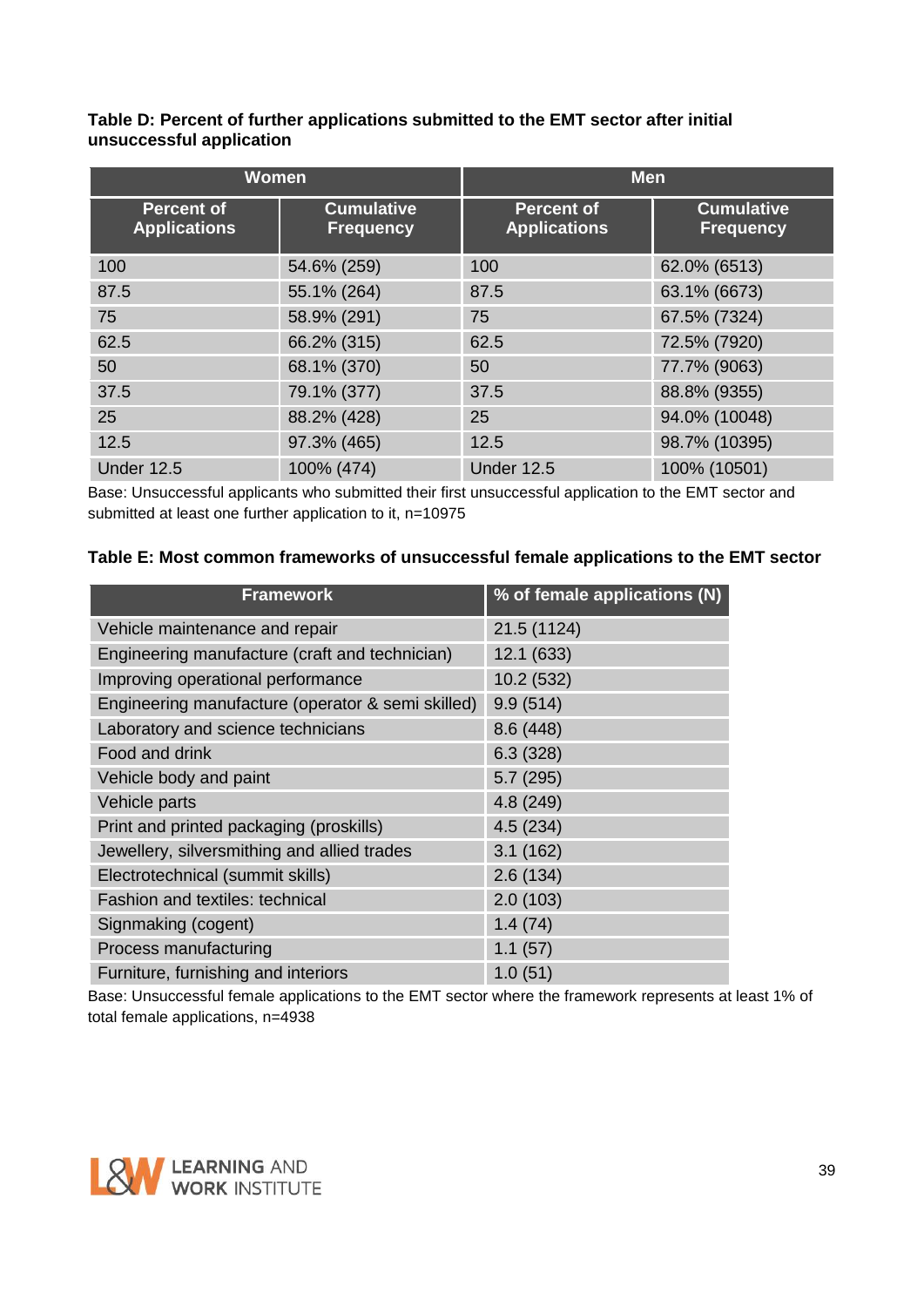#### **Table F: Most common frameworks of unsuccessful male applications to the EMT sector**

| <b>Framework</b>                                  | % of male applications (N) |
|---------------------------------------------------|----------------------------|
| Vehicle maintenance and repair                    | 30.5 (23606)               |
| Engineering manufacture (craft and technician)    | 19.6 (15166)               |
| Engineering manufacture (operator & semi skilled) | 14.3 (11069)               |
| Improving operational performance                 | 7.6 (5898)                 |
| Electrotechnical (summit skills)                  | 6.5(5036)                  |
| Vehicle body and paint                            | 5.5 (4270)                 |
| Vehicle parts                                     | 3.3(2540)                  |
| Food and drink                                    | 1.2(965)                   |
| Process manufacturing                             | 1.1(864)                   |
| Driving goods vehicles (skills for logistics)     | 1.0(813)                   |
| Laboratory and science technicians                | 1.0(771)                   |

Base: Unsuccessful male applications to the EMT sector where the framework represents at least 1% of total female applications, n=70,998

#### **Table G: Percentage of female unsuccessful EMT applicants by region**

| <b>Region</b>        | % of applicants $(N)$ | <b>Region</b>            | % of applicants (N) |
|----------------------|-----------------------|--------------------------|---------------------|
| <b>North East</b>    | 5.1                   | East of England          | 3.5                 |
| East Midlands        | 4.6                   | Yorkshire and the Humber | 3.4                 |
| <b>West Midlands</b> | 4.4                   | <b>South East</b>        | 3.3                 |
| South West           | 4.1                   | London                   | 2.2                 |
| <b>North West</b>    | 3.8                   |                          |                     |

Base: Female applicants who had unsuccessfully applied to EMT and for whom location data is available, n=3,006

#### **Table H: Percentage of EMT applicants who are female by location type**

| <b>Region</b>                       | % of applicants (N) |
|-------------------------------------|---------------------|
| Rural hamlet and isolated dwellings | 10.7                |
| Rural village                       | 9.7                 |
| Urban city and town                 | 8.7                 |
| Urban major conurbation             | 8.6                 |
| Rural town and fringe               | 8.6                 |
| Urban minor conurbation             | 8.1                 |

Base: all unsuccessful applicants to the EMT sector for whom location data is available, n=34,663

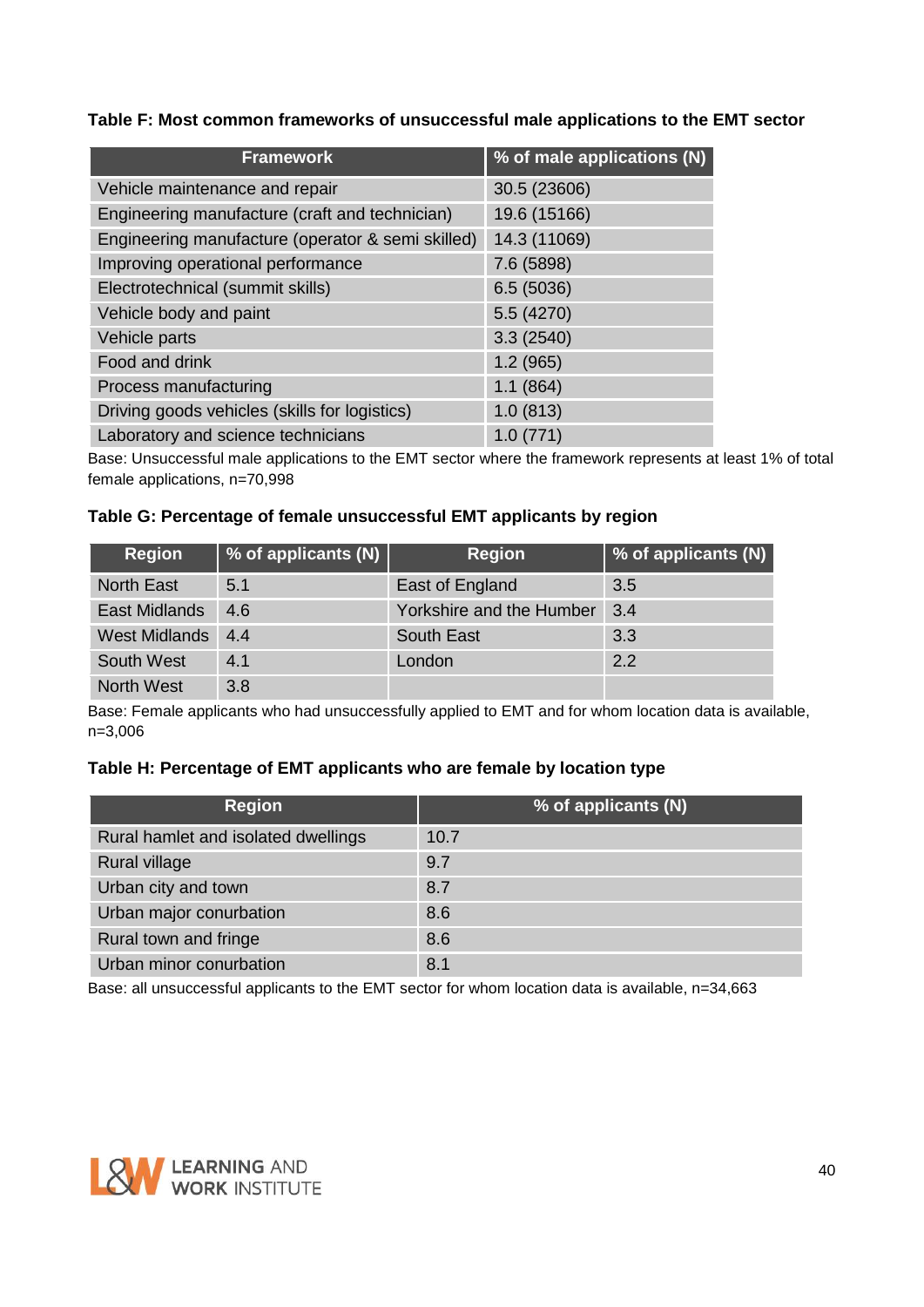# **Table I: Reason for lack of success of female applications by sector**

|                                  | You haven't<br>met the<br>requirements<br>(N) | You met the<br>employer's /<br>provider's<br>requirements<br>but have been<br>unsuccessful (N) | <b>The</b><br>apprenticeship<br>has been<br>withdrawn (N) | Other<br>(N) | The training<br>provider<br>couldn't<br>contact you (N) | You're not eligible<br>for an<br>apprenticeship<br>(N) | You didn't<br>attend the<br>interview | Offered the<br>position but<br>turned it<br>down (N) |
|----------------------------------|-----------------------------------------------|------------------------------------------------------------------------------------------------|-----------------------------------------------------------|--------------|---------------------------------------------------------|--------------------------------------------------------|---------------------------------------|------------------------------------------------------|
| Engineering and manufacturing    | 27.8%                                         | 25.5%                                                                                          | 24.1%                                                     | 11.0%        | 5.0%                                                    | 3.9%                                                   | 2.6%                                  | 0.2%                                                 |
| technologies                     | (1, 449)                                      | (1, 327)                                                                                       | (1,253)                                                   | (574)        | (259)                                                   | (201)                                                  | (136)                                 | (8)                                                  |
| Agriculture, horticulture and    | 28.0%                                         | 34.0%                                                                                          | 15.5%                                                     | 12.3%        | 1.9%                                                    | 4.9%                                                   | 3.2%                                  | 0.2%                                                 |
| animal care                      | (1, 542)                                      | (1,872)                                                                                        | (853)                                                     | (676)        | (106)                                                   | (269)                                                  | (179)                                 | (11)                                                 |
| Arts, media and publishing       | 18.3%                                         | 39.7%                                                                                          | 19.1%                                                     | 7.3%         | 3.6%                                                    | 10.2%                                                  | 1.7%                                  | 0.1%                                                 |
|                                  | (718)                                         | (1, 555)                                                                                       | (748)                                                     | (285)        | (142)                                                   | (399)                                                  | (68)                                  | (3)                                                  |
| Business, administration and     | 15.6%                                         | 35.5%                                                                                          | 24.6%                                                     | 11.3%        | 4.8%                                                    | 3.6%                                                   | 4.3%                                  | 0.2%                                                 |
| law                              | (20, 021)                                     | (45, 464)                                                                                      | (31, 466)                                                 | (14, 462)    | (6, 186)                                                | (4,628)                                                | (5, 526)                              | (224)                                                |
| Construction, planning and the   | 17.6%                                         | 36.5%                                                                                          | 31.3%                                                     | 6.3%         | 2.0%                                                    | 2.9%                                                   | 3.4%                                  | 0.1%                                                 |
| built environment                | (223)                                         | (463)                                                                                          | (398)                                                     | (80)         | (25)                                                    | (37)                                                   | (43)                                  | (1)                                                  |
| Education and training           | 17.2%                                         | 34.2%                                                                                          | 17.1%                                                     | 16.8%        | 2.8%                                                    | 8.2%                                                   | 3.7%                                  | 0.1%                                                 |
|                                  | (1,253)                                       | (2,500)                                                                                        | (1,246)                                                   | (1,229)      | (203)                                                   | (601)                                                  | (269)                                 | (5)                                                  |
| Health, public services and care | 19.1%                                         | 31.7%                                                                                          | 27.7%                                                     | 9.4%         | 4.6%                                                    | 3.3%                                                   | 4.1%                                  | 0.1%                                                 |
|                                  | (14, 228)                                     | (23, 541)                                                                                      | (20, 565)                                                 | (6,987)      | (3, 392)                                                | (2, 477)                                               | (3,066)                               | (111)                                                |
| Information and communication    | 19.3%                                         | 33.2%                                                                                          | 18.5%                                                     | 19.0%        | 2.7%                                                    | 5.1%                                                   | 2.0%                                  | 0.1%                                                 |
| technology                       | (1, 281)                                      | (2, 199)                                                                                       | (1,228)                                                   | (1,262)      | (179)                                                   | (338)                                                  | (135)                                 | (6)                                                  |
| Leisure, travel and tourism      | 19.6%                                         | 33.1%                                                                                          | 24.3%                                                     | 10.1%        | 6.0%                                                    | 3.4%                                                   | 3.2%                                  | 0.4%                                                 |
|                                  | (273)                                         | (461)                                                                                          | (338)                                                     | (140)        | (83)                                                    | (47)                                                   | (44)                                  | (6)                                                  |
| Retail and commercial            | 14.1%                                         | 35.3%                                                                                          | 27.2%                                                     | 9.5%         | 6.3%                                                    | 2.2%                                                   | 5.3%                                  | 0.2%                                                 |
| enterprise                       | (6, 761)                                      | (16, 961)                                                                                      | (13,041)                                                  | (4, 545)     | (3,024)                                                 | (1,037)                                                | (2,530)                               | (86)                                                 |
| Science and mathematics          | 19.3%                                         | 28.0%                                                                                          | 20.7%                                                     | 16.7%        | 2.0%                                                    | 10.7%                                                  | 2.7%                                  | 0.0%                                                 |
|                                  | (29)                                          | (42)                                                                                           | (31)                                                      | (25)         | (3)                                                     | (16)                                                   | (4)                                   | (0)                                                  |
| Total                            | 17.0%                                         | 34.2%                                                                                          | 25.3%                                                     | 10.7%        | 4.8%                                                    | 3.6%                                                   | 4.3%                                  | 0.2%                                                 |
|                                  | (47, 778)                                     | (96, 385)                                                                                      | (71, 167)                                                 | (30, 265)    | (13,602)                                                | (10,050)                                               | (12,000)                              | (461)                                                |

Base: All unsuccessful female applications, n=281,708